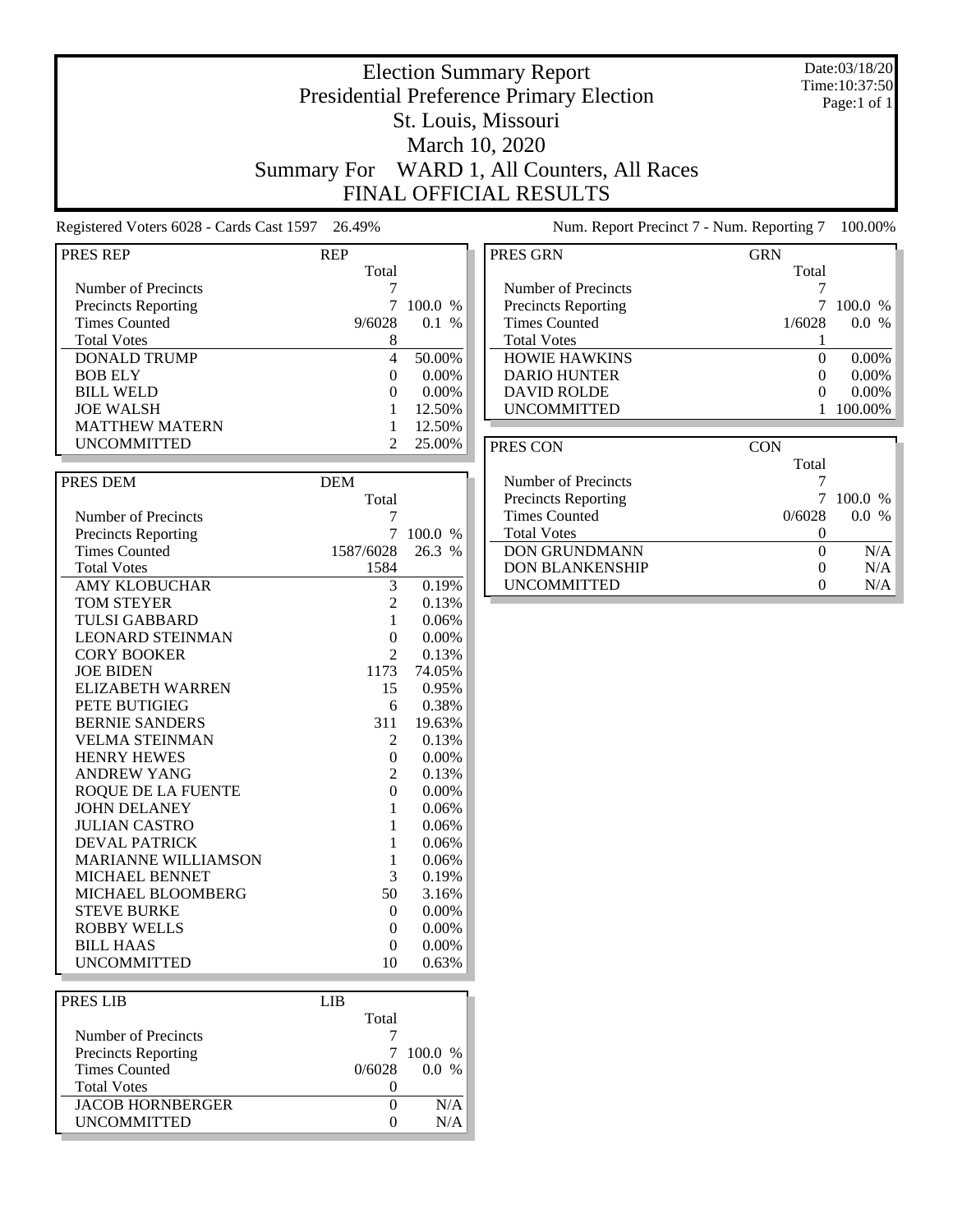### Date:03/18/20 Time:10:37:55 Page:1 of 1

## Presidential Preference Primary Election St. Louis, Missouri March 10, 2020 Summary For WARD 2, All Counters, All Races FINAL OFFICIAL RESULTS

Election Summary Report

Registered Voters 5463 - Cards Cast 1518 27.79% Num. Report Precinct 8 - Num. Reporting 8 100.00%

| <b>PRES REP</b>            | <b>REP</b>     |                |
|----------------------------|----------------|----------------|
|                            | Total          |                |
| Number of Precincts        | 8              |                |
| <b>Precincts Reporting</b> | 8              | 100.0 %        |
| <b>Times Counted</b>       | 28/5463        | $0.5\%$        |
| <b>Total Votes</b>         | 24             |                |
| <b>DONALD TRUMP</b>        | 16             | 66.67%         |
| <b>BOB ELY</b>             | 0              | 0.00%          |
| <b>BILL WELD</b>           | $\mathbf{2}$   | 8.33%          |
| <b>JOE WALSH</b>           | $\overline{2}$ | 8.33%          |
| <b>MATTHEW MATERN</b>      | $\Omega$       | $0.00\%$       |
| UNCOMMITTED                | 4              | 16.67%         |
|                            |                |                |
| PRES DEM                   | <b>DEM</b>     |                |
|                            | Total          |                |
| Number of Precincts        | 8              |                |
| <b>Precincts Reporting</b> | 8              | 100.0 %        |
| <b>Times Counted</b>       | 1487/5463      | 27.2 %         |
| <b>Total Votes</b>         | 1485           |                |
| <b>AMY KLOBUCHAR</b>       | 4              | 0.27%          |
| <b>TOM STEYER</b>          | 6              | 0.40%          |
| TULSI GABBARD              | 1              | 0.07%          |
| <b>LEONARD STEINMAN</b>    | $\overline{0}$ | 0.00%          |
| <b>CORY BOOKER</b>         | 7              | 0.47%          |
| <b>JOE BIDEN</b>           | 1104           | 74.34%         |
| <b>ELIZABETH WARREN</b>    |                |                |
|                            | 11             | 0.74%<br>0.27% |
| PETE BUTIGIEG              | 4              |                |
| <b>BERNIE SANDERS</b>      | 294            | 19.80%         |
| <b>VELMA STEINMAN</b>      | 0              | 0.00%          |
| <b>HENRY HEWES</b>         | 1              | 0.07%          |
| <b>ANDREW YANG</b>         | 3              | 0.20%          |
| <b>ROQUE DE LA FUENTE</b>  | 0              | $0.00\%$       |
| <b>JOHN DELANEY</b>        | $\overline{0}$ | 0.00%          |
| <b>JULIAN CASTRO</b>       | 1              | 0.07%          |
| <b>DEVAL PATRICK</b>       | $\overline{0}$ | $0.00\%$       |
| <b>MARIANNE WILLIAMSON</b> | $\overline{0}$ | 0.00%          |
| MICHAEL BENNET             | $\overline{c}$ | 0.13%          |
| MICHAEL BLOOMBERG          | 35             | 2.36%          |
| <b>STEVE BURKE</b>         | $\overline{0}$ | 0.00%          |
| <b>ROBBY WELLS</b>         | 1              | 0.07%          |
| <b>BILL HAAS</b>           | 3              | 0.20%          |
| <b>UNCOMMITTED</b>         | 8              | 0.54%          |
|                            |                |                |
| PRES LIB                   | LIB            |                |

| <b>PRES LIB</b>            | LIB    |          |
|----------------------------|--------|----------|
|                            | Total  |          |
| Number of Precincts        |        |          |
| <b>Precincts Reporting</b> |        | 100.0 %  |
| Times Counted              | 1/5463 | $0.0\%$  |
| <b>Total Votes</b>         |        |          |
| <b>JACOB HORNBERGER</b>    |        | 100.00%  |
| <b>UNCOMMITTED</b>         |        | $0.00\%$ |

| PRES GRN                   | GRN      |                      |
|----------------------------|----------|----------------------|
|                            | Total    |                      |
| Number of Precincts        | 8        |                      |
| <b>Precincts Reporting</b> | 8        | $100.0\%$            |
| <b>Times Counted</b>       | 1/5463   | $\frac{0}{0}$<br>0.0 |
| <b>Total Votes</b>         |          |                      |
| <b>HOWIE HAWKINS</b>       | $\Omega$ | $0.00\%$             |
| <b>DARIO HUNTER</b>        |          | $0.00\%$             |
| <b>DAVID ROLDE</b>         | $\Omega$ | $0.00\%$             |
| <b>UNCOMMITTED</b>         |          | 100.00%              |
|                            |          |                      |

| PRES CON                   | CON      |                     |
|----------------------------|----------|---------------------|
|                            | Total    |                     |
| Number of Precincts        | 8        |                     |
| <b>Precincts Reporting</b> | 8        | 100.0 %             |
| <b>Times Counted</b>       | 1/5463   | 00<br>$\frac{0}{0}$ |
| <b>Total Votes</b>         |          |                     |
| <b>DON GRUNDMANN</b>       | $\theta$ | $0.00\%$            |
| <b>DON BLANKENSHIP</b>     | $\Omega$ | $0.00\%$            |
| <b>UNCOMMITTED</b>         |          | 100.00%             |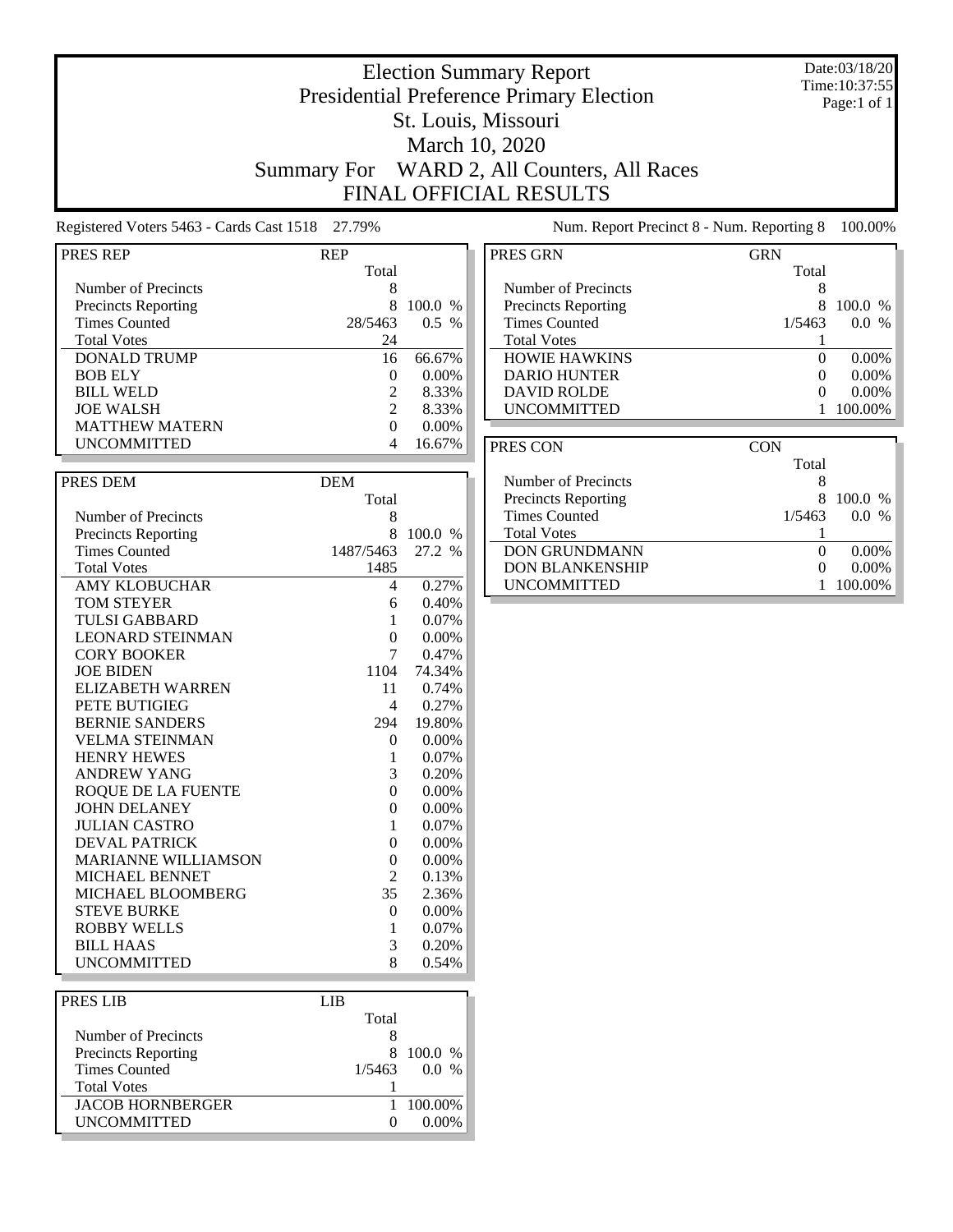### Date:03/18/20 Time:10:38:00 Page:1 of 1

## Presidential Preference Primary Election St. Louis, Missouri March 10, 2020 Summary For WARD 3, All Counters, All Races FINAL OFFICIAL RESULTS

Election Summary Report

Registered Voters 5564 - Cards Cast 1231 22.12% Num. Report Precinct 9 - Num. Reporting 9 100.00%

| <b>PRES REP</b>            | <b>REP</b>     |         |
|----------------------------|----------------|---------|
|                            | Total          |         |
| Number of Precincts        | 9              |         |
| <b>Precincts Reporting</b> | 9              | 100.0 % |
| <b>Times Counted</b>       | 24/5564        | 0.4%    |
| <b>Total Votes</b>         | 23             |         |
| <b>DONALD TRUMP</b>        | 19             | 82.61%  |
| <b>BOB ELY</b>             | 0              | 0.00%   |
| <b>BILL WELD</b>           | 0              | 0.00%   |
| <b>JOE WALSH</b>           | 2              | 8.70%   |
| <b>MATTHEW MATERN</b>      | 0              | 0.00%   |
| <b>UNCOMMITTED</b>         | 2              | 8.70%   |
|                            |                |         |
| PRES DEM                   | <b>DEM</b>     |         |
|                            | Total          |         |
| Number of Precincts        | 9              |         |
| <b>Precincts Reporting</b> | 9              | 100.0 % |
| <b>Times Counted</b>       | 1203/5564      | 21.6 %  |
| <b>Total Votes</b>         | 1202           |         |
| <b>AMY KLOBUCHAR</b>       | 6              | 0.50%   |
| <b>TOM STEYER</b>          | 3              | 0.25%   |
| <b>TULSI GABBARD</b>       | 2              | 0.17%   |
| <b>LEONARD STEINMAN</b>    | 1              | 0.08%   |
| <b>CORY BOOKER</b>         | 7              | 0.58%   |
| <b>JOE BIDEN</b>           | 813            | 67.64%  |
| <b>ELIZABETH WARREN</b>    | 5              | 0.42%   |
| <b>PETE BUTIGIEG</b>       | 7              | 0.58%   |
| <b>BERNIE SANDERS</b>      | 314            | 26.12%  |
| <b>VELMA STEINMAN</b>      | 1              | 0.08%   |
| <b>HENRY HEWES</b>         | 1              | 0.08%   |
| <b>ANDREW YANG</b>         | $\overline{0}$ | 0.00%   |
| <b>ROQUE DE LA FUENTE</b>  | $\overline{0}$ | 0.00%   |
| <b>JOHN DELANEY</b>        | 1              | 0.08%   |
| <b>JULIAN CASTRO</b>       | $\overline{0}$ | 0.00%   |
| <b>DEVAL PATRICK</b>       | $\overline{0}$ | 0.00%   |
| <b>MARIANNE WILLIAMSON</b> | 1              | 0.08%   |
| MICHAEL BENNET             | $\overline{0}$ | 0.00%   |
| MICHAEL BLOOMBERG          | 29             | 2.41%   |
| <b>STEVE BURKE</b>         | 1              | 0.08%   |
| <b>ROBBY WELLS</b>         | $\overline{0}$ | 0.00%   |
| <b>BILL HAAS</b>           | 4              | 0.33%   |
| <b>UNCOMMITTED</b>         | 6              | 0.50%   |
|                            |                |         |
| DDEC I ID                  | <b>T</b> TD    |         |

| LIB.   |         |           |
|--------|---------|-----------|
| Total  |         |           |
|        |         |           |
| 9      |         |           |
| 2/5564 | $0.0\%$ |           |
|        |         |           |
|        | 50.00%  |           |
|        | 50.00%  |           |
|        |         | $100.0\%$ |

| PRES GRN                   | <b>GRN</b>   |               |
|----------------------------|--------------|---------------|
|                            | Total        |               |
| Number of Precincts        | Ϋ            |               |
| <b>Precincts Reporting</b> | 9            | 100.0<br>$\%$ |
| <b>Times Counted</b>       | 0/5564       | $\%$<br>0.0   |
| <b>Total Votes</b>         |              |               |
| <b>HOWIE HAWKINS</b>       | $\Omega$     | N/A           |
| <b>DARIO HUNTER</b>        |              | N/A           |
| <b>DAVID ROLDE</b>         | $\mathbf{0}$ | N/A           |
| <b>UNCOMMITTED</b>         |              | N/A           |

| PRES CON                   | <b>CON</b> |             |
|----------------------------|------------|-------------|
|                            | Total      |             |
| Number of Precincts        |            |             |
| <b>Precincts Reporting</b> |            | $100.0\%$   |
| <b>Times Counted</b>       | 2/5564     | $\%$<br>0.0 |
| <b>Total Votes</b>         |            |             |
| <b>DON GRUNDMANN</b>       | $\Omega$   | $0.00\%$    |
| <b>DON BLANKENSHIP</b>     |            | $0.00\%$    |
| <b>UNCOMMITTED</b>         |            | 100.00%     |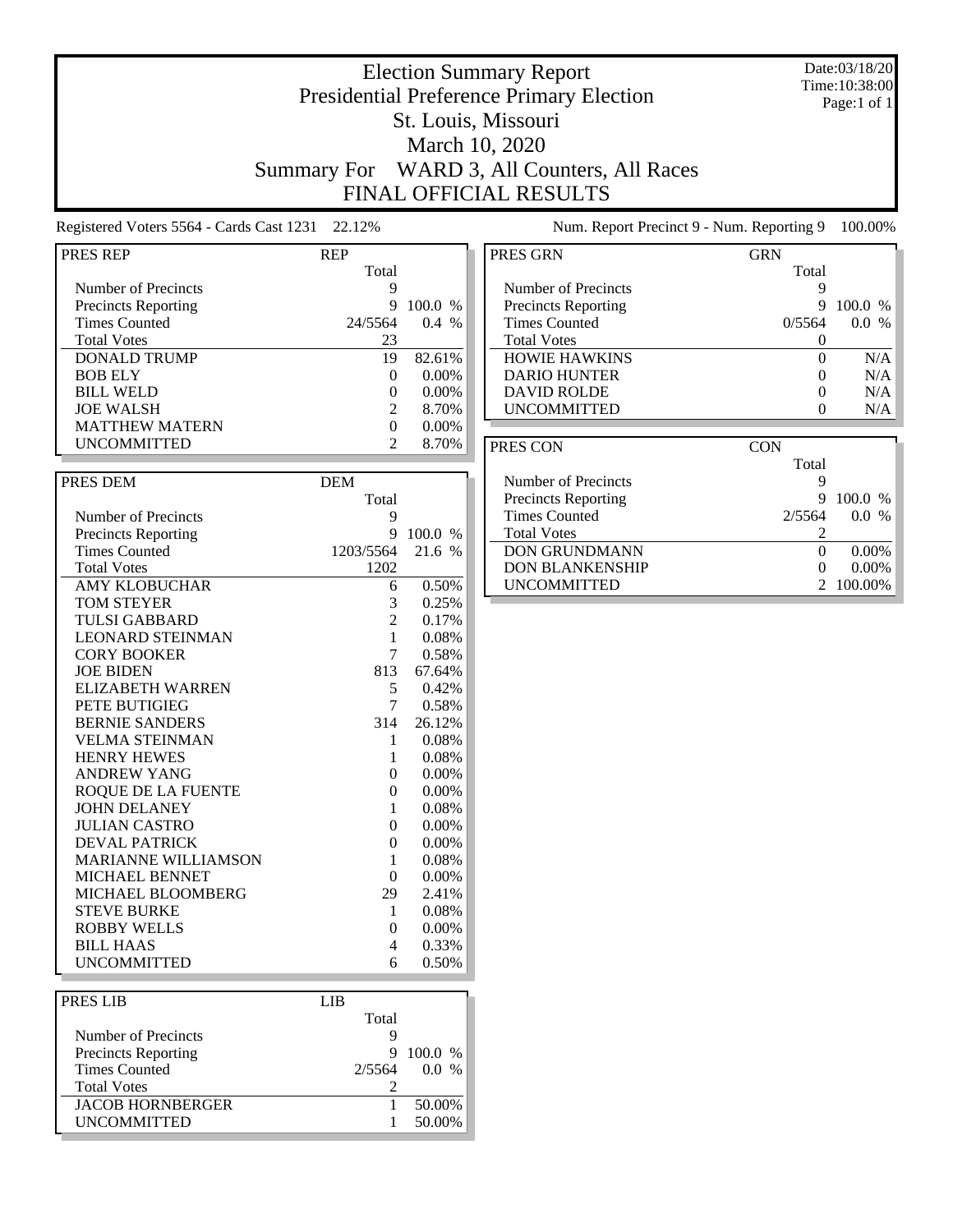## Election Summary Report Presidential Preference Primary Election St. Louis, Missouri March 10, 2020 Summary For WARD 4, All Counters, All Races FINAL OFFICIAL RESULTS

Date:03/18/20 Time:10:38:05 Page:1 of 1

Registered Voters 6011 - Cards Cast 1472 24.49% Num. Report Precinct 10 - Num. Reporting 10 100.00%

| PRES REP                   | <b>REP</b>     |                       |
|----------------------------|----------------|-----------------------|
|                            | Total          |                       |
| Number of Precincts        | 10             |                       |
|                            |                |                       |
| <b>Precincts Reporting</b> | 10             | 100.0 %               |
| <b>Times Counted</b>       | 20/6011        | $0.3\%$               |
| <b>Total Votes</b>         | 17             |                       |
| <b>DONALD TRUMP</b>        | 11             | 64.71%                |
| <b>BOB ELY</b>             | $\overline{0}$ | $0.00\%$              |
|                            |                |                       |
| <b>BILL WELD</b>           | $\overline{0}$ | 0.00%                 |
| <b>JOE WALSH</b>           | $\mathbf{1}$   | 5.88%                 |
| <b>MATTHEW MATERN</b>      | 0              | 0.00%                 |
| <b>UNCOMMITTED</b>         | 5              | 29.41%                |
|                            |                |                       |
|                            |                |                       |
| PRES DEM                   | <b>DEM</b>     |                       |
|                            | Total          |                       |
| Number of Precincts        | 10             |                       |
| <b>Precincts Reporting</b> |                | 10 100.0 %            |
| <b>Times Counted</b>       | 1451/6011      | 24.1<br>$\frac{0}{0}$ |
|                            | 1449           |                       |
| <b>Total Votes</b>         |                |                       |
| <b>AMY KLOBUCHAR</b>       | 4              | 0.28%                 |
| <b>TOM STEYER</b>          | 2              | 0.14%                 |
| <b>TULSI GABBARD</b>       | 1              | 0.07%                 |
| <b>LEONARD STEINMAN</b>    | $\overline{0}$ | 0.00%                 |
| <b>CORY BOOKER</b>         | 3              | 0.21%                 |
| <b>JOE BIDEN</b>           | 1059           |                       |
|                            |                | 73.08%                |
| <b>ELIZABETH WARREN</b>    | 14             | 0.97%                 |
| PETE BUTIGIEG              | 2              | 0.14%                 |
| <b>BERNIE SANDERS</b>      | 308            | 21.26%                |
| <b>VELMA STEINMAN</b>      | 2              | 0.14%                 |
| <b>HENRY HEWES</b>         | $\overline{0}$ | $0.00\%$              |
| <b>ANDREW YANG</b>         | $\overline{c}$ | 0.14%                 |
|                            |                |                       |
| ROQUE DE LA FUENTE         | $\overline{0}$ | $0.00\%$              |
| <b>JOHN DELANEY</b>        | $\overline{0}$ | $0.00\%$              |
| <b>JULIAN CASTRO</b>       | 0              | 0.00%                 |
| <b>DEVAL PATRICK</b>       | $\overline{0}$ | $0.00\%$              |
| <b>MARIANNE WILLIAMSON</b> | $\overline{0}$ | $0.00\%$              |
| <b>MICHAEL BENNET</b>      | 3              | 0.21%                 |
|                            |                |                       |
| MICHAEL BLOOMBERG          | 31             | 2.14%                 |
| <b>STEVE BURKE</b>         | 1              | $0.07\%$              |
| <b>ROBBY WELLS</b>         | $\theta$       | 0.00%                 |
| <b>BILL HAAS</b>           | 3              | 0.21%                 |
| <b>UNCOMMITTED</b>         | 14             | 0.97%                 |
|                            |                |                       |
|                            |                |                       |
| PRES LIB                   | <b>LIB</b>     |                       |
|                            | Total          |                       |
| Number of Precincts        | 10             |                       |
| <b>Precincts Reporting</b> | 10             | 100.0 %               |
|                            |                |                       |

Precincts Reporting 10 100.0 %<br>Times Counted 1/6011 0.0 %

 $\fbox{\parbox{1.5cm}l} \begin{tabular}{l} \multicolumn{2}{c}{{\text{\small I}}}\begin{tabular}{l} \multicolumn{2}{c}{{\text{\small I}}} & 100.00\% \\ \multicolumn{2}{c}{{\text{\small UN}}}\begin{tabular}{l}{{\text{\small I}}} & 100.00\% \\ \multicolumn{2}{c}{{\text{\small UN}}}\begin{tabular}{l}{{\text{\small I}}} & 100.00\% \\ \multicolumn{2}{c}{{\text{\small II}}} & 100.00\% \\ \multicolumn{2}{c}{{\text{\small II}}} & 100.00\% \\ \multicolumn{2}{c}$ 

Total Votes 1

Times Counted

| PRES GRN                   | GRN    |                        |
|----------------------------|--------|------------------------|
|                            | Total  |                        |
| Number of Precincts        | 10     |                        |
| <b>Precincts Reporting</b> | 10     | 100.0<br>$\frac{0}{0}$ |
| <b>Times Counted</b>       | 0/6011 | $\frac{0}{6}$<br>0.0   |
| <b>Total Votes</b>         |        |                        |
| <b>HOWIE HAWKINS</b>       |        | N/A                    |
| <b>DARIO HUNTER</b>        |        | N/A                    |
| <b>DAVID ROLDE</b>         |        | N/A                    |
| <b>UNCOMMITTED</b>         |        | N/A                    |

| PRES CON                   | CON    |           |
|----------------------------|--------|-----------|
|                            | Total  |           |
| Number of Precincts        | 10     |           |
| <b>Precincts Reporting</b> | 10     | $100.0\%$ |
| <b>Times Counted</b>       | 0/6011 | $\%$      |
| <b>Total Votes</b>         |        |           |
| <b>DON GRUNDMANN</b>       |        | N/A       |
| <b>DON BLANKENSHIP</b>     |        | N/A       |
| <b>UNCOMMITTED</b>         |        | N/A       |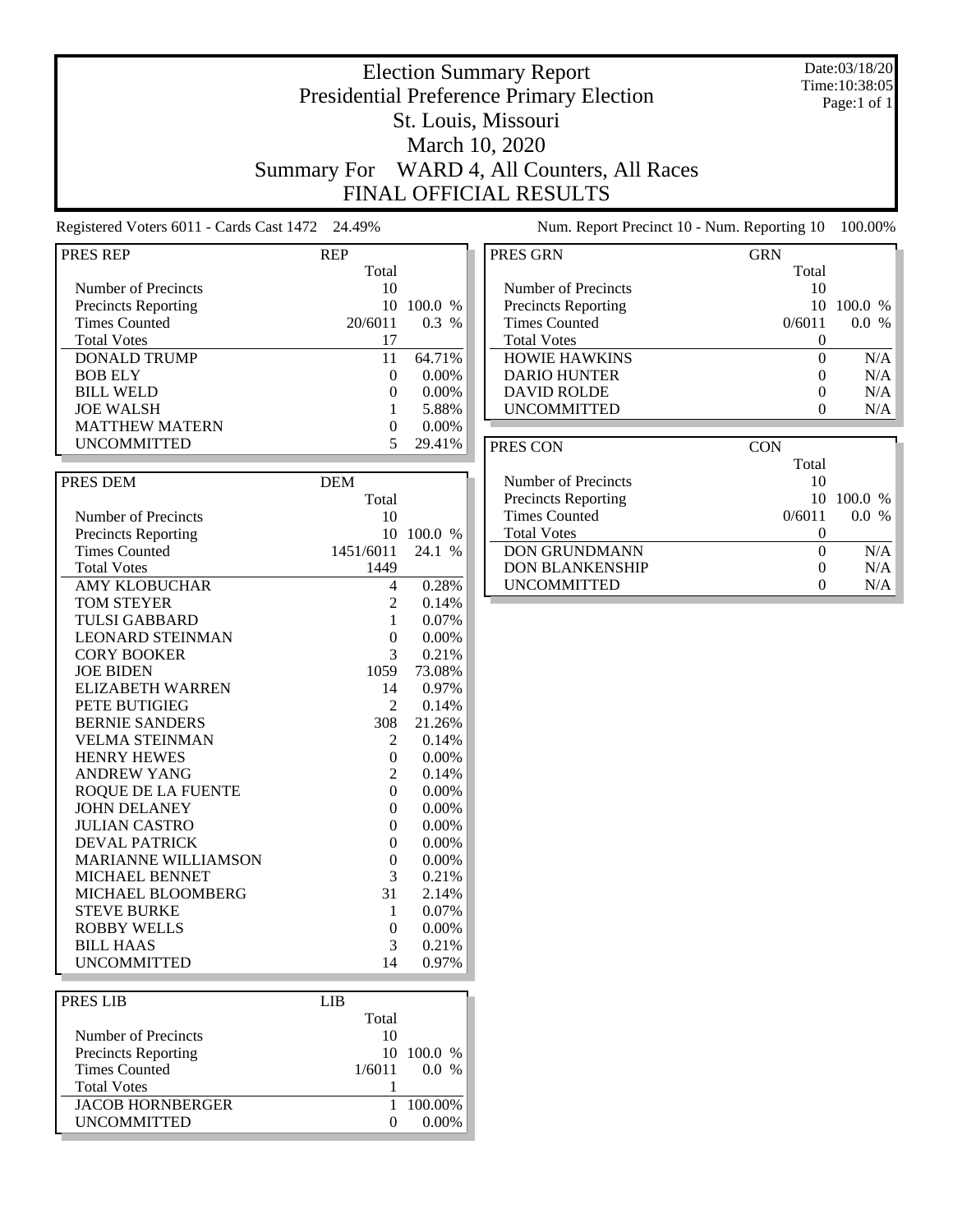Date:03/18/20 Time:10:38:10 Page:1 of 1

## Election Summary Report Presidential Preference Primary Election St. Louis, Missouri March 10, 2020 Summary For WARD 5, All Counters, All Races FINAL OFFICIAL RESULTS

Registered Voters 5798 - Cards Cast 1430 24.66% Num. Report Precinct 8 - Num. Reporting 8 100.00%

| <b>IPRES REP</b>    | RFP   |
|---------------------|-------|
|                     | Total |
| Number of Precincts |       |
|                     |       |

| <b>Precincts Reporting</b> |          | 100.0 %  |
|----------------------------|----------|----------|
| <b>Times Counted</b>       | 30/5798  | $0.5\%$  |
| <b>Total Votes</b>         | 27       |          |
| <b>DONALD TRUMP</b>        | 19       | 70.37%   |
| <b>BOB ELY</b>             | $\Omega$ | $0.00\%$ |
| <b>BILL WELD</b>           | 3        | 11.11%   |
| <b>JOE WALSH</b>           | 3        | 11.11%   |
| <b>MATTHEW MATERN</b>      | $\Omega$ | $0.00\%$ |
| <b>UNCOMMITTED</b>         |          | 7.41%    |

| PRES DEM                   | <b>DEM</b>     |          |
|----------------------------|----------------|----------|
|                            | Total          |          |
| Number of Precincts        | 8              |          |
| <b>Precincts Reporting</b> | 8              | 100.0 %  |
| <b>Times Counted</b>       | 1398/5798      | 24.1 %   |
| <b>Total Votes</b>         | 1397           |          |
| <b>AMY KLOBUCHAR</b>       | 2              | 0.14%    |
| <b>TOM STEYER</b>          | 1              | 0.07%    |
| <b>TULSI GABBARD</b>       | 8              | 0.57%    |
| <b>LEONARD STEINMAN</b>    | $\theta$       | 0.00%    |
| <b>CORY BOOKER</b>         | 5              | 0.36%    |
| <b>JOE BIDEN</b>           | 756            | 54.12%   |
| <b>ELIZABETH WARREN</b>    | 19             | 1.36%    |
| PETE BUTIGIEG              | 12             | 0.86%    |
| <b>BERNIE SANDERS</b>      | 542            | 38.80%   |
| <b>VELMA STEINMAN</b>      | 1              | 0.07%    |
| <b>HENRY HEWES</b>         | $\Omega$       | 0.00%    |
| <b>ANDREW YANG</b>         | 4              | 0.29%    |
| ROQUE DE LA FUENTE         | $\theta$       | $0.00\%$ |
| <b>JOHN DELANEY</b>        | $\theta$       | 0.00%    |
| <b>JULIAN CASTRO</b>       | $\overline{0}$ | 0.00%    |
| <b>DEVAL PATRICK</b>       | $\overline{0}$ | 0.00%    |
| <b>MARIANNE WILLIAMSON</b> | $\overline{0}$ | 0.00%    |
| <b>MICHAEL BENNET</b>      | 2              | 0.14%    |
| MICHAEL BLOOMBERG          | 36             | 2.58%    |
| <b>STEVE BURKE</b>         | $\theta$       | $0.00\%$ |
| <b>ROBBY WELLS</b>         | $\theta$       | 0.00%    |
| <b>BILL HAAS</b>           | 4              | 0.29%    |
| <b>UNCOMMITTED</b>         | 5              | 0.36%    |

| PRES LIB                   | LIB    |         |
|----------------------------|--------|---------|
|                            | Total  |         |
| Number of Precincts        |        |         |
| <b>Precincts Reporting</b> | 8      | 100.0 % |
| <b>Times Counted</b>       | 1/5798 | $0.0\%$ |
| <b>Total Votes</b>         |        |         |
| <b>JACOB HORNBERGER</b>    |        | 100.00% |
| <b>UNCOMMITTED</b>         |        |         |
|                            |        |         |

| PRES GRN                   | GRN               |           |
|----------------------------|-------------------|-----------|
|                            | Total             |           |
| Number of Precincts        | 8                 |           |
| <b>Precincts Reporting</b> | 8                 | $100.0\%$ |
| Times Counted              | 1/5798            | $0.0\%$   |
| <b>Total Votes</b>         |                   |           |
| <b>HOWIE HAWKINS</b>       | $\mathbf{\Omega}$ | $0.00\%$  |
| <b>DARIO HUNTER</b>        | $\mathbf{\Omega}$ | $0.00\%$  |
| <b>DAVID ROLDE</b>         |                   | 100.00%   |
| <b>UNCOMMITTED</b>         | 0                 | $0.00\%$  |
|                            |                   |           |

| PRES CON                   | CON    |             |
|----------------------------|--------|-------------|
|                            | Total  |             |
| Number of Precincts        | 8      |             |
| <b>Precincts Reporting</b> | 8      | $100.0\%$   |
| <b>Times Counted</b>       | 0/5798 | $\%$<br>0.0 |
| <b>Total Votes</b>         |        |             |
| <b>DON GRUNDMANN</b>       | 0      | N/A         |
| <b>DON BLANKENSHIP</b>     | 0      | N/A         |
| <b>UNCOMMITTED</b>         | 0      | N/A         |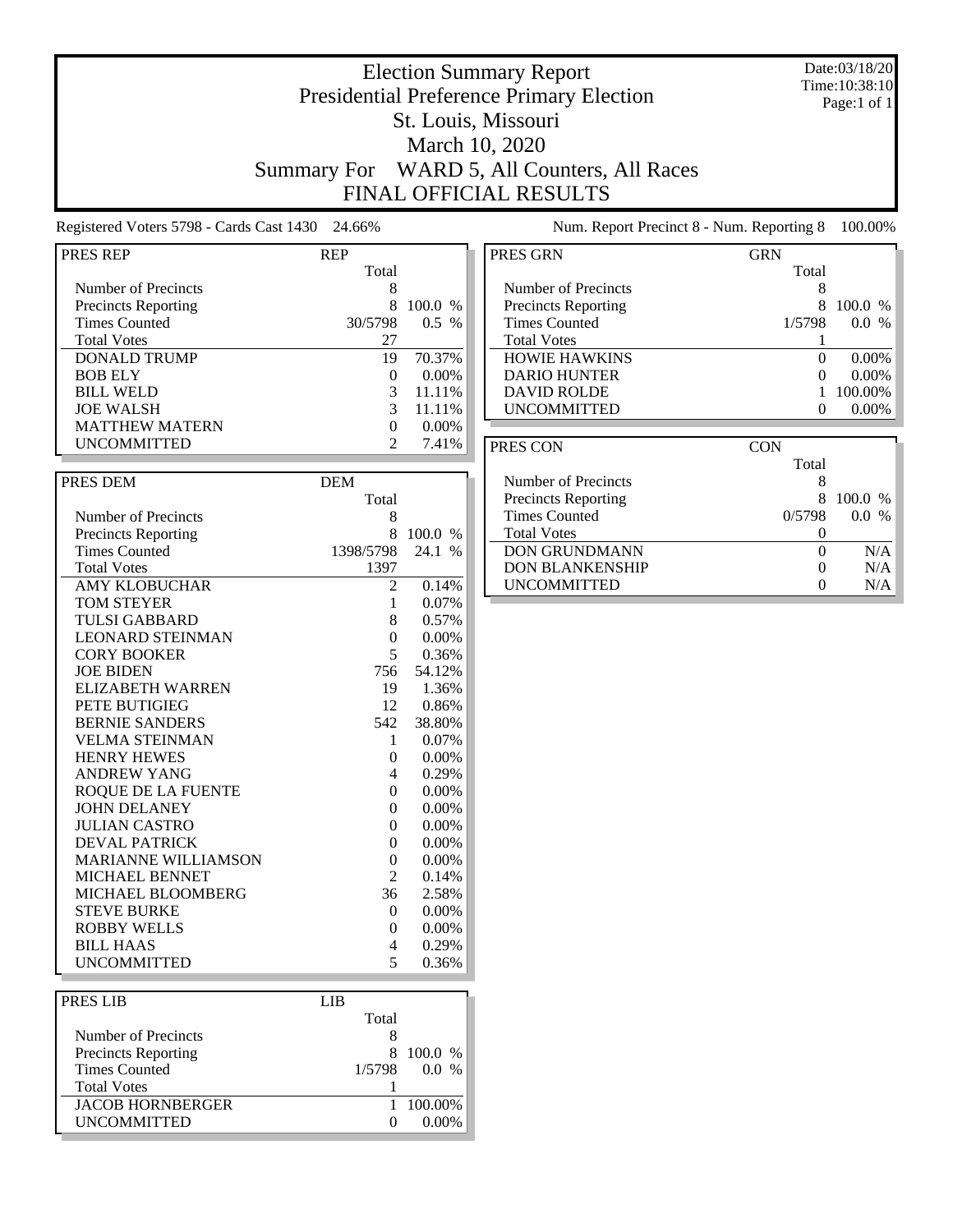Date:03/18/20 Time:10:38:17 Page:1 of 1

## Election Summary Report Presidential Preference Primary Election St. Louis, Missouri March 10, 2020 Summary For WARD 6, All Counters, All Races FINAL OFFICIAL RESULTS

Total

Registered Voters 7892 - Cards Cast 3289 41.68% Num. Report Precinct 9 - Num. Reporting 9 100.00%

| Registered Voters 7892 - Cards Cast 3289 41.68% |  |  |  |
|-------------------------------------------------|--|--|--|
|                                                 |  |  |  |

Number of Precincts<br>
Precincts Reporting<br>
9 100.0 % Precincts Reporting 9 100.0 %<br>Times Counted 9 100.0 % 59/7892 0.7 %

DONALD TRUMP 50 86.21% BOB ELY 0 0.00%

Total Votes 58

PRES REP REP

Times Counted

| PRES GRN                   | <b>GRN</b>               |
|----------------------------|--------------------------|
|                            | Total                    |
| Number of Precincts        | 9                        |
| <b>Precincts Reporting</b> | $100.0\%$<br>9           |
| <b>Times Counted</b>       | 1/7892<br>$0.0\%$        |
| <b>Total Votes</b>         |                          |
| <b>HOWIE HAWKINS</b>       | 100.00%                  |
| <b>DARIO HUNTER</b>        | $0.00\%$<br>$\mathbf{0}$ |
| <b>DAVID ROLDE</b>         | $0.00\%$<br>0            |
| <b>UNCOMMITTED</b>         | $0.00\%$                 |
|                            |                          |

| <b>BILL WELD</b>           | 2              | 3.45%    |
|----------------------------|----------------|----------|
| <b>JOE WALSH</b>           | $\overline{c}$ | 3.45%    |
| <b>MATTHEW MATERN</b>      | $\mathbf{1}$   | 1.72%    |
| <b>UNCOMMITTED</b>         | 3              | 5.17%    |
|                            |                |          |
| PRES DEM                   | <b>DEM</b>     |          |
|                            | Total          |          |
| Number of Precincts        | 9              |          |
| <b>Precincts Reporting</b> | 9              | 100.0 %  |
| <b>Times Counted</b>       | 3223/7892      | 40.8 %   |
| <b>Total Votes</b>         | 3218           |          |
| <b>AMY KLOBUCHAR</b>       | 11             | 0.34%    |
| <b>TOM STEYER</b>          | 3              | 0.09%    |
| <b>TULSI GABBARD</b>       | 7              | 0.22%    |
| <b>LEONARD STEINMAN</b>    | $\overline{0}$ | 0.00%    |
| <b>CORY BOOKER</b>         | $\mathfrak{D}$ | 0.06%    |
| <b>JOE BIDEN</b>           | 1709           | 53.11%   |
| ELIZABETH WARREN           | 63             | 1.96%    |
| PETE BUTIGIEG              | 11             | 0.34%    |
| <b>BERNIE SANDERS</b>      | 1365           | 42.42%   |
| <b>VELMA STEINMAN</b>      | $\Omega$       | $0.00\%$ |
| <b>HENRY HEWES</b>         | $\overline{0}$ | $0.00\%$ |
| <b>ANDREW YANG</b>         | 3              | 0.09%    |
| <b>ROQUE DE LA FUENTE</b>  | $\theta$       | 0.00%    |
| <b>JOHN DELANEY</b>        | 0              | $0.00\%$ |
| <b>JULIAN CASTRO</b>       | $\theta$       | $0.00\%$ |
| <b>DEVAL PATRICK</b>       | $\overline{0}$ | $0.00\%$ |
| <b>MARIANNE WILLIAMSON</b> | 1              | 0.03%    |
| <b>MICHAEL BENNET</b>      | 3              | 0.09%    |
| MICHAEL BLOOMBERG          | 30             | 0.93%    |
| <b>STEVE BURKE</b>         | 0              | 0.00%    |
| <b>ROBBY WELLS</b>         | $\theta$       | 0.00%    |
| <b>BILL HAAS</b>           | 1              | 0.03%    |
| <b>UNCOMMITTED</b>         | 9              | 0.28%    |

| <b>PRES LIB</b>            | LIB   |              |
|----------------------------|-------|--------------|
|                            | Total |              |
| Number of Precincts        |       |              |
| <b>Precincts Reporting</b> | 9     | $100.0\%$    |
| Times Counted              |       | 4/7892 0.1 % |
| <b>Total Votes</b>         |       |              |
| <b>JACOB HORNBERGER</b>    |       | 66.67%       |
| <b>UNCOMMITTED</b>         |       | 33.33%       |
|                            |       |              |

| CON    |                      |
|--------|----------------------|
| Total  |                      |
| 9      |                      |
| 9      | $100.0\%$            |
| 2/7892 | $\frac{0}{6}$<br>0.0 |
|        |                      |
| 0      | $0.00\%$             |
|        | $0.00\%$             |
|        | 100.00%              |
|        |                      |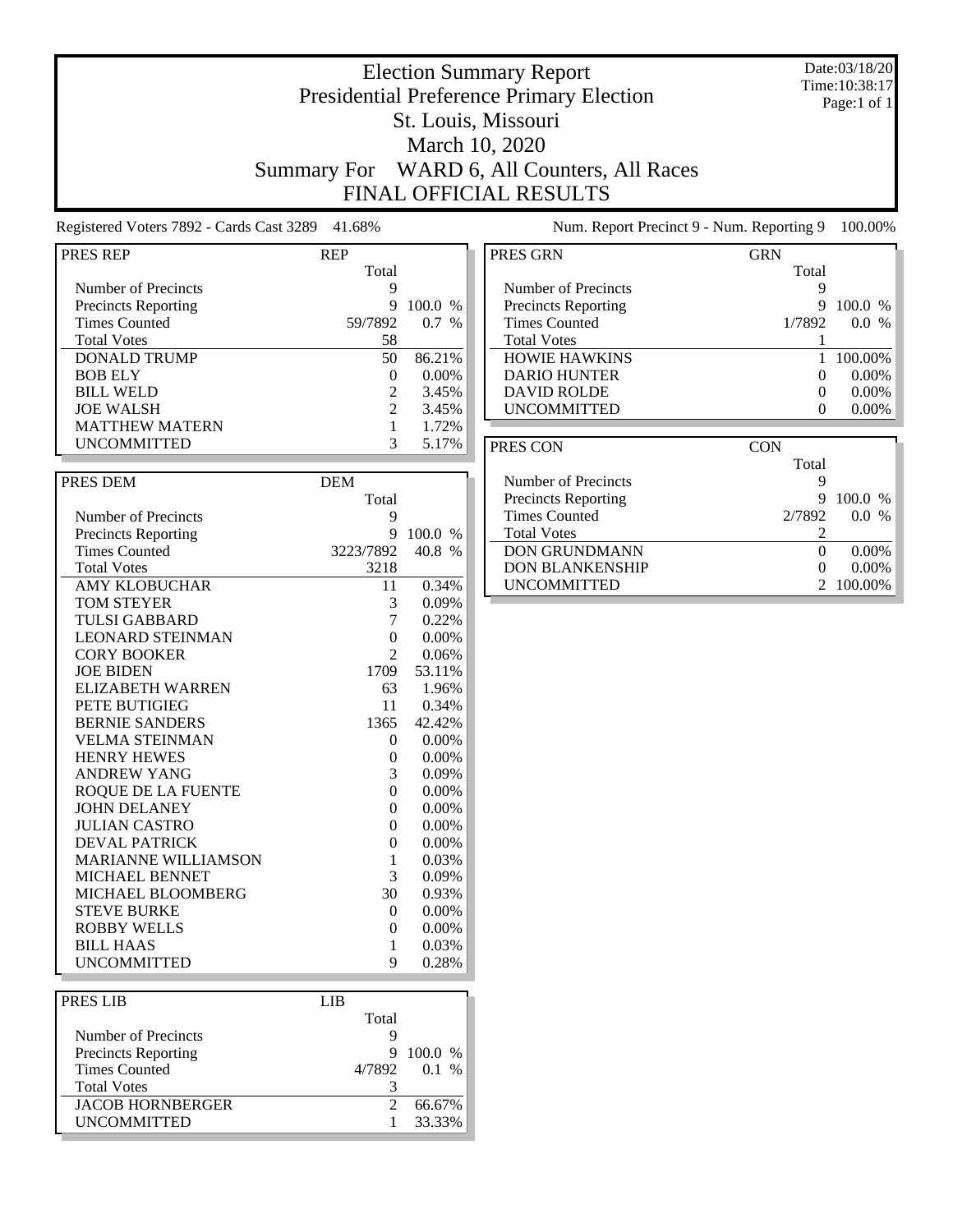Date:03/18/20 Time:10:38:23 Page:1 of 1

## Election Summary Report Presidential Preference Primary Election St. Louis, Missouri March 10, 2020 Summary For WARD 7, All Counters, All Races FINAL OFFICIAL RESULTS

Registered Voters 7599 - Cards Cast 2999 39.47% Num. Report Precinct 6 - Num. Reporting 6 100.00%

| Registeled Votels 7999 - Cards Cast 2999 | 39.41 <sub>70</sub> |              |
|------------------------------------------|---------------------|--------------|
| PRES REP                                 | <b>REP</b>          |              |
|                                          | Total               |              |
| Number of Precincts                      | 6                   |              |
| <b>Precincts Reporting</b>               | 6                   | 100.0 %      |
| <b>Times Counted</b>                     | 98/7599             | 1.3 %        |
| <b>Total Votes</b>                       | 97                  |              |
| <b>DONALD TRUMP</b>                      | 87                  | 89.69%       |
| <b>BOB ELY</b>                           | 0                   | $0.00\%$     |
| <b>BILL WELD</b>                         | 0                   | 0.00%        |
| <b>JOE WALSH</b>                         | $\overline{2}$      | 2.06%        |
| <b>MATTHEW MATERN</b>                    | $\overline{c}$      | 2.06%        |
| <b>UNCOMMITTED</b>                       | 6                   | 6.19%        |
|                                          |                     |              |
| PRES DEM                                 | <b>DEM</b>          |              |
|                                          | Total               |              |
| Number of Precincts                      | 6                   |              |
| <b>Precincts Reporting</b>               | 6                   | 100.0 %      |
| <b>Times Counted</b>                     | 2892/7599           | 38.1<br>$\%$ |
| <b>Total Votes</b>                       | 2892                |              |
| <b>AMY KLOBUCHAR</b>                     |                     | 0.21%        |
| <b>TOM STEYER</b>                        | 6<br>1              | 0.03%        |
| <b>TULSI GABBARD</b>                     | 13                  | 0.45%        |
| <b>LEONARD STEINMAN</b>                  | 1                   | 0.03%        |
| <b>CORY BOOKER</b>                       | 1                   | 0.03%        |
| <b>JOE BIDEN</b>                         | 1483                | 51.28%       |
|                                          |                     |              |
| <b>ELIZABETH WARREN</b>                  | 57                  | 1.97%        |
| PETE BUTIGIEG                            | 23                  | 0.80%        |
| <b>BERNIE SANDERS</b>                    | 1271                | 43.95%       |
| <b>VELMA STEINMAN</b>                    | 0                   | 0.00%        |
| <b>HENRY HEWES</b>                       | 1                   | 0.03%        |
| <b>ANDREW YANG</b>                       | 2                   | 0.07%        |
| ROQUE DE LA FUENTE                       | 0                   | 0.00%        |
| <b>JOHN DELANEY</b>                      | 0                   | $0.00\%$     |
| <b>JULIAN CASTRO</b>                     | 0                   | 0.00%        |
| <b>DEVAL PATRICK</b>                     | $\overline{0}$      | 0.00%        |
| <b>MARIANNE WILLIAMSON</b>               | $\overline{0}$      | 0.00%        |
| MICHAEL BENNET                           | $\overline{0}$      | 0.00%        |
| MICHAEL BLOOMBERG                        | 25                  | 0.86%        |
| <b>STEVE BURKE</b>                       | $\theta$            | 0.00%        |
| <b>ROBBY WELLS</b>                       | 0                   | 0.00%        |
| <b>BILL HAAS</b>                         | 4                   | 0.14%        |
| <b>UNCOMMITTED</b>                       | 4                   | 0.14%        |
|                                          |                     |              |
| PRES LIB                                 | <b>LIB</b>          |              |

| PRES LIB                   | LIB    |                 |  |
|----------------------------|--------|-----------------|--|
|                            | Total  |                 |  |
| Number of Precincts        |        |                 |  |
| <b>Precincts Reporting</b> |        | $6\quad100.0\%$ |  |
| <b>Times Counted</b>       | 6/7599 | $0.1\%$         |  |
| <b>Total Votes</b>         |        |                 |  |
| <b>JACOB HORNBERGER</b>    |        | 66.67%          |  |
| <b>UNCOMMITTED</b>         |        | 33.33%          |  |

| PRES GRN                   | <b>GRN</b> |          |
|----------------------------|------------|----------|
|                            | Total      |          |
| Number of Precincts        | 6          |          |
| <b>Precincts Reporting</b> | 6          | 100.0 %  |
| <b>Times Counted</b>       | 2/7599     | $0.0\%$  |
| <b>Total Votes</b>         | 2          |          |
| <b>HOWIE HAWKINS</b>       |            | 50.00%   |
| <b>DARIO HUNTER</b>        |            | 50.00%   |
| <b>DAVID ROLDE</b>         | $\Omega$   | $0.00\%$ |
| <b>UNCOMMITTED</b>         | 0          | $0.00\%$ |
|                            |            |          |
| DDES COM                   | CON        |          |

| PRES CON                   | CON    |                     |
|----------------------------|--------|---------------------|
|                            | Total  |                     |
| Number of Precincts        |        |                     |
| <b>Precincts Reporting</b> |        | 6 100.0 $%$         |
| <b>Times Counted</b>       | 1/7599 | $\frac{0}{0}$<br>00 |
| <b>Total Votes</b>         |        |                     |
| <b>DON GRUNDMANN</b>       |        | $0.00\%$            |
| <b>DON BLANKENSHIP</b>     |        | $0.00\%$            |
| <b>UNCOMMITTED</b>         |        | 100.00%             |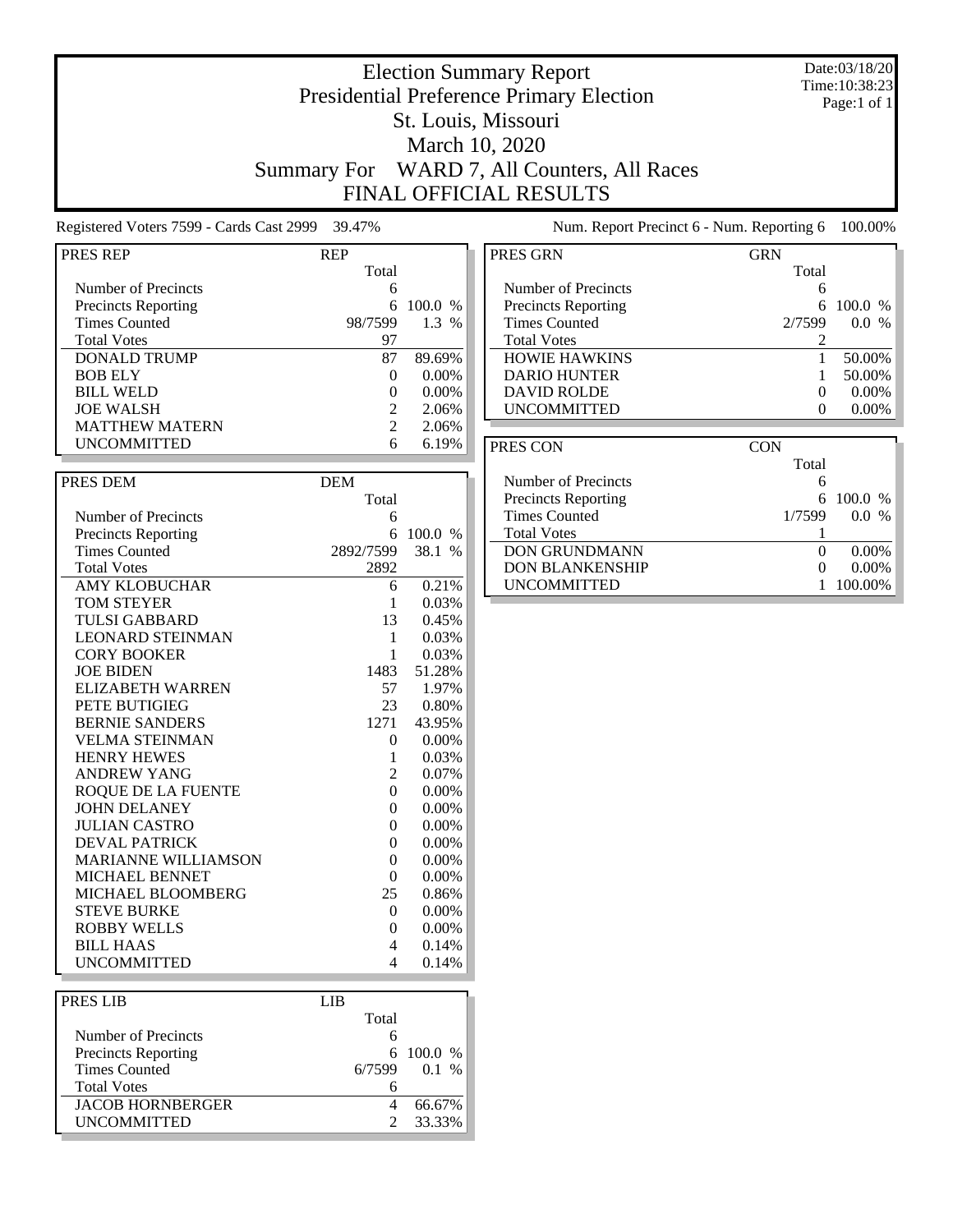Date:03/18/20 Time:10:38:31 Page:1 of 1

## Election Summary Report Presidential Preference Primary Election St. Louis, Missouri March 10, 2020 Summary For WARD 8, All Counters, All Races FINAL OFFICIAL RESULTS

Registered Voters 8140 - Cards Cast 4103 50.41% Num. Report Precinct 9 - Num. Reporting 9 100.00%

| Total<br>Number of Precincts<br>9<br><b>Precincts Reporting</b><br>Q<br>100.0 %<br><b>Times Counted</b><br>1.2 %<br>96/8140<br><b>Total Votes</b><br>92<br><b>DONALD TRUMP</b><br>93.48%<br>86<br><b>BOB ELY</b><br>0<br>$0.00\%$<br><b>BILL WELD</b><br>$\overline{c}$<br>2.17%<br><b>JOE WALSH</b><br>1<br>1.09%<br><b>MATTHEW MATERN</b><br>1<br>1.09%<br>2.17%<br><b>UNCOMMITTED</b><br>$\overline{c}$<br>PRES DEM<br><b>DEM</b><br>Total<br>Number of Precincts<br>9<br><b>Precincts Reporting</b><br>9<br>100.0 %<br>Times Counted<br>49.1<br>4000/8140<br>$\frac{0}{0}$<br><b>Total Votes</b><br>3997<br><b>AMY KLOBUCHAR</b><br>4<br>0.10%<br><b>TOM STEYER</b><br>$\overline{0}$<br>0.00%<br><b>TULSI GABBARD</b><br>0.48%<br>19<br><b>LEONARD STEINMAN</b><br>0.03%<br>1<br><b>CORY BOOKER</b><br>$\mathfrak{D}$<br>0.05%<br><b>JOE BIDEN</b><br>1689<br>42.26%<br><b>ELIZABETH WARREN</b><br>2.23%<br>89<br>PETE BUTIGIEG<br>13<br>0.33%<br><b>BERNIE SANDERS</b><br>2134<br>53.39%<br><b>VELMA STEINMAN</b><br>0.03%<br>1<br><b>HENRY HEWES</b><br>0.00%<br>$\Omega$<br><b>ANDREW YANG</b><br>4<br>0.10%<br>ROQUE DE LA FUENTE<br>1<br>$0.03\%$<br><b>JOHN DELANEY</b><br>$\overline{0}$<br>$0.00\%$<br><b>JULIAN CASTRO</b><br>1<br>0.03%<br><b>DEVAL PATRICK</b><br>1<br>$0.03\%$<br><b>MARIANNE WILLIAMSON</b><br>$\theta$<br>0.00%<br>MICHAEL BENNET<br>$\theta$<br>$0.00\%$<br>MICHAEL BLOOMBERG<br>28<br>0.70%<br><b>STEVE BURKE</b><br>$\theta$<br>$0.00\%$<br><b>ROBBY WELLS</b><br>0<br>$0.00\%$<br><b>BILL HAAS</b><br>0.05%<br>2<br><b>UNCOMMITTED</b><br>8<br>0.20%<br><b>PRES LIB</b><br><b>LIB</b> | <b>PRES REP</b> | <b>REP</b> |  |
|------------------------------------------------------------------------------------------------------------------------------------------------------------------------------------------------------------------------------------------------------------------------------------------------------------------------------------------------------------------------------------------------------------------------------------------------------------------------------------------------------------------------------------------------------------------------------------------------------------------------------------------------------------------------------------------------------------------------------------------------------------------------------------------------------------------------------------------------------------------------------------------------------------------------------------------------------------------------------------------------------------------------------------------------------------------------------------------------------------------------------------------------------------------------------------------------------------------------------------------------------------------------------------------------------------------------------------------------------------------------------------------------------------------------------------------------------------------------------------------------------------------------------------------------------------------------------------------------------------------------------|-----------------|------------|--|
|                                                                                                                                                                                                                                                                                                                                                                                                                                                                                                                                                                                                                                                                                                                                                                                                                                                                                                                                                                                                                                                                                                                                                                                                                                                                                                                                                                                                                                                                                                                                                                                                                              |                 |            |  |
|                                                                                                                                                                                                                                                                                                                                                                                                                                                                                                                                                                                                                                                                                                                                                                                                                                                                                                                                                                                                                                                                                                                                                                                                                                                                                                                                                                                                                                                                                                                                                                                                                              |                 |            |  |
|                                                                                                                                                                                                                                                                                                                                                                                                                                                                                                                                                                                                                                                                                                                                                                                                                                                                                                                                                                                                                                                                                                                                                                                                                                                                                                                                                                                                                                                                                                                                                                                                                              |                 |            |  |
|                                                                                                                                                                                                                                                                                                                                                                                                                                                                                                                                                                                                                                                                                                                                                                                                                                                                                                                                                                                                                                                                                                                                                                                                                                                                                                                                                                                                                                                                                                                                                                                                                              |                 |            |  |
|                                                                                                                                                                                                                                                                                                                                                                                                                                                                                                                                                                                                                                                                                                                                                                                                                                                                                                                                                                                                                                                                                                                                                                                                                                                                                                                                                                                                                                                                                                                                                                                                                              |                 |            |  |
|                                                                                                                                                                                                                                                                                                                                                                                                                                                                                                                                                                                                                                                                                                                                                                                                                                                                                                                                                                                                                                                                                                                                                                                                                                                                                                                                                                                                                                                                                                                                                                                                                              |                 |            |  |
|                                                                                                                                                                                                                                                                                                                                                                                                                                                                                                                                                                                                                                                                                                                                                                                                                                                                                                                                                                                                                                                                                                                                                                                                                                                                                                                                                                                                                                                                                                                                                                                                                              |                 |            |  |
|                                                                                                                                                                                                                                                                                                                                                                                                                                                                                                                                                                                                                                                                                                                                                                                                                                                                                                                                                                                                                                                                                                                                                                                                                                                                                                                                                                                                                                                                                                                                                                                                                              |                 |            |  |
|                                                                                                                                                                                                                                                                                                                                                                                                                                                                                                                                                                                                                                                                                                                                                                                                                                                                                                                                                                                                                                                                                                                                                                                                                                                                                                                                                                                                                                                                                                                                                                                                                              |                 |            |  |
|                                                                                                                                                                                                                                                                                                                                                                                                                                                                                                                                                                                                                                                                                                                                                                                                                                                                                                                                                                                                                                                                                                                                                                                                                                                                                                                                                                                                                                                                                                                                                                                                                              |                 |            |  |
|                                                                                                                                                                                                                                                                                                                                                                                                                                                                                                                                                                                                                                                                                                                                                                                                                                                                                                                                                                                                                                                                                                                                                                                                                                                                                                                                                                                                                                                                                                                                                                                                                              |                 |            |  |
|                                                                                                                                                                                                                                                                                                                                                                                                                                                                                                                                                                                                                                                                                                                                                                                                                                                                                                                                                                                                                                                                                                                                                                                                                                                                                                                                                                                                                                                                                                                                                                                                                              |                 |            |  |
|                                                                                                                                                                                                                                                                                                                                                                                                                                                                                                                                                                                                                                                                                                                                                                                                                                                                                                                                                                                                                                                                                                                                                                                                                                                                                                                                                                                                                                                                                                                                                                                                                              |                 |            |  |
|                                                                                                                                                                                                                                                                                                                                                                                                                                                                                                                                                                                                                                                                                                                                                                                                                                                                                                                                                                                                                                                                                                                                                                                                                                                                                                                                                                                                                                                                                                                                                                                                                              |                 |            |  |
|                                                                                                                                                                                                                                                                                                                                                                                                                                                                                                                                                                                                                                                                                                                                                                                                                                                                                                                                                                                                                                                                                                                                                                                                                                                                                                                                                                                                                                                                                                                                                                                                                              |                 |            |  |
|                                                                                                                                                                                                                                                                                                                                                                                                                                                                                                                                                                                                                                                                                                                                                                                                                                                                                                                                                                                                                                                                                                                                                                                                                                                                                                                                                                                                                                                                                                                                                                                                                              |                 |            |  |
|                                                                                                                                                                                                                                                                                                                                                                                                                                                                                                                                                                                                                                                                                                                                                                                                                                                                                                                                                                                                                                                                                                                                                                                                                                                                                                                                                                                                                                                                                                                                                                                                                              |                 |            |  |
|                                                                                                                                                                                                                                                                                                                                                                                                                                                                                                                                                                                                                                                                                                                                                                                                                                                                                                                                                                                                                                                                                                                                                                                                                                                                                                                                                                                                                                                                                                                                                                                                                              |                 |            |  |
|                                                                                                                                                                                                                                                                                                                                                                                                                                                                                                                                                                                                                                                                                                                                                                                                                                                                                                                                                                                                                                                                                                                                                                                                                                                                                                                                                                                                                                                                                                                                                                                                                              |                 |            |  |
|                                                                                                                                                                                                                                                                                                                                                                                                                                                                                                                                                                                                                                                                                                                                                                                                                                                                                                                                                                                                                                                                                                                                                                                                                                                                                                                                                                                                                                                                                                                                                                                                                              |                 |            |  |
|                                                                                                                                                                                                                                                                                                                                                                                                                                                                                                                                                                                                                                                                                                                                                                                                                                                                                                                                                                                                                                                                                                                                                                                                                                                                                                                                                                                                                                                                                                                                                                                                                              |                 |            |  |
|                                                                                                                                                                                                                                                                                                                                                                                                                                                                                                                                                                                                                                                                                                                                                                                                                                                                                                                                                                                                                                                                                                                                                                                                                                                                                                                                                                                                                                                                                                                                                                                                                              |                 |            |  |
|                                                                                                                                                                                                                                                                                                                                                                                                                                                                                                                                                                                                                                                                                                                                                                                                                                                                                                                                                                                                                                                                                                                                                                                                                                                                                                                                                                                                                                                                                                                                                                                                                              |                 |            |  |
|                                                                                                                                                                                                                                                                                                                                                                                                                                                                                                                                                                                                                                                                                                                                                                                                                                                                                                                                                                                                                                                                                                                                                                                                                                                                                                                                                                                                                                                                                                                                                                                                                              |                 |            |  |
|                                                                                                                                                                                                                                                                                                                                                                                                                                                                                                                                                                                                                                                                                                                                                                                                                                                                                                                                                                                                                                                                                                                                                                                                                                                                                                                                                                                                                                                                                                                                                                                                                              |                 |            |  |
|                                                                                                                                                                                                                                                                                                                                                                                                                                                                                                                                                                                                                                                                                                                                                                                                                                                                                                                                                                                                                                                                                                                                                                                                                                                                                                                                                                                                                                                                                                                                                                                                                              |                 |            |  |
|                                                                                                                                                                                                                                                                                                                                                                                                                                                                                                                                                                                                                                                                                                                                                                                                                                                                                                                                                                                                                                                                                                                                                                                                                                                                                                                                                                                                                                                                                                                                                                                                                              |                 |            |  |
|                                                                                                                                                                                                                                                                                                                                                                                                                                                                                                                                                                                                                                                                                                                                                                                                                                                                                                                                                                                                                                                                                                                                                                                                                                                                                                                                                                                                                                                                                                                                                                                                                              |                 |            |  |
|                                                                                                                                                                                                                                                                                                                                                                                                                                                                                                                                                                                                                                                                                                                                                                                                                                                                                                                                                                                                                                                                                                                                                                                                                                                                                                                                                                                                                                                                                                                                                                                                                              |                 |            |  |
|                                                                                                                                                                                                                                                                                                                                                                                                                                                                                                                                                                                                                                                                                                                                                                                                                                                                                                                                                                                                                                                                                                                                                                                                                                                                                                                                                                                                                                                                                                                                                                                                                              |                 |            |  |
|                                                                                                                                                                                                                                                                                                                                                                                                                                                                                                                                                                                                                                                                                                                                                                                                                                                                                                                                                                                                                                                                                                                                                                                                                                                                                                                                                                                                                                                                                                                                                                                                                              |                 |            |  |
|                                                                                                                                                                                                                                                                                                                                                                                                                                                                                                                                                                                                                                                                                                                                                                                                                                                                                                                                                                                                                                                                                                                                                                                                                                                                                                                                                                                                                                                                                                                                                                                                                              |                 |            |  |
|                                                                                                                                                                                                                                                                                                                                                                                                                                                                                                                                                                                                                                                                                                                                                                                                                                                                                                                                                                                                                                                                                                                                                                                                                                                                                                                                                                                                                                                                                                                                                                                                                              |                 |            |  |
|                                                                                                                                                                                                                                                                                                                                                                                                                                                                                                                                                                                                                                                                                                                                                                                                                                                                                                                                                                                                                                                                                                                                                                                                                                                                                                                                                                                                                                                                                                                                                                                                                              |                 |            |  |
|                                                                                                                                                                                                                                                                                                                                                                                                                                                                                                                                                                                                                                                                                                                                                                                                                                                                                                                                                                                                                                                                                                                                                                                                                                                                                                                                                                                                                                                                                                                                                                                                                              |                 |            |  |
|                                                                                                                                                                                                                                                                                                                                                                                                                                                                                                                                                                                                                                                                                                                                                                                                                                                                                                                                                                                                                                                                                                                                                                                                                                                                                                                                                                                                                                                                                                                                                                                                                              |                 |            |  |
|                                                                                                                                                                                                                                                                                                                                                                                                                                                                                                                                                                                                                                                                                                                                                                                                                                                                                                                                                                                                                                                                                                                                                                                                                                                                                                                                                                                                                                                                                                                                                                                                                              |                 |            |  |
|                                                                                                                                                                                                                                                                                                                                                                                                                                                                                                                                                                                                                                                                                                                                                                                                                                                                                                                                                                                                                                                                                                                                                                                                                                                                                                                                                                                                                                                                                                                                                                                                                              |                 |            |  |
|                                                                                                                                                                                                                                                                                                                                                                                                                                                                                                                                                                                                                                                                                                                                                                                                                                                                                                                                                                                                                                                                                                                                                                                                                                                                                                                                                                                                                                                                                                                                                                                                                              |                 |            |  |
|                                                                                                                                                                                                                                                                                                                                                                                                                                                                                                                                                                                                                                                                                                                                                                                                                                                                                                                                                                                                                                                                                                                                                                                                                                                                                                                                                                                                                                                                                                                                                                                                                              |                 |            |  |
|                                                                                                                                                                                                                                                                                                                                                                                                                                                                                                                                                                                                                                                                                                                                                                                                                                                                                                                                                                                                                                                                                                                                                                                                                                                                                                                                                                                                                                                                                                                                                                                                                              |                 |            |  |
|                                                                                                                                                                                                                                                                                                                                                                                                                                                                                                                                                                                                                                                                                                                                                                                                                                                                                                                                                                                                                                                                                                                                                                                                                                                                                                                                                                                                                                                                                                                                                                                                                              |                 |            |  |
|                                                                                                                                                                                                                                                                                                                                                                                                                                                                                                                                                                                                                                                                                                                                                                                                                                                                                                                                                                                                                                                                                                                                                                                                                                                                                                                                                                                                                                                                                                                                                                                                                              |                 |            |  |
|                                                                                                                                                                                                                                                                                                                                                                                                                                                                                                                                                                                                                                                                                                                                                                                                                                                                                                                                                                                                                                                                                                                                                                                                                                                                                                                                                                                                                                                                                                                                                                                                                              |                 | Total      |  |

Number of Precincts<br>
Precincts Reporting<br>
9 100.0 % Precincts Reporting 9 100.0 %<br>Times Counted 9 4/8140 0.0 %

 $\fbox{\parbox{13.5in} \begin{tabular}{l|c} \hline JACOB HORNBERGER & \multicolumn{2}{c}{\multicolumn{2}{c}{} & \multicolumn{2}{c}{\multicolumn{2}{c}{} & \multicolumn{2}{c}{\multicolumn{2}{c}{} & \multicolumn{2}{c}{\multicolumn{2}{c}{} & \multicolumn{2}{c}{\multicolumn{2}{c}{} & \multicolumn{2}{c}{\multicolumn{2}{c}{} & \multicolumn{2}{c}{\multicolumn{2}{c}{} & \multicolumn{2}{c}{\multicolumn{2}{c}{} & \multicolumn{2}{c}{\multicolumn{2}{c}{} & \multicolumn{2}{c$ 

Total Votes 4

Times Counted

| PRES GRN                   | GRN    |                        |
|----------------------------|--------|------------------------|
|                            | Total  |                        |
| Number of Precincts        |        |                        |
| <b>Precincts Reporting</b> |        | 100.0<br>$\frac{0}{0}$ |
| <b>Times Counted</b>       | 3/8140 | $\frac{0}{0}$<br>0.0   |
| <b>Total Votes</b>         |        |                        |
| <b>HOWIE HAWKINS</b>       |        | 66.67%                 |
| <b>DARIO HUNTER</b>        |        | 33.33%                 |
| <b>DAVID ROLDE</b>         |        | $0.00\%$               |
| <b>UNCOMMITTED</b>         |        | $0.00\%$               |

| PRES CON                   | CON    |                                |
|----------------------------|--------|--------------------------------|
|                            | Total  |                                |
| Number of Precincts        | ч      |                                |
| <b>Precincts Reporting</b> | 9      | $100.0\%$                      |
| <b>Times Counted</b>       | 0/8140 | $\frac{0}{0}$<br>$0.0^{\circ}$ |
| <b>Total Votes</b>         |        |                                |
| <b>DON GRUNDMANN</b>       |        | N/A                            |
| <b>DON BLANKENSHIP</b>     |        | N/A                            |
| <b>UNCOMMITTED</b>         |        | N/A                            |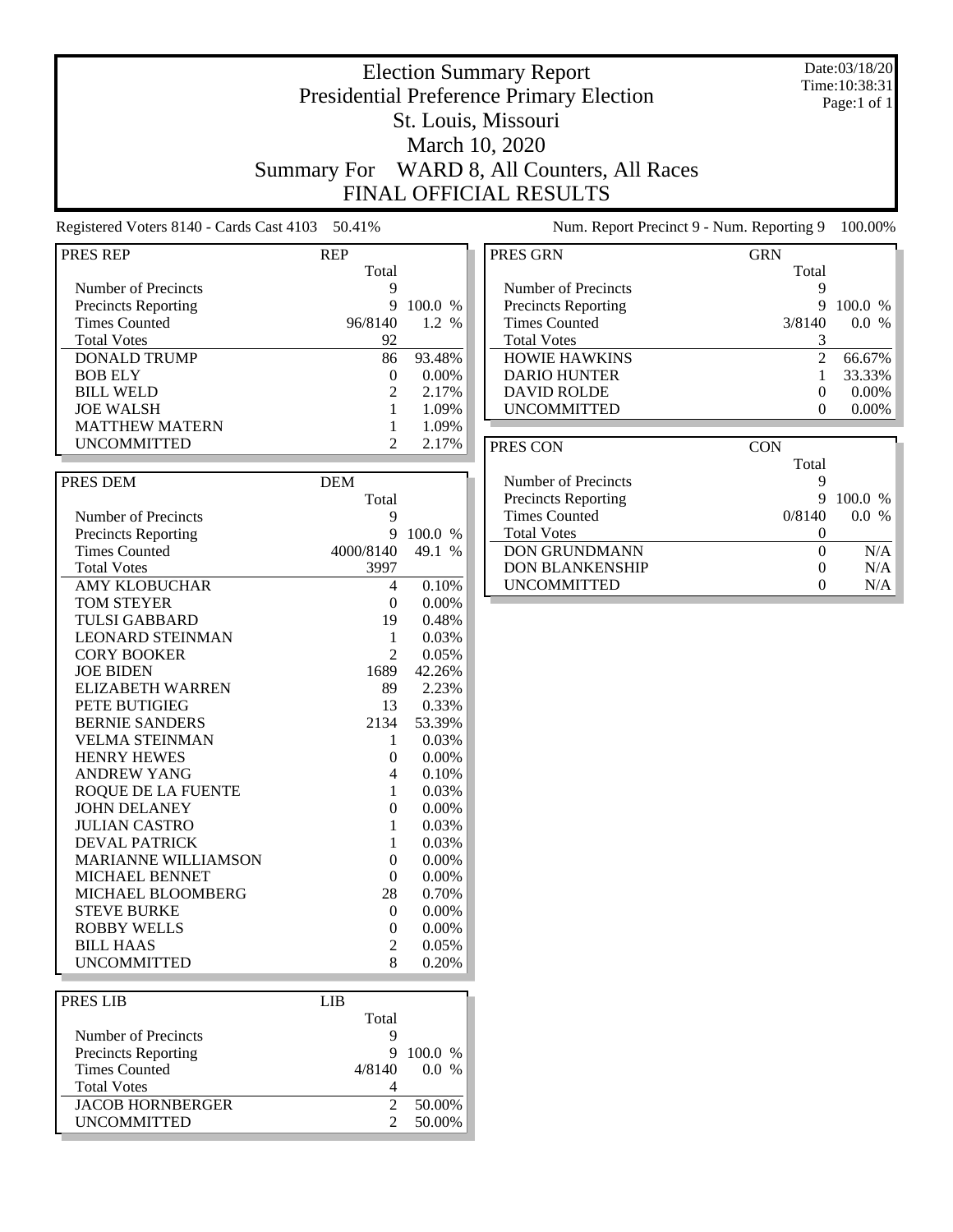Date:03/18/20 Time:10:38:35 Page:1 of 1

## Election Summary Report Presidential Preference Primary Election St. Louis, Missouri March 10, 2020 Summary For WARD 9, All Counters, All Races FINAL OFFICIAL RESULTS

Registered Voters 6434 - Cards Cast 2417 37.57% Num. Report Precinct 9 - Num. Reporting 9 100.00%

| <b>PRES REP</b>            | REP            |                |
|----------------------------|----------------|----------------|
|                            | Total          |                |
| Number of Precincts        | 9              |                |
| <b>Precincts Reporting</b> | 9              | 100.0 %        |
| <b>Times Counted</b>       | 105/6434       | 1.6 %          |
| <b>Total Votes</b>         | 102            |                |
| <b>DONALD TRUMP</b>        | 84             | 82.35%         |
| <b>BOB ELY</b>             | 2              | 1.96%          |
| <b>BILL WELD</b>           | 5              | 4.90%          |
| <b>JOE WALSH</b>           | $\overline{c}$ | 1.96%          |
| <b>MATTHEW MATERN</b>      | 0              | $0.00\%$       |
| <b>UNCOMMITTED</b>         | 9              | 8.82%          |
|                            |                |                |
| PRES DEM                   | <b>DEM</b>     |                |
|                            | Total          |                |
| Number of Precincts        | 9              |                |
| <b>Precincts Reporting</b> | 9              | 100.0 %        |
| <b>Times Counted</b>       | 2308/6434      | 35.9 %         |
| <b>Total Votes</b>         | 2308           |                |
| <b>AMY KLOBUCHAR</b>       | 2              |                |
| <b>TOM STEYER</b>          | $\theta$       | 0.09%<br>0.00% |
|                            |                |                |
| <b>TULSI GABBARD</b>       | 16             | 0.69%          |
| <b>LEONARD STEINMAN</b>    | $\overline{0}$ | 0.00%          |
| <b>CORY BOOKER</b>         | 1              | 0.04%          |
| <b>JOE BIDEN</b>           | 977            | 42.33%         |
| <b>ELIZABETH WARREN</b>    | 43             | 1.86%          |
| PETE BUTIGIEG              | 14             | 0.61%          |
| <b>BERNIE SANDERS</b>      | 1213           | 52.56%         |
| <b>VELMA STEINMAN</b>      | 1              | 0.04%          |
| <b>HENRY HEWES</b>         | $\theta$       | 0.00%          |
| <b>ANDREW YANG</b>         | 4              | 0.17%          |
| <b>ROQUE DE LA FUENTE</b>  | $\theta$       | $0.00\%$       |
| <b>JOHN DELANEY</b>        | $\theta$       | 0.00%          |
| <b>JULIAN CASTRO</b>       | 0              | $0.00\%$       |
| <b>DEVAL PATRICK</b>       | $\theta$       | 0.00%          |
| <b>MARIANNE WILLIAMSON</b> | 1              | 0.04%          |
| <b>MICHAEL BENNET</b>      | 1              | 0.04%          |
| MICHAEL BLOOMBERG          | 31             | 1.34%          |
| <b>STEVE BURKE</b>         | $\theta$       | 0.00%          |
| <b>ROBBY WELLS</b>         | $\theta$       | 0.00%          |
| <b>BILL HAAS</b>           | $\theta$       | 0.00%          |
| <b>UNCOMMITTED</b>         | 4              | 0.17%          |
|                            |                |                |
| <b>PRES LIB</b>            | <b>LIB</b>     |                |
|                            | Total          |                |

Number of Precincts<br>
Precincts Reporting<br>
9 100.0 % Precincts Reporting 9 100.0 %<br>Times Counted 9 3/6434 0.0 %

 $\fbox{JACOB HORNBERGER} \begin{tabular}{c} 3 & 100.00\% \\ \hline 3 & 100.00\% \\ \end{tabular}$ 

Total Votes 3

Times Counted

| PRES GRN             | <b>GRN</b> |                      |
|----------------------|------------|----------------------|
|                      | Total      |                      |
| Number of Precincts  |            |                      |
| Precincts Reporting  | g          | 100.0<br>$\%$        |
| <b>Times Counted</b> | 1/6434     | 0.0<br>$\frac{0}{0}$ |
| <b>Total Votes</b>   |            |                      |
| <b>HOWIE HAWKINS</b> | $\theta$   | $0.00\%$             |
| <b>DARIO HUNTER</b>  |            | $0.00\%$             |
| <b>DAVID ROLDE</b>   |            | $0.00\%$             |
| <b>UNCOMMITTED</b>   |            | 100.00%              |

| PRES CON                   | CON    |                      |
|----------------------------|--------|----------------------|
|                            | Total  |                      |
| Number of Precincts        |        |                      |
| <b>Precincts Reporting</b> | 9      | 100.0 %              |
| Times Counted              | 0/6434 | 0.0<br>$\frac{0}{0}$ |
| <b>Total Votes</b>         |        |                      |
| <b>DON GRUNDMANN</b>       |        | N/A                  |
| <b>DON BLANKENSHIP</b>     |        | N/A                  |
| <b>UNCOMMITTED</b>         |        | N/A                  |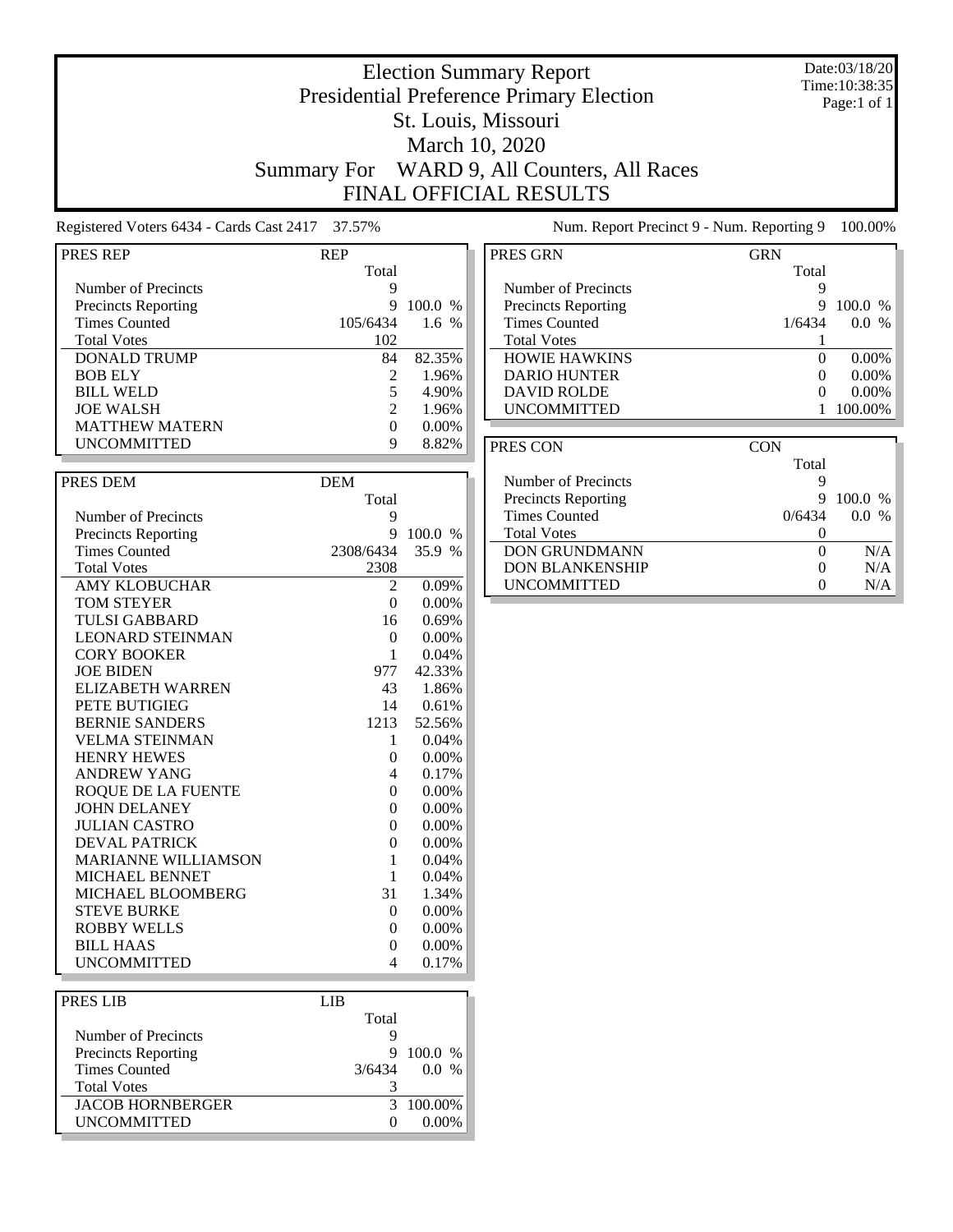### Date:03/18/20 Time:10:38:38 Page:1 of 1

## Election Summary Report Presidential Preference Primary Election St. Louis, Missouri March 10, 2020 Summary For WARD 10, All Counters, All Races FINAL OFFICIAL RESULTS

Registered Voters 7290 - Cards Cast 2932 40.22% Num. Report Precinct 9 - Num. Reporting 9 100.00%

| PRES REP                                  | <b>REP</b>          |          |
|-------------------------------------------|---------------------|----------|
|                                           | Total               |          |
| Number of Precincts                       | 9                   |          |
| <b>Precincts Reporting</b>                | 9                   | 100.0 %  |
| <b>Times Counted</b>                      | 210/7290            | 2.9 %    |
| <b>Total Votes</b>                        | 208                 |          |
|                                           |                     |          |
| <b>DONALD TRUMP</b>                       | 197                 | 94.71%   |
| <b>BOB ELY</b><br><b>BILL WELD</b>        | 0<br>$\overline{2}$ | $0.00\%$ |
|                                           | $\overline{2}$      | 0.96%    |
| <b>JOE WALSH</b><br><b>MATTHEW MATERN</b> |                     | 0.96%    |
|                                           | 1                   | 0.48%    |
| <b>UNCOMMITTED</b>                        | 6                   | 2.88%    |
|                                           |                     |          |
| PRES DEM                                  | <b>DEM</b>          |          |
|                                           | Total               |          |
| Number of Precincts                       | 9                   |          |
| <b>Precincts Reporting</b>                | 9                   | 100.0 %  |
| <b>Times Counted</b>                      | 2720/7290           | 37.3 %   |
| <b>Total Votes</b>                        | 2719                |          |
| <b>AMY KLOBUCHAR</b>                      | 10                  | 0.37%    |
| <b>TOM STEYER</b>                         | 1                   | 0.04%    |
| <b>TULSI GABBARD</b>                      | 19                  | 0.70%    |
| <b>LEONARD STEINMAN</b>                   | $\overline{0}$      | $0.00\%$ |
| <b>CORY BOOKER</b>                        | 1                   | 0.04%    |
| <b>JOE BIDEN</b>                          | 1144                | 42.07%   |
| <b>ELIZABETH WARREN</b>                   | 44                  | 1.62%    |
| PETE BUTIGIEG                             | 3                   | 0.11%    |
| <b>BERNIE SANDERS</b>                     | 1460                | 53.70%   |
| <b>VELMA STEINMAN</b>                     | 0                   | 0.00%    |
| <b>HENRY HEWES</b>                        | 0                   | $0.00\%$ |
| <b>ANDREW YANG</b>                        | 6                   | 0.22%    |
| <b>ROQUE DE LA FUENTE</b>                 | $\theta$            | 0.00%    |
| <b>JOHN DELANEY</b>                       | $\overline{0}$      | 0.00%    |
| <b>JULIAN CASTRO</b>                      | $\theta$            | $0.00\%$ |
| <b>DEVAL PATRICK</b>                      | $\overline{0}$      | 0.00%    |
| <b>MARIANNE WILLIAMSON</b>                | 1                   | 0.04%    |
| MICHAEL BENNET                            | 1                   | 0.04%    |
| MICHAEL BLOOMBERG                         | 20                  | 0.74%    |
| <b>STEVE BURKE</b>                        | 0                   | $0.00\%$ |
| <b>ROBBY WELLS</b>                        | 1                   | 0.04%    |
| <b>BILL HAAS</b>                          | 3                   | 0.11%    |
| UNCOMMITTED                               | 5                   | 0.18%    |
|                                           |                     |          |
| PRES LIB                                  | <b>LIB</b>          |          |
|                                           | $\mathbf{r}$        |          |

| PRES LIB                   | LIB    |                 |
|----------------------------|--------|-----------------|
|                            | Total  |                 |
| Number of Precincts        |        |                 |
| <b>Precincts Reporting</b> |        | 100.0 %         |
| <b>Times Counted</b>       | 2/7290 | $\%$<br>$0.0^-$ |
| <b>Total Votes</b>         |        |                 |
| <b>JACOB HORNBERGER</b>    |        | 50.00%          |
| <b>UNCOMMITTED</b>         |        | 50.00%          |
|                            |        |                 |

| <b>GRN</b> |                      |
|------------|----------------------|
| Total      |                      |
| ч          |                      |
| 9          | $100.0\%$            |
| 0/7290     | $\frac{0}{0}$<br>0.0 |
| 0          |                      |
| $\Omega$   | N/A                  |
|            | N/A                  |
| 0          | N/A                  |
|            | N/A                  |
|            |                      |

| PRES CON                   | <b>CON</b> |                          |
|----------------------------|------------|--------------------------|
|                            | Total      |                          |
| Number of Precincts        |            |                          |
| <b>Precincts Reporting</b> | 9          | 100.0 %                  |
| Times Counted              | 0/7290     | $0.0^-$<br>$\frac{0}{0}$ |
| <b>Total Votes</b>         |            |                          |
| <b>DON GRUNDMANN</b>       |            | N/A                      |
| <b>DON BLANKENSHIP</b>     |            | N/A                      |
| <b>UNCOMMITTED</b>         |            | N/A                      |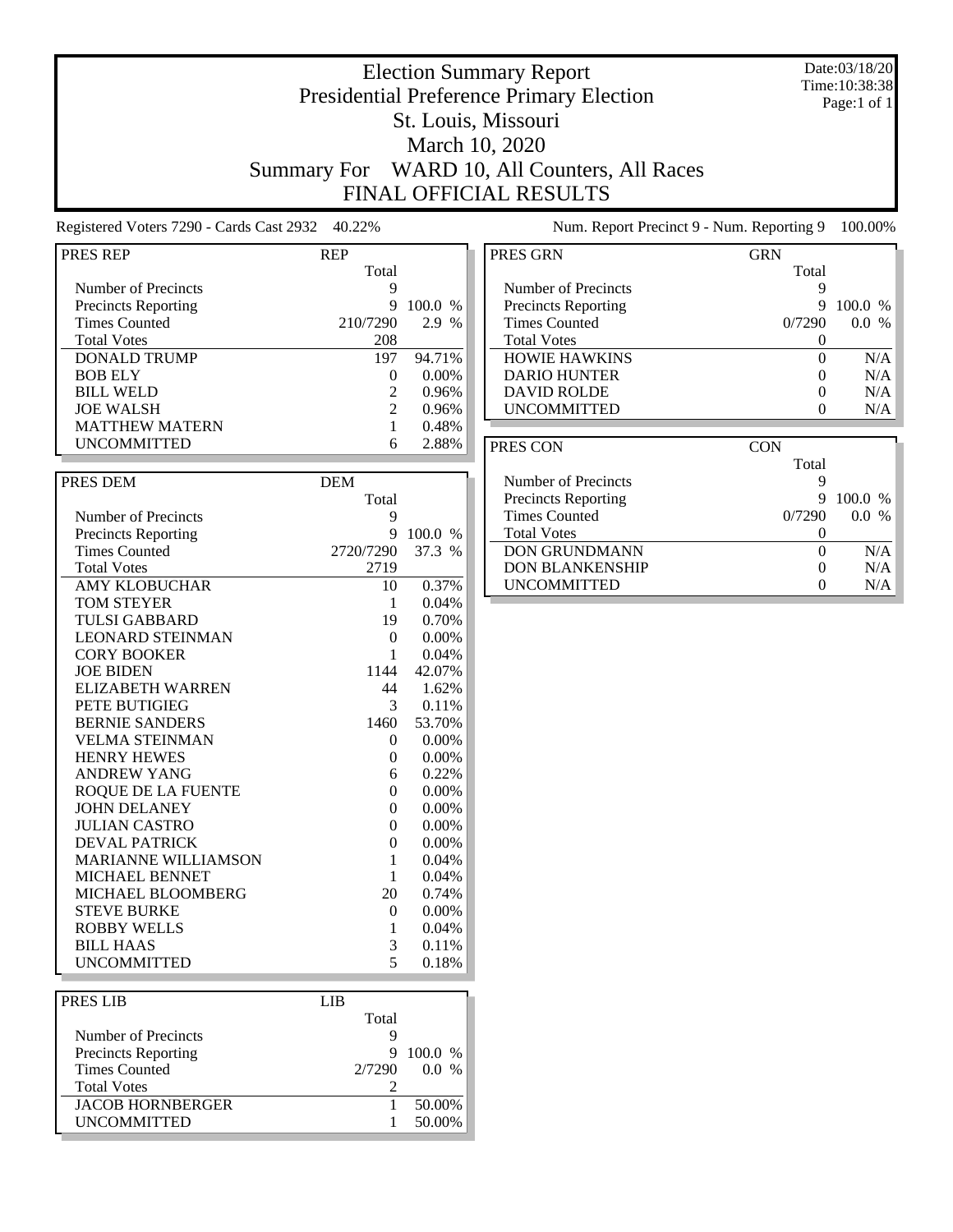### Date:03/18/20 Time:10:38:43 Page:1 of 1

## Presidential Preference Primary Election St. Louis, Missouri March 10, 2020 Summary For WARD 11, All Counters, All Races FINAL OFFICIAL RESULTS

Election Summary Report

Registered Voters 5991 - Cards Cast 1826 30.48% Num. Report Precinct 6 - Num. Reporting 6 100.00%

| PRES REP                   | <b>REP</b>          |          |
|----------------------------|---------------------|----------|
|                            | Total               |          |
| Number of Precincts        | 6                   |          |
| <b>Precincts Reporting</b> | 6                   | 100.0 %  |
| <b>Times Counted</b>       | 165/5991            | 2.8 %    |
| <b>Total Votes</b>         | 162                 |          |
| <b>DONALD TRUMP</b>        | 150                 | 92.59%   |
| <b>BOB ELY</b>             | 1                   | 0.62%    |
| <b>BILL WELD</b>           | $\overline{0}$      | 0.00%    |
| <b>JOE WALSH</b>           | 5                   | 3.09%    |
| <b>MATTHEW MATERN</b>      | 0                   | 0.00%    |
| <b>UNCOMMITTED</b>         | 6                   | 3.70%    |
|                            |                     |          |
| PRES DEM                   | <b>DEM</b>          |          |
|                            | Total               |          |
|                            |                     |          |
| Number of Precincts        | 6                   |          |
| <b>Precincts Reporting</b> | 6                   | 100.0 %  |
| <b>Times Counted</b>       | 1655/5991           | 27.6 %   |
| <b>Total Votes</b>         | 1654                |          |
| AMY KLOBUCHAR              | 13                  | 0.79%    |
| <b>TOM STEYER</b>          | 0                   | $0.00\%$ |
| <b>TULSI GABBARD</b>       | 17                  | 1.03%    |
| <b>LEONARD STEINMAN</b>    | 1                   | 0.06%    |
| <b>CORY BOOKER</b>         | 3                   | 0.18%    |
| <b>JOE BIDEN</b>           | 780                 | 47.16%   |
| <b>ELIZABETH WARREN</b>    | 23                  | 1.39%    |
| PETE BUTIGIEG              | 5                   | 0.30%    |
| <b>BERNIE SANDERS</b>      | 760                 | 45.95%   |
| <b>VELMA STEINMAN</b>      | 0                   | 0.00%    |
| <b>HENRY HEWES</b>         | 0                   | 0.00%    |
| <b>ANDREW YANG</b>         | 5                   | 0.30%    |
| ROQUE DE LA FUENTE         | $\Omega$            | 0.00%    |
| <b>JOHN DELANEY</b>        | $\Omega$            | $0.00\%$ |
| <b>JULIAN CASTRO</b>       | $\theta$            | 0.00%    |
| <b>DEVAL PATRICK</b>       | 0                   | 0.00%    |
| <b>MARIANNE WILLIAMSON</b> | $\overline{0}$      | 0.00%    |
| <b>MICHAEL BENNET</b>      | 0                   | $0.00\%$ |
| MICHAEL BLOOMBERG          | 36                  | 2.18%    |
| <b>STEVE BURKE</b>         | 0                   | 0.00%    |
| <b>ROBBY WELLS</b>         | $\overline{0}$      | 0.00%    |
| <b>BILL HAAS</b>           | 2                   | 0.12%    |
| <b>UNCOMMITTED</b>         | 9                   | 0.54%    |
|                            |                     |          |
|                            |                     |          |
|                            |                     |          |
| PRES LIB                   | <b>LIB</b><br>Total |          |

Precincts Reporting 6 100.0 %<br>Times Counted 4/5991 0.1 %

JACOB HORNBERGER 3 75.00%<br>UNCOMMITTED 1 25.00%

Total Votes 4

Times Counted

| PRES GRN                   | GRN    |                        |
|----------------------------|--------|------------------------|
|                            | Total  |                        |
| Number of Precincts        | 6      |                        |
| <b>Precincts Reporting</b> |        | 100.0<br>$\frac{0}{0}$ |
| <b>Times Counted</b>       | 2/5991 | $\frac{0}{6}$<br>0.0   |
| <b>Total Votes</b>         |        |                        |
| <b>HOWIE HAWKINS</b>       |        | 2 100.00%              |
| <b>DARIO HUNTER</b>        |        | $0.00\%$               |
| <b>DAVID ROLDE</b>         |        | $0.00\%$               |
| <b>UNCOMMITTED</b>         |        | $0.00\%$               |
|                            |        |                        |

| PRES CON                   | CON    |               |
|----------------------------|--------|---------------|
|                            | Total  |               |
| Number of Precincts        | 6      |               |
| <b>Precincts Reporting</b> | 6      | - 100.0 %     |
| <b>Times Counted</b>       | 0/5991 | $\frac{0}{6}$ |
| <b>Total Votes</b>         |        |               |
| <b>DON GRUNDMANN</b>       |        | N/A           |
| <b>DON BLANKENSHIP</b>     |        | N/A           |
| <b>UNCOMMITTED</b>         |        | N/A           |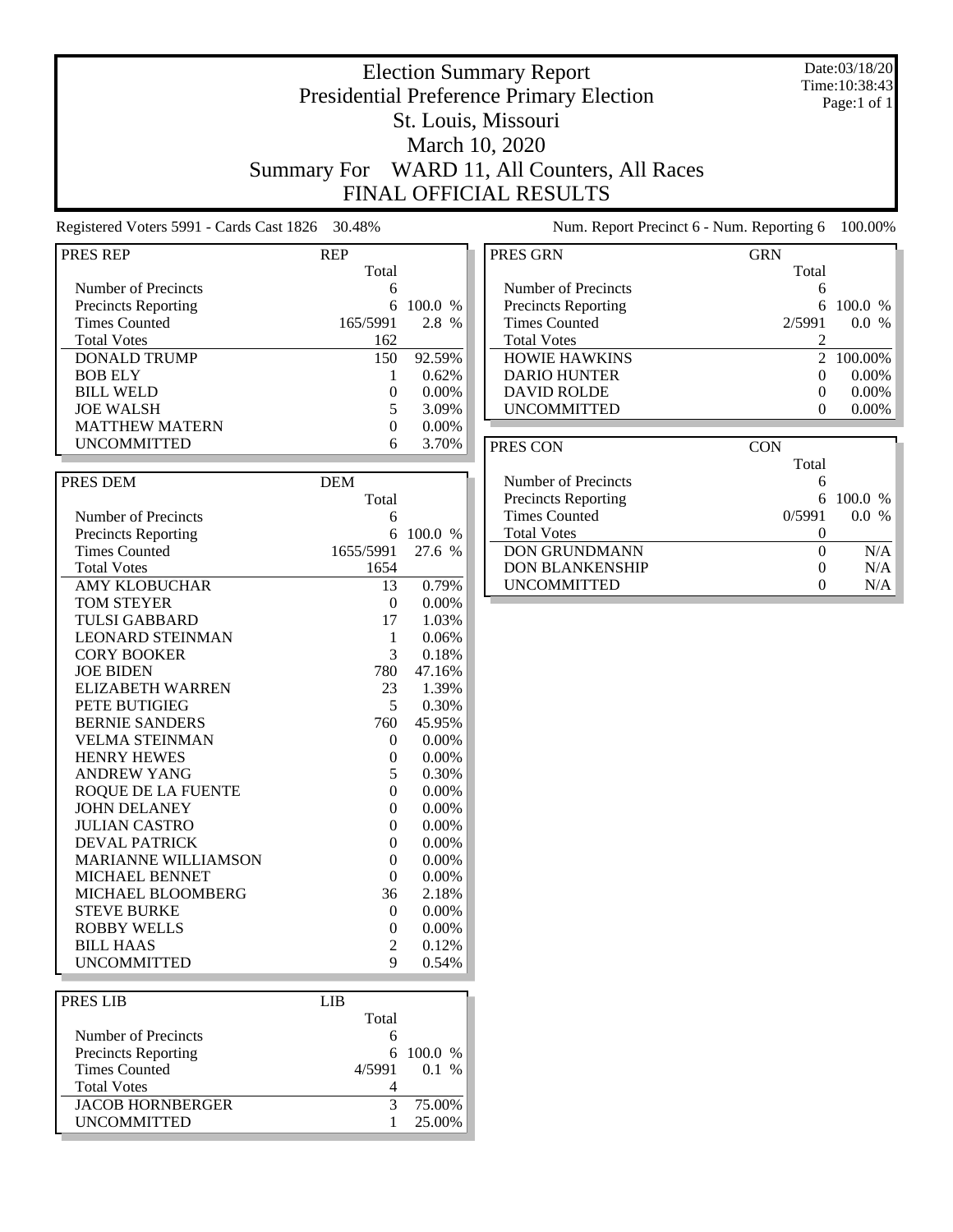### Date:03/18/20 Time:10:38:46 Page:1 of 1

## Presidential Preference Primary Election St. Louis, Missouri March 10, 2020 Summary For WARD 12, All Counters, All Races FINAL OFFICIAL RESULTS

Election Summary Report

Registered Voters 7824 - Cards Cast 2876 36.76% Num. Report Precinct 8 - Num. Reporting 8 100.00%

| <b>PRES REP</b>            | <b>REP</b>     |                |
|----------------------------|----------------|----------------|
|                            | Total          |                |
| Number of Precincts        | 8              |                |
| <b>Precincts Reporting</b> | 8              | 100.0 %        |
| <b>Times Counted</b>       | 390/7824       | 5.0 %          |
| <b>Total Votes</b>         | 390            |                |
| <b>DONALD TRUMP</b>        | 371            | 95.13%         |
| <b>BOB ELY</b>             | 1              | 0.26%          |
| <b>BILL WELD</b>           | 7              | 1.79%          |
| <b>JOE WALSH</b>           | 7              | 1.79%          |
| <b>MATTHEW MATERN</b>      | 1              | 0.26%          |
| <b>UNCOMMITTED</b>         | 3              | 0.77%          |
|                            |                |                |
|                            |                |                |
| PRES DEM                   | <b>DEM</b>     |                |
|                            | Total          |                |
| Number of Precincts        | 8              |                |
| <b>Precincts Reporting</b> | 8              | 100.0 %        |
| <b>Times Counted</b>       | 2477/7824      | 31.7 %         |
| <b>Total Votes</b>         | 2477           |                |
| <b>AMY KLOBUCHAR</b>       | 10             | 0.40%          |
| TOM STEYER                 | 0              | 0.00%          |
| <b>TULSI GABBARD</b>       | 26             | 1.05%          |
| <b>LEONARD STEINMAN</b>    | $\overline{0}$ | $0.00\%$       |
| <b>CORY BOOKER</b>         | $\mathbf{1}$   | 0.04%          |
| <b>JOE BIDEN</b>           | 1229           | 49.62%         |
| <b>ELIZABETH WARREN</b>    | 29             | 1.17%          |
| PETE BUTIGIEG              | 18             | 0.73%          |
| <b>BERNIE SANDERS</b>      | 1108           | 44.73%         |
| <b>VELMA STEINMAN</b>      | 0              | 0.00%          |
| <b>HENRY HEWES</b>         | $\overline{0}$ | 0.00%          |
| <b>ANDREW YANG</b>         | 4              | 0.16%          |
| ROQUE DE LA FUENTE         | 1              | 0.04%          |
| <b>JOHN DELANEY</b>        | 1              | 0.04%          |
| <b>JULIAN CASTRO</b>       | $\overline{0}$ | 0.00%          |
| <b>DEVAL PATRICK</b>       | $\mathbf{1}$   | 0.04%          |
| <b>MARIANNE WILLIAMSON</b> | 1              | 0.04%          |
| MICHAEL BENNET             | 2              | 0.08%          |
| MICHAEL BLOOMBERG          | 27             |                |
| <b>STEVE BURKE</b>         | 0              | 1.09%<br>0.00% |
|                            |                |                |
| <b>ROBBY WELLS</b>         | $\overline{0}$ | 0.00%          |
| BILL HAAS                  | 7              | 0.28%          |
| <b>UNCOMMITTED</b>         | 12             | 0.48%          |
|                            |                |                |
| PRES LIB                   | <b>LIB</b>     |                |
|                            | Total          |                |
| Number of Precincts        | 8              |                |
| <b>Precincts Reporting</b> | 8              | 100.0 %        |
| <b>Times Counted</b>       | 6/7824         | 0.1 %          |

Times Counted

UNCOMMITTED

Total Votes 6

JACOB HORNBERGER 5 83.33%<br>UNCOMMITTED 1 16.67%

| PRES GRN                   | <b>GRN</b> |             |
|----------------------------|------------|-------------|
|                            | Total      |             |
| Number of Precincts        |            |             |
| <b>Precincts Reporting</b> | 8          | 100.0       |
| <b>Times Counted</b>       | 2/7824     | 0.0<br>$\%$ |
| <b>Total Votes</b>         |            |             |
| <b>HOWIE HAWKINS</b>       |            | 50.00%      |
| <b>DARIO HUNTER</b>        |            | $0.00\%$    |
| <b>DAVID ROLDE</b>         |            | 50.00%      |
| <b>UNCOMMITTED</b>         |            | $0.00\%$    |
|                            |            |             |

| PRES CON                   | <b>CON</b>                    |  |
|----------------------------|-------------------------------|--|
|                            | Total                         |  |
| Number of Precincts        | 8                             |  |
| <b>Precincts Reporting</b> | x<br>$100.0\%$                |  |
| <b>Times Counted</b>       | $\%$<br>1/7824<br>0.0         |  |
| <b>Total Votes</b>         |                               |  |
| <b>DON GRUNDMANN</b>       | $0.00\%$                      |  |
| <b>DON BLANKENSHIP</b>     | 100.00%                       |  |
| <b>UNCOMMITTED</b>         | $0.00\%$<br>$\mathbf{\Omega}$ |  |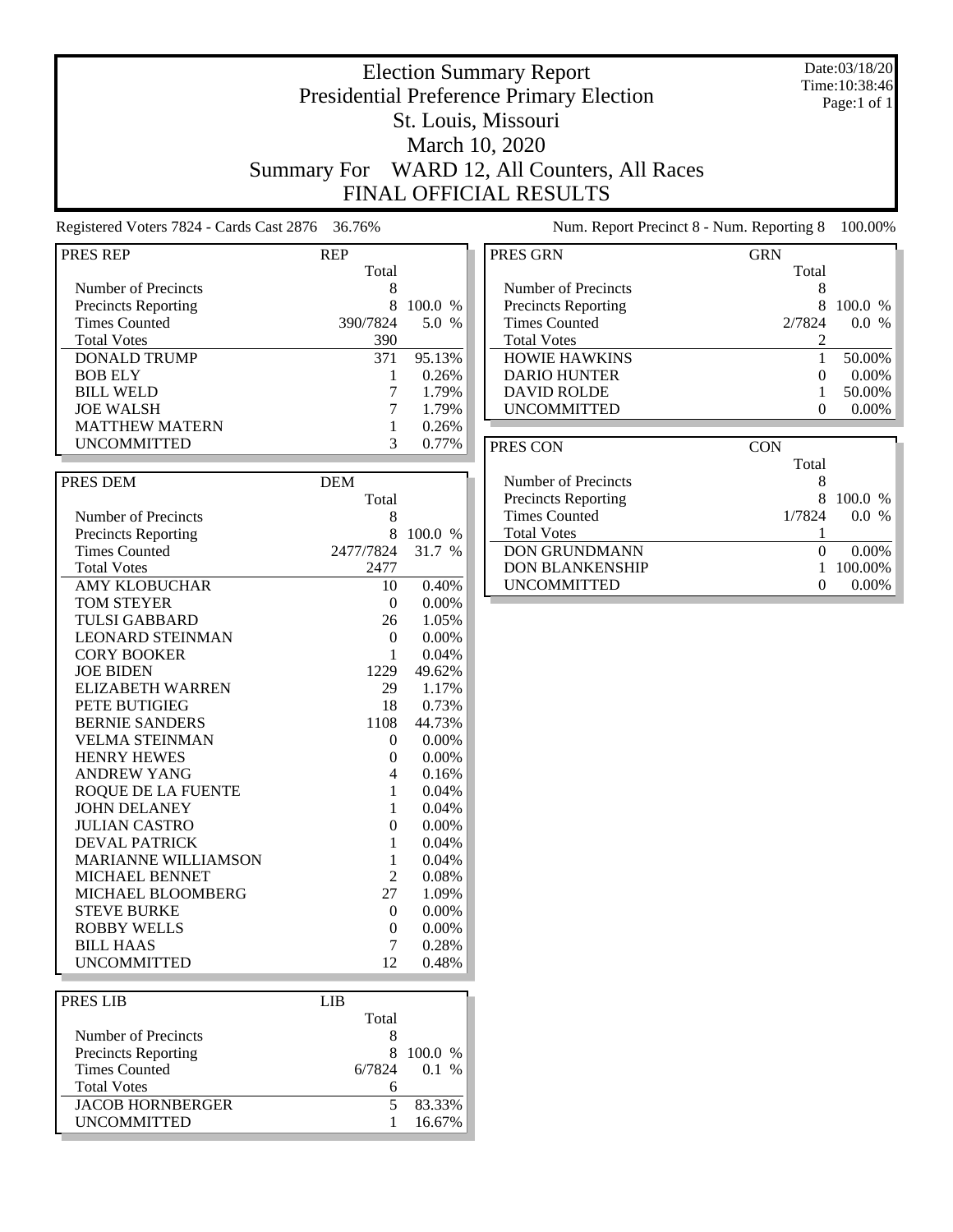### Date:03/18/20 Time:10:38:50 Page:1 of 1

## Election Summary Report Presidential Preference Primary Election St. Louis, Missouri March 10, 2020 Summary For WARD 13, All Counters, All Races FINAL OFFICIAL RESULTS

Registered Voters 6932 - Cards Cast 2526 36.44% Num. Report Precinct 6 - Num. Reporting 6 100.00%

| PRES REP                   | <b>REP</b>     |          |
|----------------------------|----------------|----------|
|                            | Total          |          |
| Number of Precincts        | 6              |          |
| <b>Precincts Reporting</b> | 6              | 100.0 %  |
| <b>Times Counted</b>       | 214/6932       | 3.1%     |
| <b>Total Votes</b>         | 214            |          |
| <b>DONALD TRUMP</b>        | 202            | 94.39%   |
| <b>BOB ELY</b>             | 4              | 1.87%    |
| <b>BILL WELD</b>           | $\mathbf{1}$   | 0.47%    |
| <b>JOE WALSH</b>           | 3              | 1.40%    |
| <b>MATTHEW MATERN</b>      | $\Omega$       | 0.00%    |
| <b>UNCOMMITTED</b>         | 4              | 1.87%    |
|                            |                |          |
| PRES DEM                   | <b>DEM</b>     |          |
|                            |                |          |
|                            | Total          |          |
| Number of Precincts        | 6              |          |
| <b>Precincts Reporting</b> | 6              | 100.0 %  |
| <b>Times Counted</b>       | 2306/6932      | 33.3 %   |
| <b>Total Votes</b>         | 2305           |          |
| AMY KLOBUCHAR              | 5              | 0.22%    |
| <b>TOM STEYER</b>          | $\overline{0}$ | 0.00%    |
| <b>TULSI GABBARD</b>       | 17             | 0.74%    |
| <b>LEONARD STEINMAN</b>    | 1              | 0.04%    |
| <b>CORY BOOKER</b>         | $\Omega$       | $0.00\%$ |
| <b>JOE BIDEN</b>           | 1044           | 45.29%   |
| <b>ELIZABETH WARREN</b>    | 33             | 1.43%    |
| PETE BUTIGIEG              | 6              | 0.26%    |
| <b>BERNIE SANDERS</b>      | 1161           | 50.37%   |
| <b>VELMA STEINMAN</b>      | $\Omega$       | 0.00%    |
| <b>HENRY HEWES</b>         | 1              | 0.04%    |
| <b>ANDREW YANG</b>         | 4              | 0.17%    |
| <b>ROQUE DE LA FUENTE</b>  | $\theta$       | 0.00%    |
| <b>JOHN DELANEY</b>        | $\theta$       | $0.00\%$ |
| <b>JULIAN CASTRO</b>       | $\theta$       | 0.00%    |
| <b>DEVAL PATRICK</b>       | 0              | 0.00%    |
| <b>MARIANNE WILLIAMSON</b> | $\overline{0}$ | 0.00%    |
| MICHAEL BENNET             | $\Omega$       | $0.00\%$ |
| MICHAEL BLOOMBERG          | 22             | 0.95%    |
| <b>STEVE BURKE</b>         | $\overline{0}$ | 0.00%    |
| <b>ROBBY WELLS</b>         | $\overline{0}$ | 0.00%    |
| <b>BILL HAAS</b>           | 1              | 0.04%    |
| <b>UNCOMMITTED</b>         | 10             | 0.43%    |
|                            |                |          |
| PRES LIB                   | <b>LIB</b>     |          |
|                            | Total          |          |
| Number of Precincts        |                |          |
|                            | 6              |          |

Precincts Reporting 6 100.0 %<br>Times Counted 4/6932 0.1 %

 $\fbox{JACOB HORNBERGER} \begin{tabular}{c} 0 & 0.00\% \\ \hline 0.000\% & 0.000\% \\ \end{tabular}$ 

Total Votes 4

Times Counted

| PRES GRN                   | GRN    |           |
|----------------------------|--------|-----------|
|                            | Total  |           |
| Number of Precincts        |        |           |
| <b>Precincts Reporting</b> |        | -100.0    |
| <b>Times Counted</b>       | 2/6932 | 0.0       |
| <b>Total Votes</b>         |        |           |
| <b>HOWIE HAWKINS</b>       |        | $0.00\%$  |
| <b>DARIO HUNTER</b>        |        | $0.00\%$  |
| <b>DAVID ROLDE</b>         |        | $0.00\%$  |
| <b>UNCOMMITTED</b>         |        | 2 100.00% |
|                            |        |           |

| PRES CON                   | CON    |                     |
|----------------------------|--------|---------------------|
|                            | Total  |                     |
| Number of Precincts        | 6      |                     |
| <b>Precincts Reporting</b> |        | $6\quad100.0\%$     |
| <b>Times Counted</b>       | 0/6932 | $\frac{0}{6}$<br>00 |
| <b>Total Votes</b>         |        |                     |
| <b>DON GRUNDMANN</b>       |        | N/A                 |
| <b>DON BLANKENSHIP</b>     |        | N/A                 |
| <b>UNCOMMITTED</b>         |        | N/A                 |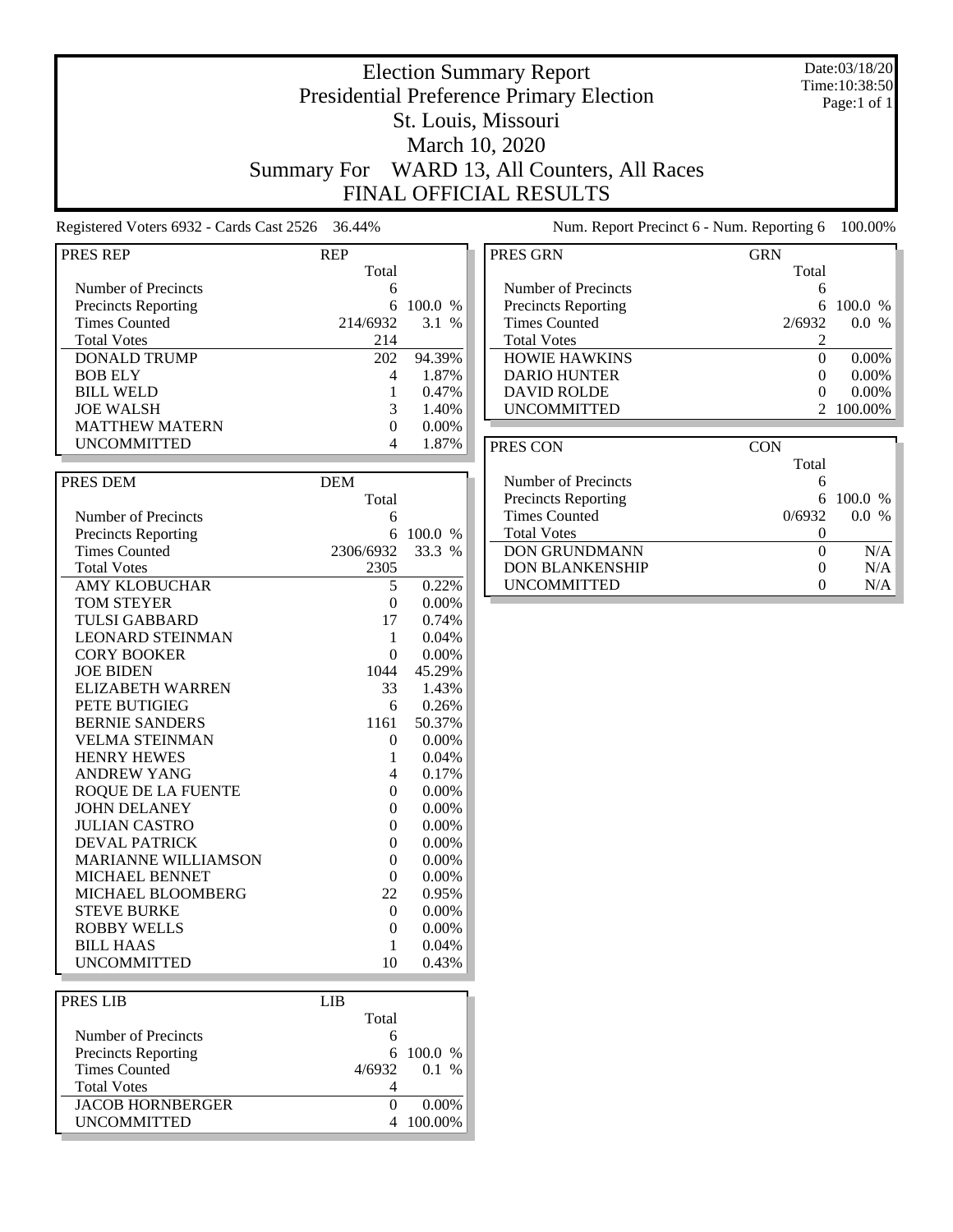### Date:03/18/20 Time:10:39:07 Page:1 of 1

## Presidential Preference Primary Election St. Louis, Missouri March 10, 2020 Summary For WARD 14, All Counters, All Races FINAL OFFICIAL RESULTS

Election Summary Report

## Registered Voters 6196 - Cards Cast 2161 34.88% Num. Report Precinct 9 - Num. Reporting 9 100.00%

| PRES REP                   | <b>REP</b>                  |           | PR |
|----------------------------|-----------------------------|-----------|----|
|                            | Total                       |           |    |
| Number of Precincts        | 9                           |           |    |
| <b>Precincts Reporting</b> | 9                           | $100.0\%$ |    |
| Times Counted              | 158/6196                    | 2.6 %     |    |
| <b>Total Votes</b>         | 156                         |           |    |
| DONALD TRUMP               | 141                         | 90.38%    |    |
| <b>BOB ELY</b>             | $\mathbf{\Omega}$           | $0.00\%$  |    |
| <b>BILL WELD</b>           |                             | 2.56%     |    |
| <b>JOE WALSH</b>           | $\mathcal{D}_{\mathcal{L}}$ | 1.28%     |    |
| <b>MATTHEW MATERN</b>      |                             | 0.64%     |    |
| <b>UNCOMMITTED</b>         | 8                           | 5.13%     |    |

| PRES DEM                   | <b>DEM</b>       |          |
|----------------------------|------------------|----------|
|                            | Total            |          |
| Number of Precincts        | 9                |          |
| <b>Precincts Reporting</b> | 9                | 100.0 %  |
| <b>Times Counted</b>       | 1996/6196        | 32.2 %   |
| <b>Total Votes</b>         | 1993             |          |
| <b>AMY KLOBUCHAR</b>       | 10               | 0.50%    |
| TOM STEYER                 | $\Omega$         | $0.00\%$ |
| TULSI GABBARD              | 13               | 0.65%    |
| <b>LEONARD STEINMAN</b>    | 1                | 0.05%    |
| <b>CORY BOOKER</b>         | $\overline{2}$   | 0.10%    |
| <b>JOE BIDEN</b>           | 838              | 42.05%   |
| ELIZABETH WARREN           | 26               | 1.30%    |
| PETE BUTIGIEG              | 4                | 0.20%    |
| <b>BERNIE SANDERS</b>      | 1044             | 52.38%   |
| <b>VELMA STEINMAN</b>      | 3                | 0.15%    |
| <b>HENRY HEWES</b>         | 1                | 0.05%    |
| <b>ANDREW YANG</b>         | 5                | 0.25%    |
| ROQUE DE LA FUENTE         | $\theta$         | $0.00\%$ |
| <b>JOHN DELANEY</b>        | 1                | 0.05%    |
| <b>JULIAN CASTRO</b>       | $\overline{c}$   | 0.10%    |
| <b>DEVAL PATRICK</b>       | $\boldsymbol{0}$ | $0.00\%$ |
| <b>MARIANNE WILLIAMSON</b> | 1                | 0.05%    |
| <b>MICHAEL BENNET</b>      | 1                | 0.05%    |
| <b>MICHAEL BLOOMBERG</b>   | 24               | 1.20%    |
| <b>STEVE BURKE</b>         | 0                | $0.00\%$ |
| <b>ROBBY WELLS</b>         | 1                | 0.05%    |
| <b>BILL HAAS</b>           | 5                | 0.25%    |
| <b>UNCOMMITTED</b>         | 11               | 0.55%    |

| <b>PRES LIB</b>            | LIB.  |                |
|----------------------------|-------|----------------|
|                            | Total |                |
| Number of Precincts        |       |                |
| <b>Precincts Reporting</b> | 9     | 100.0 %        |
| <b>Times Counted</b>       |       | $4/6196$ 0.1 % |
| <b>Total Votes</b>         |       |                |
| <b>JACOB HORNBERGER</b>    |       | 75.00%         |
| <b>UNCOMMITTED</b>         |       | 25.00%         |
|                            |       |                |

| PRES GRN                   | GRN      |                          |
|----------------------------|----------|--------------------------|
|                            | Total    |                          |
| Number of Precincts        | 9        |                          |
| <b>Precincts Reporting</b> | 9        | 100.0 %                  |
| <b>Times Counted</b>       | 1/6196   | $0.0^-$<br>$\frac{0}{0}$ |
| <b>Total Votes</b>         |          |                          |
| <b>HOWIE HAWKINS</b>       | $\Omega$ | $0.00\%$                 |
| <b>DARIO HUNTER</b>        |          | $0.00\%$                 |
| <b>DAVID ROLDE</b>         | $\Omega$ | $0.00\%$                 |
| <b>UNCOMMITTED</b>         |          | 100.00%                  |
|                            |          |                          |

| PRES CON                   | <b>CON</b> |                          |
|----------------------------|------------|--------------------------|
|                            | Total      |                          |
| Number of Precincts        |            |                          |
| <b>Precincts Reporting</b> | 9          | 100.0 %                  |
| <b>Times Counted</b>       | 2/6196     | $\frac{0}{0}$<br>$0.0^-$ |
| <b>Total Votes</b>         |            |                          |
| <b>DON GRUNDMANN</b>       |            | 50.00%                   |
| <b>DON BLANKENSHIP</b>     |            | $0.00\%$                 |
| <b>UNCOMMITTED</b>         |            | 50.00%                   |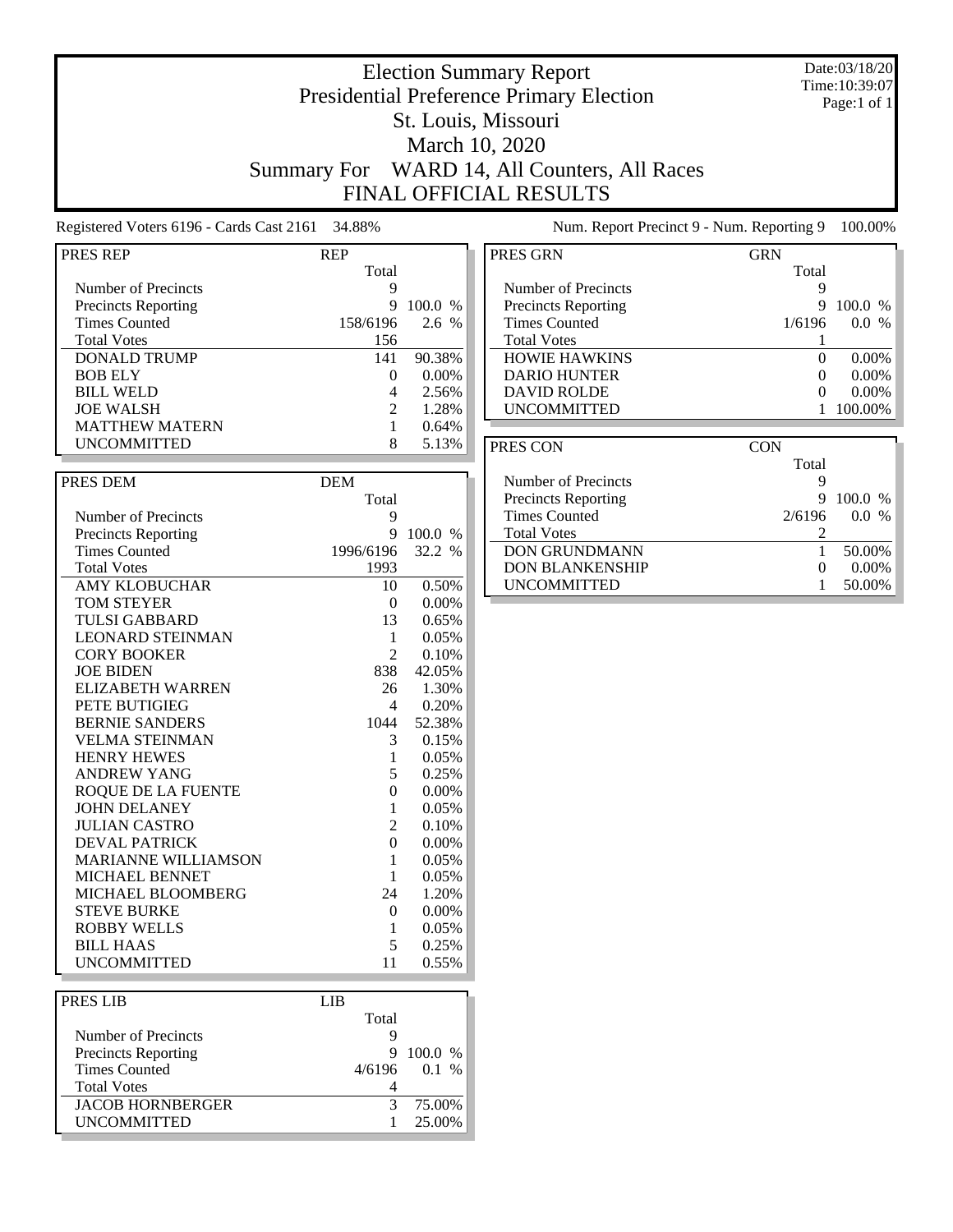### Date:03/18/20 Time:10:39:13 Page:1 of 1

## St. Louis, Missouri March 10, 2020

Election Summary Report Presidential Preference Primary Election

Summary For WARD 15, All Counters, All Races FINAL OFFICIAL RESULTS

Registered Voters 7399 - Cards Cast 3428 46.33% Num. Report Precinct 7 - Num. Reporting 7 100.00%

| PRES REP                   | <b>REP</b>       |          |
|----------------------------|------------------|----------|
|                            | Total            |          |
| Number of Precincts        | 7                |          |
| <b>Precincts Reporting</b> | 7                | 100.0 %  |
| <b>Times Counted</b>       | 99/7399          | 1.3 %    |
| <b>Total Votes</b>         | 99               |          |
|                            |                  |          |
| <b>DONALD TRUMP</b>        | 87               | 87.88%   |
| <b>BOB ELY</b>             | 0                | $0.00\%$ |
| <b>BILL WELD</b>           | $\overline{2}$   | 2.02%    |
| <b>JOE WALSH</b>           | 3                | 3.03%    |
| <b>MATTHEW MATERN</b>      | $\overline{0}$   | 0.00%    |
| <b>UNCOMMITTED</b>         | 7                | 7.07%    |
|                            |                  |          |
| PRES DEM                   | <b>DEM</b>       |          |
|                            | Total            |          |
| Number of Precincts        | 7                |          |
| <b>Precincts Reporting</b> | 7                | 100.0 %  |
| <b>Times Counted</b>       | 3323/7399        | 44.9 %   |
| <b>Total Votes</b>         | 3322             |          |
| <b>AMY KLOBUCHAR</b>       | 4                | 0.12%    |
| <b>TOM STEYER</b>          | 4                | 0.12%    |
| <b>TULSI GABBARD</b>       | 20               | 0.60%    |
|                            |                  |          |
| <b>LEONARD STEINMAN</b>    | 2                | 0.06%    |
| <b>CORY BOOKER</b>         | $\overline{c}$   | 0.06%    |
| <b>JOE BIDEN</b>           | 1245             | 37.48%   |
| <b>ELIZABETH WARREN</b>    | 74               | 2.23%    |
| PETE BUTIGIEG              | 9                | 0.27%    |
| <b>BERNIE SANDERS</b>      | 1912             | 57.56%   |
| <b>VELMA STEINMAN</b>      | 0                | $0.00\%$ |
| <b>HENRY HEWES</b>         | 3                | 0.09%    |
| <b>ANDREW YANG</b>         | 6                | 0.18%    |
| ROQUE DE LA FUENTE         | $\overline{c}$   | 0.06%    |
| <b>JOHN DELANEY</b>        | $\mathbf{1}$     | 0.03%    |
| <b>JULIAN CASTRO</b>       | $\boldsymbol{0}$ | $0.00\%$ |
| <b>DEVAL PATRICK</b>       | $\theta$         | 0.00%    |
| <b>MARIANNE WILLIAMSON</b> | $\theta$         | $0.00\%$ |
| MICHAEL BENNET             | 1                | 0.03%    |
| MICHAEL BLOOMBERG          | 21               | 0.63%    |
| <b>STEVE BURKE</b>         | 0                | 0.00%    |
| <b>ROBBY WELLS</b>         | $\overline{2}$   |          |
|                            |                  | 0.06%    |
| <b>BILL HAAS</b>           | 4                | 0.12%    |
| <b>UNCOMMITTED</b>         | 10               | 0.30%    |
|                            |                  |          |
| PRES LIB                   | LIB              |          |
|                            | Total            |          |
| Number of Precincts        | 7                |          |
| <b>Precincts Reporting</b> | 7                | 100.0 %  |

Precincts Reporting 7 100.0 %<br>Times Counted 3/7399 0.0 %

JACOB HORNBERGER 2 66.67%<br>UNCOMMITTED 1 33.33%

Total Votes 3

Times Counted

| PRES GRN                   | <b>GRN</b> |           |
|----------------------------|------------|-----------|
|                            | Total      |           |
| Number of Precincts        |            |           |
| <b>Precincts Reporting</b> |            | $100.0\%$ |
| <b>Times Counted</b>       | 3/7399     | $\%$      |
| <b>Total Votes</b>         |            |           |
| <b>HOWIE HAWKINS</b>       |            | 33.33%    |
| <b>DARIO HUNTER</b>        |            | 33.33%    |
| <b>DAVID ROLDE</b>         | 0          | $0.00\%$  |
| <b>UNCOMMITTED</b>         |            | 33.33%    |

| PRES CON                   | <b>CON</b> |                      |
|----------------------------|------------|----------------------|
|                            | Total      |                      |
| Number of Precincts        |            |                      |
| <b>Precincts Reporting</b> |            | 100.0 %              |
| <b>Times Counted</b>       | 0/7399     | $\frac{0}{6}$<br>0.0 |
| <b>Total Votes</b>         |            |                      |
| <b>DON GRUNDMANN</b>       |            | N/A                  |
| <b>DON BLANKENSHIP</b>     |            | N/A                  |
| <b>UNCOMMITTED</b>         |            | N/A                  |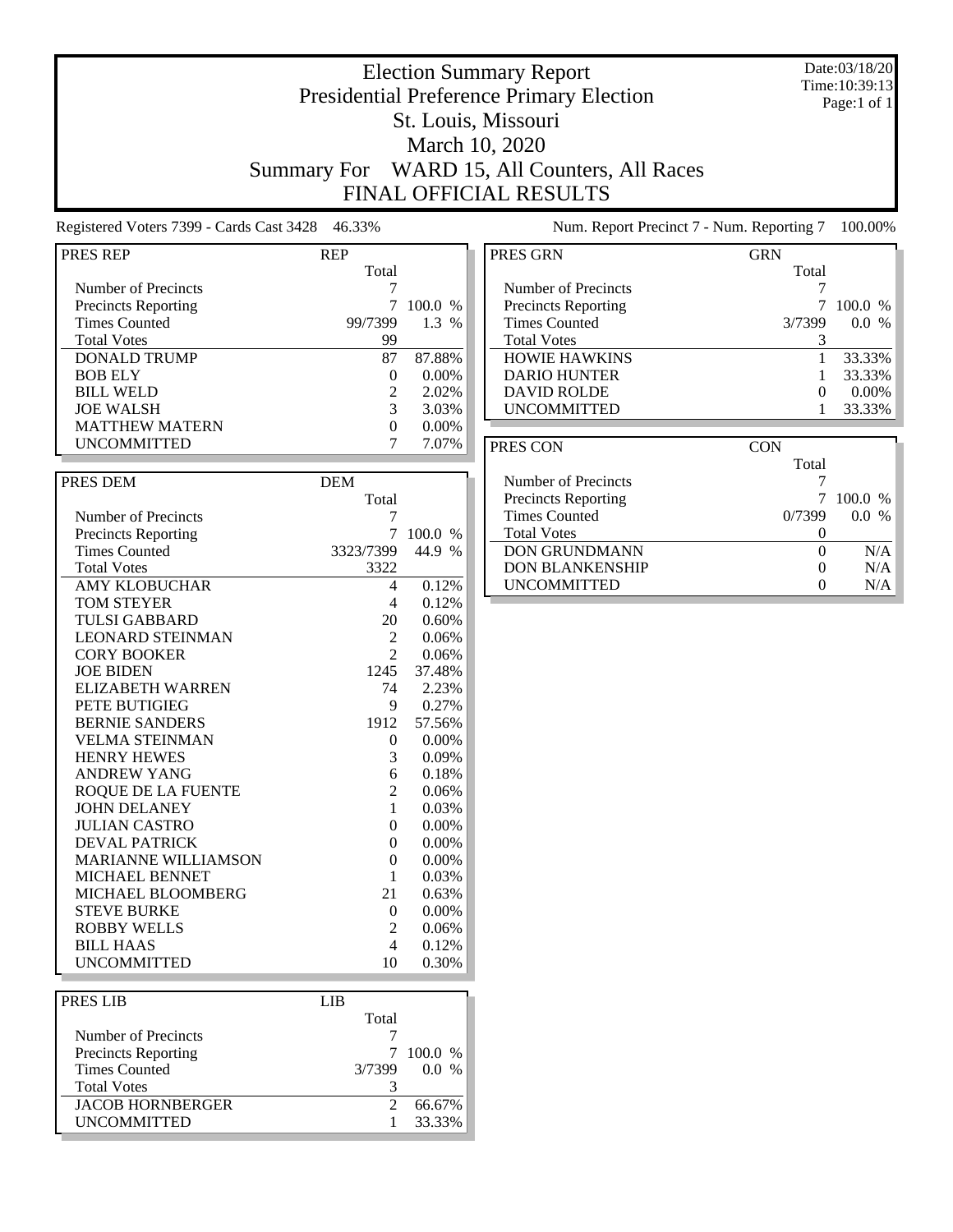### Date:03/18/20 Time:10:39:19 Page:1 of 1

## Presidential Preference Primary Election St. Louis, Missouri March 10, 2020 Summary For WARD 16, All Counters, All Races FINAL OFFICIAL RESULTS

Election Summary Report

Registered Voters 8545 - Cards Cast 3691 43.19% Num. Report Precinct 8 - Num. Reporting 8 100.00%

| PRES REP                   | REP            |          |
|----------------------------|----------------|----------|
|                            | Total          |          |
| Number of Precincts        | 8              |          |
| <b>Precincts Reporting</b> | 8              | 100.0 %  |
| <b>Times Counted</b>       | 357/8545       | 4.2 %    |
| <b>Total Votes</b>         | 352            |          |
| <b>DONALD TRUMP</b>        | 331            | 94.03%   |
| <b>BOB ELY</b>             | $\theta$       | $0.00\%$ |
| <b>BILL WELD</b>           | 6              | 1.70%    |
| <b>JOE WALSH</b>           | 6              | 1.70%    |
| <b>MATTHEW MATERN</b>      | 1              | 0.28%    |
| <b>UNCOMMITTED</b>         | 8              | 2.27%    |
|                            |                |          |
| PRES DEM                   | <b>DEM</b>     |          |
|                            | Total          |          |
|                            |                |          |
| Number of Precincts        | 8<br>8         | 100.0 %  |
| <b>Precincts Reporting</b> |                | 38.9 %   |
| <b>Times Counted</b>       | 3323/8545      |          |
| <b>Total Votes</b>         | 3322           |          |
| <b>AMY KLOBUCHAR</b>       | 18             | 0.54%    |
| <b>TOM STEYER</b>          | $\theta$       | 0.00%    |
| <b>TULSI GABBARD</b>       | 27             | 0.81%    |
| <b>LEONARD STEINMAN</b>    | $\overline{0}$ | 0.00%    |
| <b>CORY BOOKER</b>         | $\overline{2}$ | 0.06%    |
| <b>JOE BIDEN</b>           | 1938           | 58.34%   |
| <b>ELIZABETH WARREN</b>    | 52             | 1.57%    |
| PETE BUTIGIEG              | 19             | 0.57%    |
| <b>BERNIE SANDERS</b>      | 1199           | 36.09%   |
| <b>VELMA STEINMAN</b>      | 0              | 0.00%    |
| <b>HENRY HEWES</b>         | 1              | 0.03%    |
| <b>ANDREW YANG</b>         | 8              | 0.24%    |
| <b>ROQUE DE LA FUENTE</b>  | $\overline{0}$ | 0.00%    |
| <b>JOHN DELANEY</b>        | $\theta$       | 0.00%    |
| <b>JULIAN CASTRO</b>       | 0              | 0.00%    |
| <b>DEVAL PATRICK</b>       | $\overline{0}$ | 0.00%    |
| <b>MARIANNE WILLIAMSON</b> | $\theta$       | $0.00\%$ |
| MICHAEL BENNET             | $\overline{c}$ | 0.06%    |
| MICHAEL BLOOMBERG          | 37             | 1.11%    |
| <b>STEVE BURKE</b>         | 0              | $0.00\%$ |
| <b>ROBBY WELLS</b>         | $\theta$       | 0.00%    |
| <b>BILL HAAS</b>           | 5              | 0.15%    |
| <b>UNCOMMITTED</b>         | 14             | 0.42%    |
|                            |                |          |
| <b>PRES LIB</b>            | <b>LIB</b>     |          |
|                            | Total          |          |

| <b>PRES GRN</b>            | <b>GRN</b>        |
|----------------------------|-------------------|
|                            | Total             |
| Number of Precincts        | 8                 |
| <b>Precincts Reporting</b> | 8<br>100.0 %      |
| <b>Times Counted</b>       | 2/8545<br>$0.0\%$ |
| <b>Total Votes</b>         |                   |
| <b>HOWIE HAWKINS</b>       | 50.00%            |
| <b>DARIO HUNTER</b>        | $0.00\%$          |
| <b>DAVID ROLDE</b>         | 50.00%            |
| <b>UNCOMMITTED</b>         | $0.00\%$          |

| PRES CON                   | <b>CON</b>        |                      |
|----------------------------|-------------------|----------------------|
|                            | Total             |                      |
| Number of Precincts        | 8                 |                      |
| <b>Precincts Reporting</b> | x                 | 100.0 %              |
| <b>Times Counted</b>       | 2/8545            | 0.0<br>$\frac{0}{6}$ |
| <b>Total Votes</b>         |                   |                      |
| <b>DON GRUNDMANN</b>       |                   | 50.00%               |
| <b>DON BLANKENSHIP</b>     |                   | 50.00%               |
| <b>UNCOMMITTED</b>         | $\mathbf{\Omega}$ |                      |
|                            |                   |                      |

| <b>PRES LIB</b>            | LIB   |                |
|----------------------------|-------|----------------|
|                            | Total |                |
| Number of Precincts        |       |                |
| <b>Precincts Reporting</b> |       | 8 100.0 %      |
| <b>Times Counted</b>       |       | $7/8545$ 0.1 % |
| <b>Total Votes</b>         |       |                |
| <b>JACOB HORNBERGER</b>    |       | 57.14%         |
| <b>UNCOMMITTED</b>         | 3     | 42.86%         |
|                            |       |                |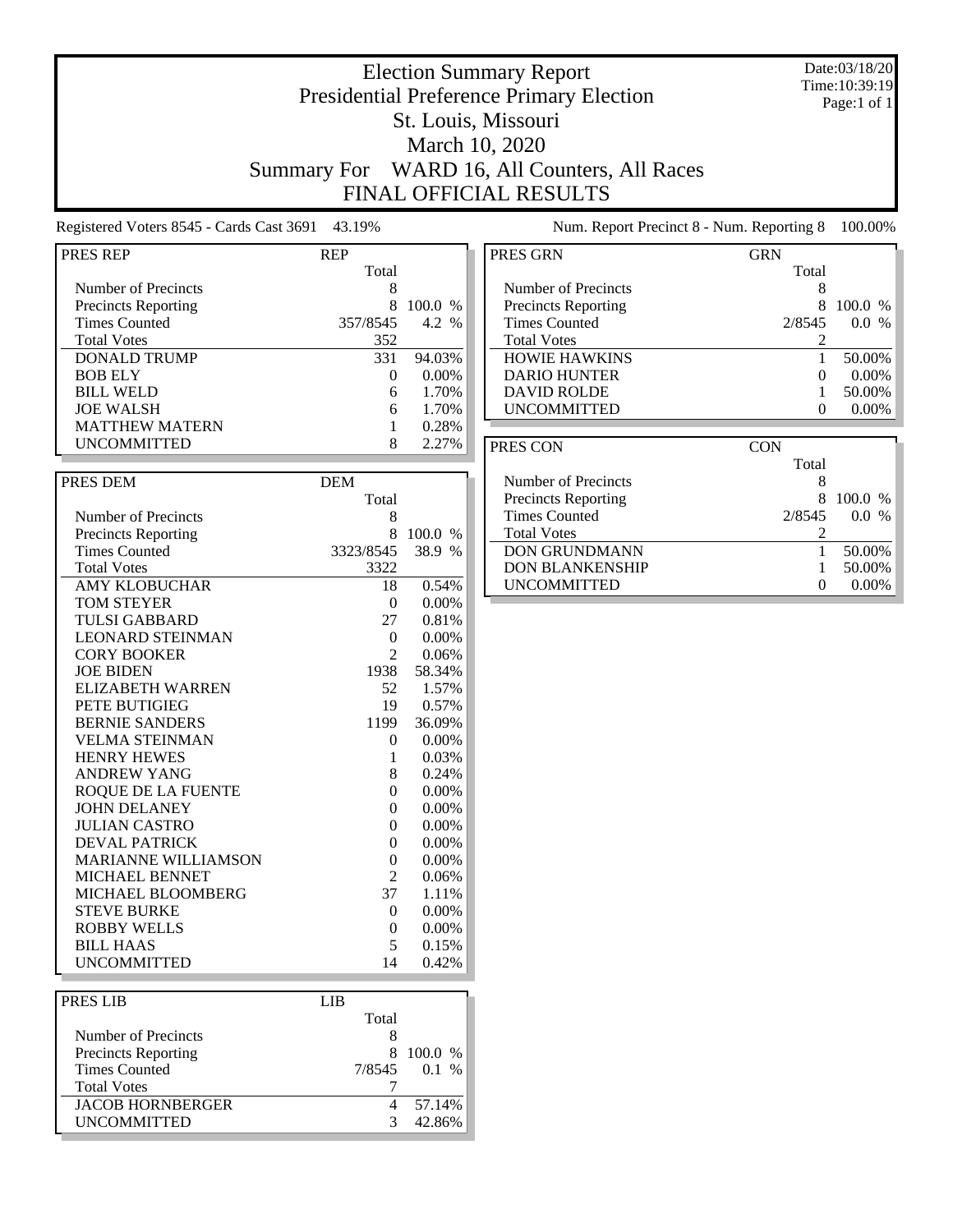### Date:03/18/20 Time:10:39:27 Page:1 of 1

## Presidential Preference Primary Election St. Louis, Missouri March 10, 2020 Summary For WARD 17, All Counters, All Races FINAL OFFICIAL RESULTS

Election Summary Report

Registered Voters 7742 - Cards Cast 3124 40.35% Num. Report Precinct 8 - Num. Reporting 8 100.00%

| PRES REP                   | REP                        |          |
|----------------------------|----------------------------|----------|
|                            | Total                      |          |
| Number of Precincts        | 8                          |          |
| <b>Precincts Reporting</b> | 8                          | 100.0 %  |
| <b>Times Counted</b>       | 63/7742                    | $0.8\%$  |
|                            |                            |          |
| <b>Total Votes</b>         | 60                         |          |
| <b>DONALD TRUMP</b>        | 42                         | 70.00%   |
| <b>BOB ELY</b>             | 3                          | 5.00%    |
| <b>BILL WELD</b>           | 8                          | 13.33%   |
| <b>JOE WALSH</b>           | $\overline{c}$             | 3.33%    |
| <b>MATTHEW MATERN</b>      | 0                          | 0.00%    |
| <b>UNCOMMITTED</b>         | 5                          | 8.33%    |
|                            |                            |          |
| PRES DEM                   | <b>DEM</b>                 |          |
|                            | Total                      |          |
| Number of Precincts        | 8                          |          |
| <b>Precincts Reporting</b> | 8                          | 100.0 %  |
| <b>Times Counted</b>       | 3057/7742                  | 39.5 %   |
| <b>Total Votes</b>         | 3054                       |          |
| <b>AMY KLOBUCHAR</b>       | 11                         | 0.36%    |
| <b>TOM STEYER</b>          | 2                          | 0.07%    |
| <b>TULSI GABBARD</b>       | 9                          | 0.29%    |
| <b>LEONARD STEINMAN</b>    | 1                          | 0.03%    |
| <b>CORY BOOKER</b>         | 3                          | 0.10%    |
| <b>JOE BIDEN</b>           | 1585                       | 51.90%   |
| <b>ELIZABETH WARREN</b>    | 61                         | 2.00%    |
| PETE BUTIGIEG              | 17                         | 0.56%    |
| <b>BERNIE SANDERS</b>      | 1288                       | 42.17%   |
| <b>VELMA STEINMAN</b>      | 1                          | 0.03%    |
| <b>HENRY HEWES</b>         | $\overline{2}$             | 0.07%    |
| <b>ANDREW YANG</b>         | $\overline{4}$             | 0.13%    |
| <b>ROQUE DE LA FUENTE</b>  | $\theta$                   | 0.00%    |
| <b>JOHN DELANEY</b>        | 1                          | 0.03%    |
| <b>JULIAN CASTRO</b>       |                            |          |
|                            | 1                          | $0.03\%$ |
| <b>DEVAL PATRICK</b>       | $\overline{0}$             | 0.00%    |
| <b>MARIANNE WILLIAMSON</b> | 1                          | 0.03%    |
| MICHAEL BENNET             | 4                          | 0.13%    |
| MICHAEL BLOOMBERG          | 45                         | 1.47%    |
| <b>STEVE BURKE</b>         | 2                          | 0.07%    |
| <b>ROBBY WELLS</b>         | 1                          | 0.03%    |
| <b>BILL HAAS</b>           | 5                          | 0.16%    |
| <b>UNCOMMITTED</b>         | 10                         | 0.33%    |
|                            |                            |          |
| <b>PRES LIB</b>            | <b>LIB</b>                 |          |
|                            | $T_{\alpha \tau \alpha}$ 1 |          |

| PRES LIB                   |                   |             |
|----------------------------|-------------------|-------------|
|                            | Total             |             |
| Number of Precincts        |                   |             |
| <b>Precincts Reporting</b> | x                 | 100.0 %     |
| <b>Times Counted</b>       | 3/7742            | 0.0<br>$\%$ |
| <b>Total Votes</b>         |                   |             |
| <b>JACOB HORNBERGER</b>    |                   | 3 100.00%   |
| <b>UNCOMMITTED</b>         | $\mathbf{\Omega}$ | 0.00%       |
|                            |                   |             |

| PRES GRN                   | <b>GRN</b>        |           |
|----------------------------|-------------------|-----------|
|                            | Total             |           |
| Number of Precincts        | 8                 |           |
| <b>Precincts Reporting</b> | 8                 | $100.0\%$ |
| <b>Times Counted</b>       | 1/7742            | $0.0\%$   |
| <b>Total Votes</b>         |                   |           |
| <b>HOWIE HAWKINS</b>       | $\mathbf{0}$      | $0.00\%$  |
| <b>DARIO HUNTER</b>        |                   | 100.00%   |
| <b>DAVID ROLDE</b>         | $\Omega$          | $0.00\%$  |
| <b>UNCOMMITTED</b>         | $\mathbf{\Omega}$ | $0.00\%$  |
|                            |                   |           |
|                            |                   |           |

| PRES CON                   | <b>CON</b> |            |
|----------------------------|------------|------------|
|                            | Total      |            |
| Number of Precincts        | x          |            |
| <b>Precincts Reporting</b> |            | $100.0\%$  |
| <b>Times Counted</b>       | 0/7742     | $\%$<br>00 |
| <b>Total Votes</b>         |            |            |
| <b>DON GRUNDMANN</b>       |            | N/A        |
| <b>DON BLANKENSHIP</b>     | $\theta$   | N/A        |
| <b>UNCOMMITTED</b>         |            | N/A        |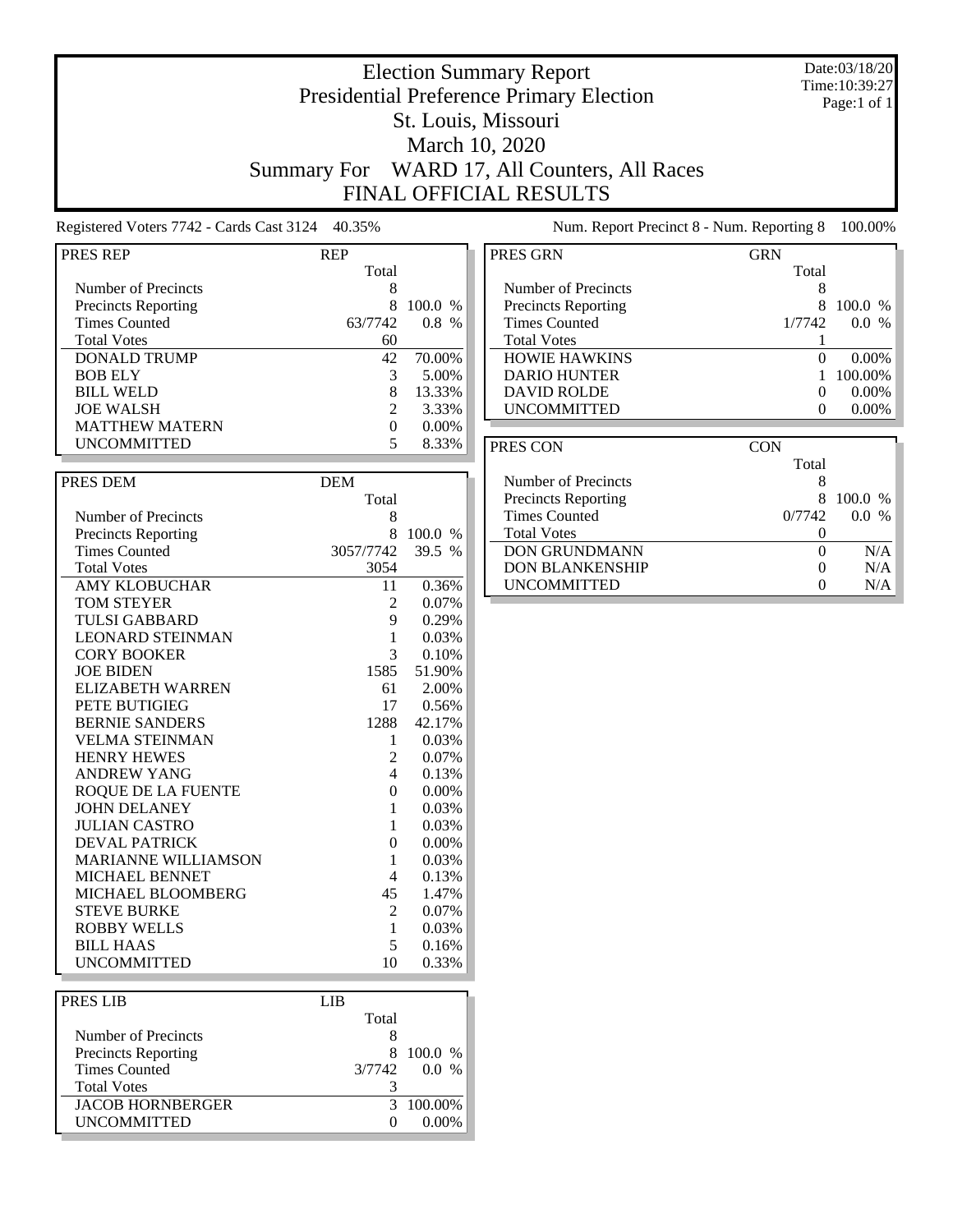### Date:03/18/20 Time:10:39:40 Page:1 of 1

## Election Summary Report Presidential Preference Primary Election St. Louis, Missouri March 10, 2020 Summary For WARD 18, All Counters, All Races FINAL OFFICIAL RESULTS

Registered Voters 5731 - Cards Cast 1695 29.58% Num. Report Precinct 6 - Num. Reporting 6 100.00%

| <b>PRES REP</b>            | <b>REP</b>       |          |
|----------------------------|------------------|----------|
|                            | Total            |          |
| Number of Precincts        | 6                |          |
| <b>Precincts Reporting</b> | 6                | 100.0 %  |
| <b>Times Counted</b>       | 33/5731          | 0.6 %    |
| <b>Total Votes</b>         | 29               |          |
| <b>DONALD TRUMP</b>        | 24               | 82.76%   |
| <b>BOB ELY</b>             | 0                | 0.00%    |
| <b>BILL WELD</b>           | $\theta$         | 0.00%    |
| <b>JOE WALSH</b>           | 4                | 13.79%   |
| <b>MATTHEW MATERN</b>      | $\mathbf{0}$     | 0.00%    |
| <b>UNCOMMITTED</b>         | 1                | 3.45%    |
|                            |                  |          |
| PRES DEM                   | <b>DEM</b>       |          |
|                            | Total            |          |
| Number of Precincts        |                  |          |
|                            | 6<br>6           |          |
| <b>Precincts Reporting</b> |                  | 100.0 %  |
| <b>Times Counted</b>       | 1659/5731        | 28.9 %   |
| <b>Total Votes</b>         | 1657             |          |
| <b>AMY KLOBUCHAR</b>       | 3                | 0.18%    |
| <b>TOM STEYER</b>          | 0                | 0.00%    |
| <b>TULSI GABBARD</b>       | 3                | 0.18%    |
| <b>LEONARD STEINMAN</b>    | $\theta$         | $0.00\%$ |
| <b>CORY BOOKER</b>         | 3                | 0.18%    |
| <b>JOE BIDEN</b>           | 1045             | 63.07%   |
| <b>ELIZABETH WARREN</b>    | 15               | 0.91%    |
| PETE BUTIGIEG              | 7                | 0.42%    |
| <b>BERNIE SANDERS</b>      | 525              | 31.68%   |
| <b>VELMA STEINMAN</b>      | 2                | 0.12%    |
| <b>HENRY HEWES</b>         | $\theta$         | 0.00%    |
| <b>ANDREW YANG</b>         | 4                | 0.24%    |
| ROQUE DE LA FUENTE         | $\theta$         | $0.00\%$ |
| <b>JOHN DELANEY</b>        | $\mathbf{0}$     | 0.00%    |
| <b>JULIAN CASTRO</b>       | $\boldsymbol{0}$ | 0.00%    |
| <b>DEVAL PATRICK</b>       | $\theta$         | $0.00\%$ |
| <b>MARIANNE WILLIAMSON</b> | 0                | 0.00%    |
| <b>MICHAEL BENNET</b>      | 3                | 0.18%    |
| MICHAEL BLOOMBERG          | 37               | 2.23%    |
| <b>STEVE BURKE</b>         | 1                | 0.06%    |
| <b>ROBBY WELLS</b>         | $\boldsymbol{0}$ | 0.00%    |
| BILL HAAS                  | 3                | 0.18%    |
| <b>UNCOMMITTED</b>         | 6                | 0.36%    |
|                            |                  |          |
| PRES LIB                   | <b>LIB</b>       |          |
|                            | Total            |          |
| Number of Precincts        | 6                |          |
| <b>Precincts Reporting</b> | 6                | 100.0 %  |
| <b>Times Counted</b>       | 2/5731           | 0.0 %    |

**UNCOMMITTED** 

Total Votes 2

 $\fbox{JACOB HORNBERGER} \begin{tabular}{c} \multicolumn{2}{c}{} & \multicolumn{2}{c}{} & \multicolumn{2}{c}{} \\ \multicolumn{2}{c}{} & \multicolumn{2}{c}{} & \multicolumn{2}{c}{} \\ \multicolumn{2}{c}{} & \multicolumn{2}{c}{} & \multicolumn{2}{c}{} \\ \multicolumn{2}{c}{} & \multicolumn{2}{c}{} & \multicolumn{2}{c}{} \\ \multicolumn{2}{c}{} & \multicolumn{2}{c}{} & \multicolumn{2}{c}{} \\ \multicolumn{2}{c}{} & \multicolumn{2}{c}{} & \multicolumn{2}{c}{} \\ \multicolumn$ 

| PRES GRN                   | <b>GRN</b>   |                          |
|----------------------------|--------------|--------------------------|
|                            | Total        |                          |
| Number of Precincts        | 6            |                          |
| <b>Precincts Reporting</b> | 6            | - 100.0<br>$\frac{0}{0}$ |
| <b>Times Counted</b>       | 0/5731       | 0.0<br>$\frac{0}{6}$     |
| <b>Total Votes</b>         |              |                          |
| <b>HOWIE HAWKINS</b>       | $\Omega$     | N/A                      |
| <b>DARIO HUNTER</b>        |              | N/A                      |
| <b>DAVID ROLDE</b>         | $\mathbf{0}$ | N/A                      |
| <b>UNCOMMITTED</b>         |              | N/A                      |

| PRES CON                   | <b>CON</b> |                     |
|----------------------------|------------|---------------------|
|                            | Total      |                     |
| Number of Precincts        | 6          |                     |
| <b>Precincts Reporting</b> |            | 6 100.0 $%$         |
| Times Counted              | 1/5731     | 00<br>$\frac{0}{6}$ |
| <b>Total Votes</b>         |            |                     |
| <b>DON GRUNDMANN</b>       |            | $0.00\%$            |
| <b>DON BLANKENSHIP</b>     |            | $0.00\%$            |
| <b>UNCOMMITTED</b>         |            | 100.00%             |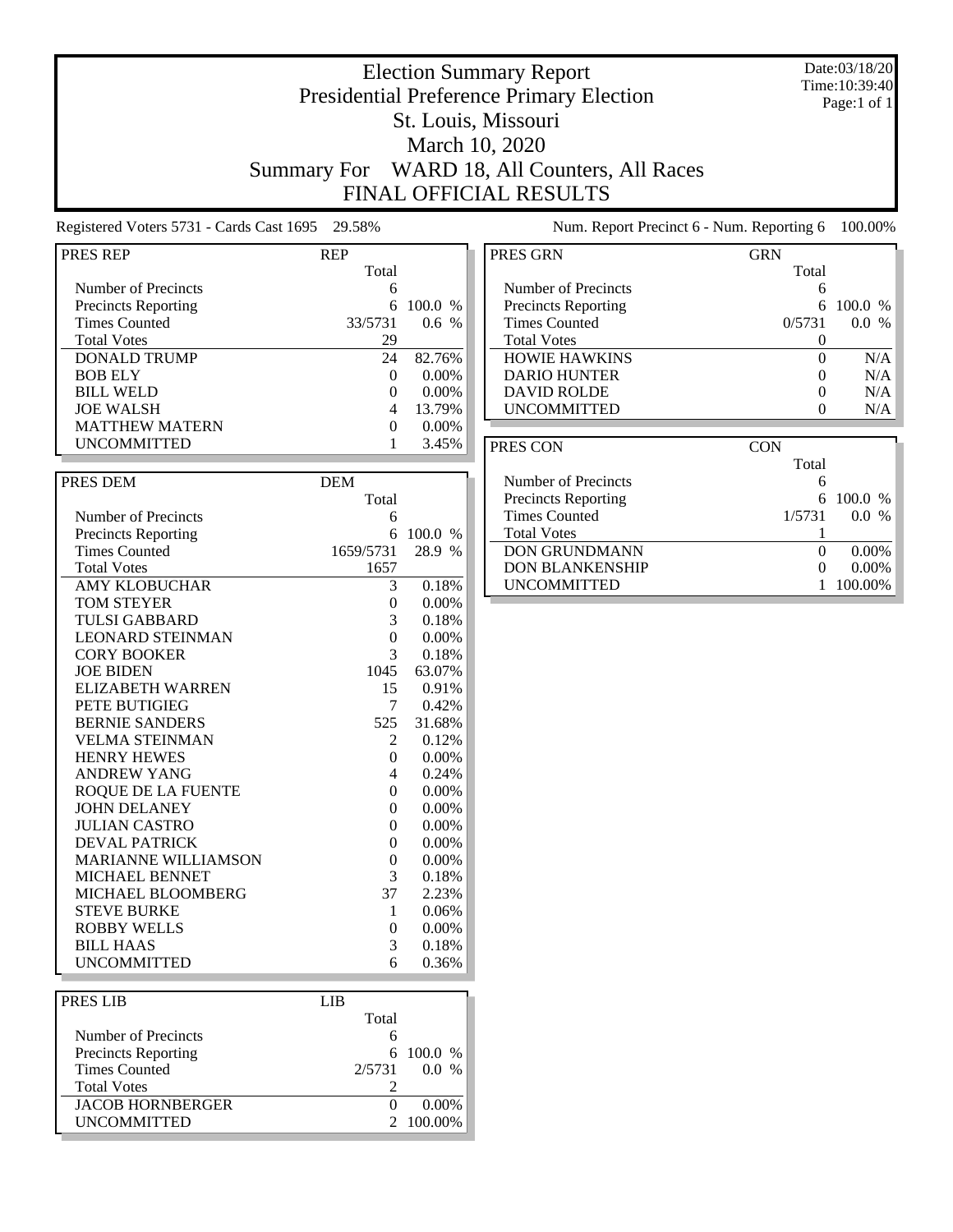### Date:03/18/20 Time:10:39:48 Page:1 of 1

# Presidential Preference Primary Election St. Louis, Missouri March 10, 2020 Summary For WARD 19, All Counters, All Races

Election Summary Report

FINAL OFFICIAL RESULTS

Registered Voters 5723 - Cards Cast 1726 30.16% Num. Report Precinct 9 - Num. Reporting 9 100.00%

| PRES REP                   |                |          |
|----------------------------|----------------|----------|
|                            | REP<br>Total   |          |
| Number of Precincts        | 9              |          |
|                            | 9              |          |
| <b>Precincts Reporting</b> |                | 100.0 %  |
| <b>Times Counted</b>       | 36/5723        | 0.6 %    |
| <b>Total Votes</b>         | 34             |          |
| <b>DONALD TRUMP</b>        | 30             | 88.24%   |
| <b>BOB ELY</b>             | 0              | 0.00%    |
| <b>BILL WELD</b>           | 0              | $0.00\%$ |
| <b>JOE WALSH</b>           | $\overline{2}$ | 5.88%    |
| <b>MATTHEW MATERN</b>      | $\overline{0}$ | $0.00\%$ |
| <b>UNCOMMITTED</b>         | $\overline{c}$ | 5.88%    |
|                            |                |          |
| PRES DEM                   | <b>DEM</b>     |          |
|                            | Total          |          |
| Number of Precincts        | 9              |          |
| <b>Precincts Reporting</b> | 9              | 100.0 %  |
| <b>Times Counted</b>       | 1686/5723      | 29.5 %   |
| <b>Total Votes</b>         | 1681           |          |
| <b>AMY KLOBUCHAR</b>       | 4              | 0.24%    |
| <b>TOM STEYER</b>          | 0              | 0.00%    |
| <b>TULSI GABBARD</b>       | 3              | 0.18%    |
| <b>LEONARD STEINMAN</b>    | 1              | 0.06%    |
| <b>CORY BOOKER</b>         | 6              | 0.36%    |
| <b>JOE BIDEN</b>           | 973            | 57.88%   |
| <b>ELIZABETH WARREN</b>    | 24             | 1.43%    |
| PETE BUTIGIEG              | 11             | 0.65%    |
| <b>BERNIE SANDERS</b>      | 605            | 35.99%   |
| <b>VELMA STEINMAN</b>      | 0              | 0.00%    |
| <b>HENRY HEWES</b>         | 0              | $0.00\%$ |
| <b>ANDREW YANG</b>         | 3              | 0.18%    |
| <b>ROQUE DE LA FUENTE</b>  | 0              | 0.00%    |
| <b>JOHN DELANEY</b>        | 0              | $0.00\%$ |
| <b>JULIAN CASTRO</b>       | 1              | 0.06%    |
| <b>DEVAL PATRICK</b>       | 0              | 0.00%    |
| <b>MARIANNE WILLIAMSON</b> | $\overline{2}$ | 0.12%    |
| MICHAEL BENNET             | $\overline{2}$ | 0.12%    |
| MICHAEL BLOOMBERG          | 35             | 2.08%    |
| <b>STEVE BURKE</b>         | $\theta$       | $0.00\%$ |
| <b>ROBBY WELLS</b>         | $\overline{0}$ | $0.00\%$ |
| <b>BILL HAAS</b>           | $\mathbf{1}$   | 0.06%    |
| <b>UNCOMMITTED</b>         | 10             | 0.59%    |
|                            |                |          |
| <b>PRESIJB</b>             | LIB            |          |

| LIB    |         |
|--------|---------|
| Total  |         |
|        |         |
|        | 9100.0% |
| 3/5723 | 0.1 %   |
|        |         |
|        | 50.00%  |
|        | 50.00%  |
|        |         |

| PRES GRN                   | GRN    |                      |
|----------------------------|--------|----------------------|
|                            | Total  |                      |
| Number of Precincts        | 9      |                      |
| <b>Precincts Reporting</b> | 9      | $100.0\%$            |
| <b>Times Counted</b>       | 0/5723 | $\frac{0}{6}$<br>0.0 |
| <b>Total Votes</b>         |        |                      |
| <b>HOWIE HAWKINS</b>       | 0      | N/A                  |
| <b>DARIO HUNTER</b>        |        | N/A                  |
| <b>DAVID ROLDE</b>         | 0      | N/A                  |
| <b>UNCOMMITTED</b>         |        | N/A                  |

| PRES CON                   | <b>CON</b>        |       |
|----------------------------|-------------------|-------|
|                            | Total             |       |
| Number of Precincts        | ч                 |       |
| <b>Precincts Reporting</b> | $100.0\%$<br>9    |       |
| <b>Times Counted</b>       | 1/5723<br>0.0     | $\%$  |
| <b>Total Votes</b>         |                   |       |
| <b>DON GRUNDMANN</b>       | 100.00%           |       |
| <b>DON BLANKENSHIP</b>     | $\mathbf{\Omega}$ | 0.00% |
| <b>UNCOMMITTED</b>         |                   | 0.00% |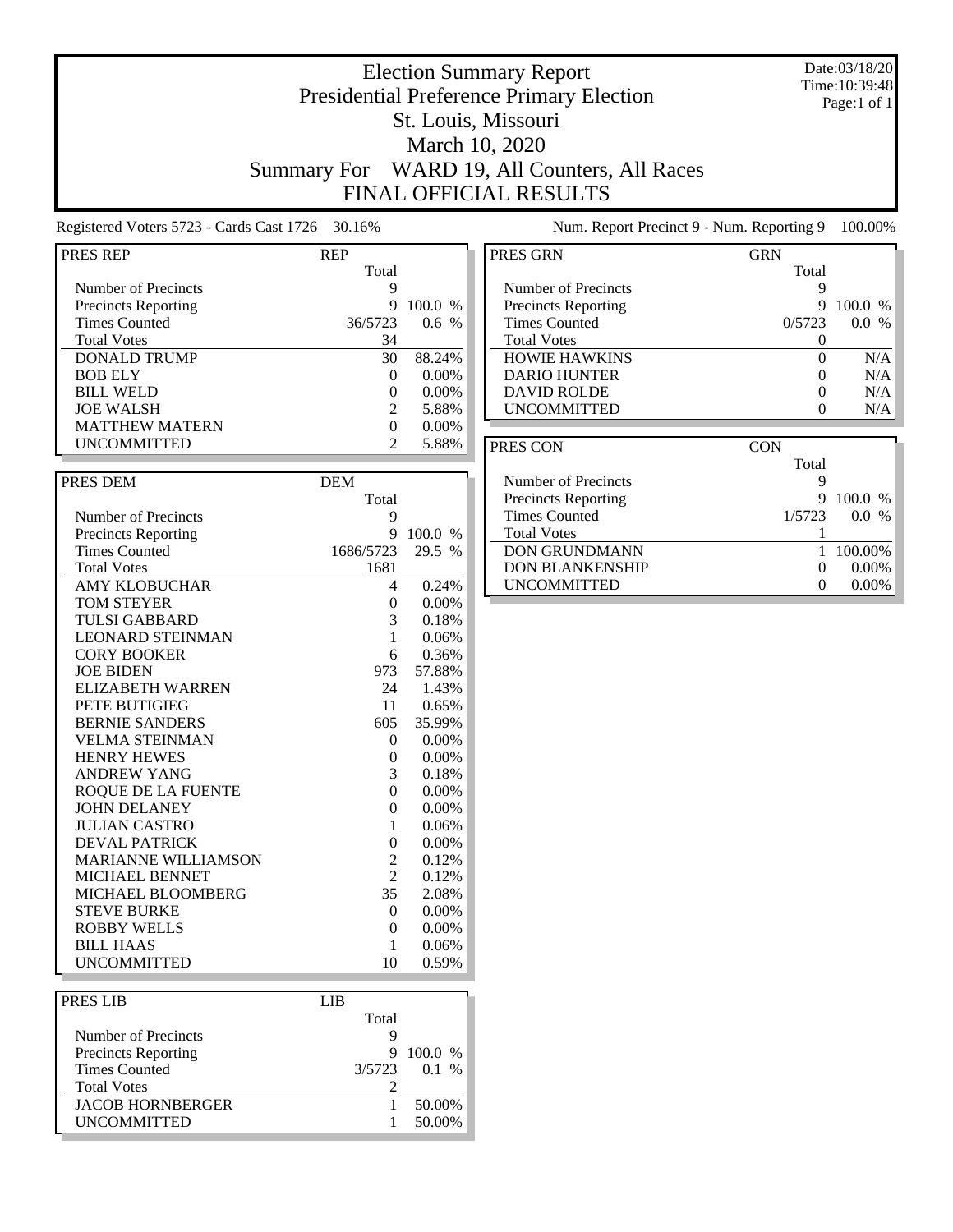### Date:03/18/20 Time:10:39:53 Page:1 of 1

## St. Louis, Missouri March 10, 2020

Election Summary Report Presidential Preference Primary Election

Summary For WARD 20, All Counters, All Races FINAL OFFICIAL RESULTS

Registered Voters 5204 - Cards Cast 1292 24.83% Num. Report Precinct 7 - Num. Reporting 7 100.00%

| <b>PRES REP</b>            | <b>REP</b>       |          |
|----------------------------|------------------|----------|
|                            | Total            |          |
| Number of Precincts        | 7                |          |
| <b>Precincts Reporting</b> | 7                | 100.0 %  |
| <b>Times Counted</b>       | 48/5204          | $0.9\%$  |
| <b>Total Votes</b>         | 47               |          |
| <b>DONALD TRUMP</b>        | 41               | 87.23%   |
| <b>BOB ELY</b>             | 1                | 2.13%    |
| <b>BILL WELD</b>           | 1                | 2.13%    |
| <b>JOE WALSH</b>           | 3                | 6.38%    |
| <b>MATTHEW MATERN</b>      | $\overline{0}$   | 0.00%    |
| <b>UNCOMMITTED</b>         | 1                | 2.13%    |
|                            |                  |          |
| PRES DEM                   | <b>DEM</b>       |          |
|                            | Total            |          |
| Number of Precincts        | 7                |          |
| <b>Precincts Reporting</b> | 7                | 100.0 %  |
| <b>Times Counted</b>       | 1238/5204        | 23.8 %   |
| <b>Total Votes</b>         | 1237             |          |
| <b>AMY KLOBUCHAR</b>       | 4                | 0.32%    |
| <b>TOM STEYER</b>          | 1                | 0.08%    |
| <b>TULSI GABBARD</b>       | 5                | 0.40%    |
| <b>LEONARD STEINMAN</b>    | $\overline{0}$   | 0.00%    |
| <b>CORY BOOKER</b>         | 6                | 0.49%    |
| <b>JOE BIDEN</b>           | 572              | 46.24%   |
| <b>ELIZABETH WARREN</b>    | 20               | 1.62%    |
| PETE BUTIGIEG              | 5                | 0.40%    |
| <b>BERNIE SANDERS</b>      | 600              | 48.50%   |
| <b>VELMA STEINMAN</b>      | 0                | $0.00\%$ |
| <b>HENRY HEWES</b>         | $\overline{0}$   | 0.00%    |
| <b>ANDREW YANG</b>         | 0                | $0.00\%$ |
| <b>ROQUE DE LA FUENTE</b>  | $\overline{0}$   | 0.00%    |
| <b>JOHN DELANEY</b>        | $\theta$         | 0.00%    |
| <b>JULIAN CASTRO</b>       | $\overline{0}$   | 0.00%    |
| <b>DEVAL PATRICK</b>       | $\Omega$         | 0.00%    |
| <b>MARIANNE WILLIAMSON</b> | $\overline{0}$   | 0.00%    |
| MICHAEL BENNET             | 0                | $0.00\%$ |
| MICHAEL BLOOMBERG          | 17               | 1.37%    |
| <b>STEVE BURKE</b>         | $\boldsymbol{0}$ | 0.00%    |
| <b>ROBBY WELLS</b>         | $\overline{0}$   | 0.00%    |
| <b>BILL HAAS</b>           | 1                | 0.08%    |
| <b>UNCOMMITTED</b>         | 6                | 0.49%    |
|                            |                  |          |
| <b>PRESIJB</b>             | I IR             |          |

| PRES LIB                   | LIB    |         |
|----------------------------|--------|---------|
|                            | Total  |         |
| Number of Precincts        |        |         |
| <b>Precincts Reporting</b> |        | 100.0 % |
| <b>Times Counted</b>       | 3/5204 | 0.1 %   |
| <b>Total Votes</b>         |        |         |
| <b>JACOB HORNBERGER</b>    |        | 33.33%  |
| <b>UNCOMMITTED</b>         |        | 66.67%  |
|                            |        |         |

| PRES GRN                   | <b>GRN</b>        |               |
|----------------------------|-------------------|---------------|
|                            | Total             |               |
| Number of Precincts        |                   |               |
| <b>Precincts Reporting</b> |                   | 100.0<br>$\%$ |
| <b>Times Counted</b>       | 3/5204            | 0.1<br>$\%$   |
| <b>Total Votes</b>         |                   |               |
| <b>HOWIE HAWKINS</b>       | $\theta$          | $0.00\%$      |
| <b>DARIO HUNTER</b>        | $\mathbf{\Omega}$ | $0.00\%$      |
| <b>DAVID ROLDE</b>         |                   | $0.00\%$      |
| <b>UNCOMMITTED</b>         |                   | 100.00%       |

| PRES CON                   | CON    |                      |
|----------------------------|--------|----------------------|
|                            | Total  |                      |
| Number of Precincts        |        |                      |
| <b>Precincts Reporting</b> |        | 100.0%               |
| <b>Times Counted</b>       | 0/5204 | 0.0<br>$\frac{0}{6}$ |
| <b>Total Votes</b>         |        |                      |
| <b>DON GRUNDMANN</b>       | 0      | N/A                  |
| <b>DON BLANKENSHIP</b>     |        | N/A                  |
| <b>UNCOMMITTED</b>         |        | N/A                  |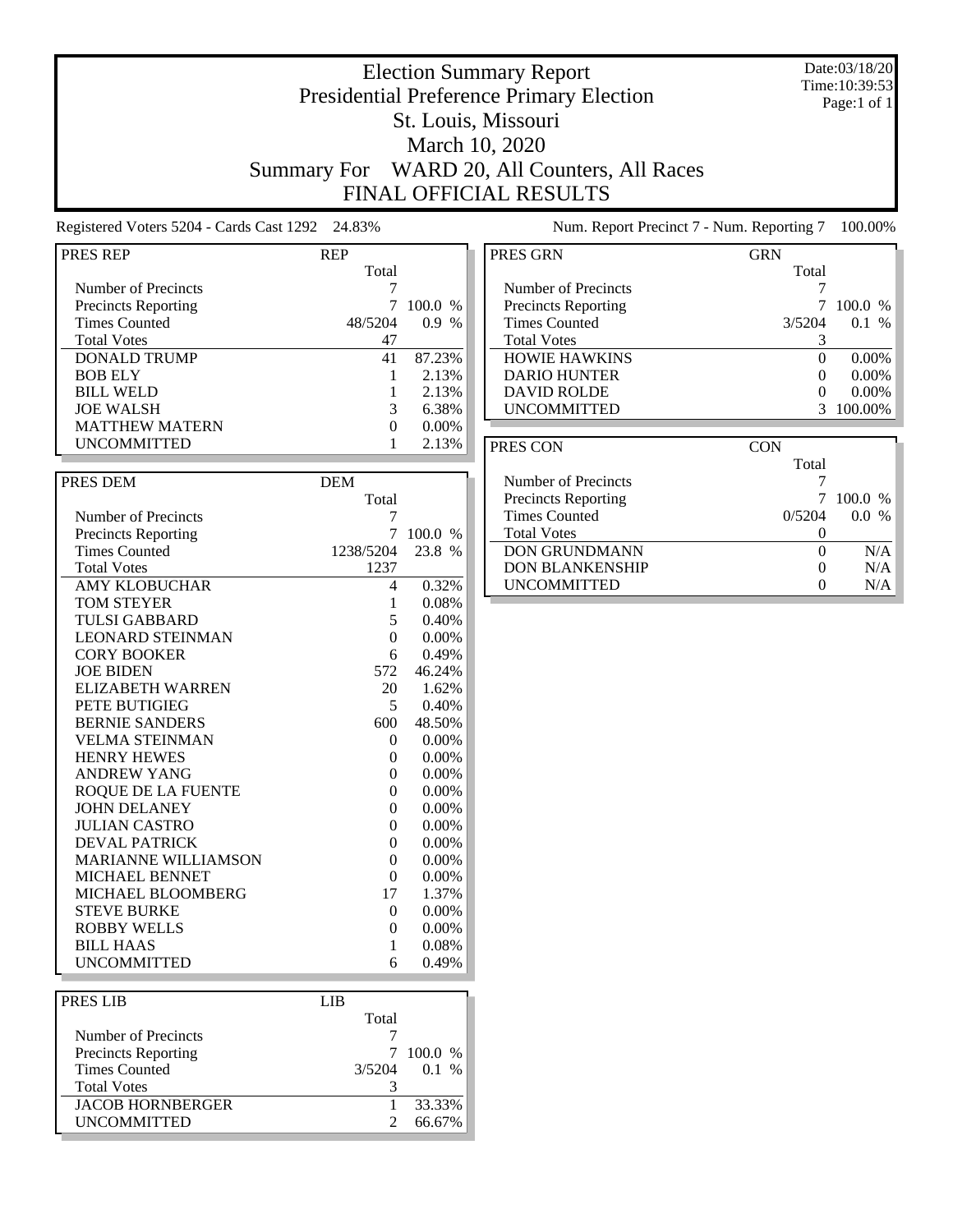### Date:03/18/20 Time:10:39:57 Page:1 of 1

## Presidential Preference Primary Election St. Louis, Missouri March 10, 2020 Summary For WARD 21, All Counters, All Races FINAL OFFICIAL RESULTS

Election Summary Report

Registered Voters 6498 - Cards Cast 1828 28.13% Num. Report Precinct 9 - Num. Reporting 9 100.00%

| PRES REP                   | <b>REP</b>     |          |
|----------------------------|----------------|----------|
|                            | Total          |          |
| Number of Precincts        | 9              |          |
| <b>Precincts Reporting</b> | 9              | 100.0 %  |
| <b>Times Counted</b>       | 24/6498        | $0.4\%$  |
| <b>Total Votes</b>         | 17             |          |
| <b>DONALD TRUMP</b>        | 9              | 52.94%   |
| <b>BOB ELY</b>             | 1              | 5.88%    |
| <b>BILL WELD</b>           | $\Omega$       | $0.00\%$ |
| <b>JOE WALSH</b>           | $\overline{c}$ | 11.76%   |
| <b>MATTHEW MATERN</b>      | $\Omega$       | $0.00\%$ |
| <b>UNCOMMITTED</b>         | 5.             | 29.41%   |
|                            |                |          |
| PRES DEM                   | <b>DEM</b>     |          |
|                            | Total          |          |
| Number of Precincts        | 9              |          |
| <b>Precincts Reporting</b> | 9              | 100.0 %  |
| <b>Times Counted</b>       | 1800/6498      | 27.7 %   |
| <b>Total Votes</b>         | 1794           |          |
| <b>AMY KLOBUCHAR</b>       | 2              | 0.11%    |
| <b>TOM STEYER</b>          | 1              | 0.06%    |
| <b>TULSI GABBARD</b>       | $\theta$       | 0.00%    |
| <b>LEONARD STEINMAN</b>    | 1              | 0.06%    |
| <b>CORY BOOKER</b>         | 9              | 0.50%    |
| <b>JOE BIDEN</b>           | 1321           | 73.63%   |
| <b>ELIZABETH WARREN</b>    | 15             | 0.84%    |
| PETE BUTIGIEG              | 2              | 0.11%    |
| <b>BERNIE SANDERS</b>      | 395            | 22.02%   |
| <b>VELMA STEINMAN</b>      | 1              | 0.06%    |
| <b>HENRY HEWES</b>         | $\overline{0}$ | 0.00%    |
| <b>ANDREW YANG</b>         | 1              | 0.06%    |
| <b>ROQUE DE LA FUENTE</b>  | 0              | 0.00%    |
| <b>JOHN DELANEY</b>        | 1              | 0.06%    |
| <b>JULIAN CASTRO</b>       | $\theta$       | 0.00%    |
| <b>DEVAL PATRICK</b>       | $\Omega$       | 0.00%    |
| <b>MARIANNE WILLIAMSON</b> | $\overline{2}$ | 0.11%    |
| MICHAEL BENNET             | $\mathbf{1}$   | 0.06%    |
| MICHAEL BLOOMBERG          | 32             | 1.78%    |
| <b>STEVE BURKE</b>         | $\overline{0}$ | 0.00%    |
| <b>ROBBY WELLS</b>         | $\overline{0}$ | 0.00%    |
| <b>BILL HAAS</b>           | 2              | 0.11%    |
| <b>UNCOMMITTED</b>         | 8              | 0.45%    |
|                            |                |          |
| <b>PRES LIB</b>            | <b>LIB</b>     |          |
|                            |                |          |

| PRES GRN                   | <b>GRN</b> |                                |
|----------------------------|------------|--------------------------------|
|                            | Total      |                                |
| Number of Precincts        |            |                                |
| <b>Precincts Reporting</b> | 9          | $100.0\%$                      |
| <b>Times Counted</b>       | 0/6498     | $\frac{0}{0}$<br>$0.0^{\circ}$ |
| <b>Total Votes</b>         |            |                                |
| <b>HOWIE HAWKINS</b>       |            | N/A                            |
| <b>DARIO HUNTER</b>        |            | N/A                            |
| DAVID ROLDE                | 0          | N/A                            |
| <b>UNCOMMITTED</b>         |            | N/A                            |

| PRES CON                   | CON      |          |
|----------------------------|----------|----------|
|                            | Total    |          |
| Number of Precincts        |          |          |
| <b>Precincts Reporting</b> | 9        | 100.0 %  |
| Times Counted              | 2/6498   | $0.0\%$  |
| <b>Total Votes</b>         |          |          |
| <b>DON GRUNDMANN</b>       | $\theta$ | $0.00\%$ |
| <b>DON BLANKENSHIP</b>     |          | 50.00%   |
| <b>UNCOMMITTED</b>         |          | 50.00%   |

| PRES LIB                   | LIB    |         |  |
|----------------------------|--------|---------|--|
|                            | Total  |         |  |
| Number of Precincts        |        |         |  |
| <b>Precincts Reporting</b> | 9      | 100.0 % |  |
| <b>Times Counted</b>       | 2/6498 | $0.0\%$ |  |
| <b>Total Votes</b>         |        |         |  |
| <b>JACOB HORNBERGER</b>    |        | 50.00%  |  |
| <b>UNCOMMITTED</b>         |        | 50.00%  |  |
|                            |        |         |  |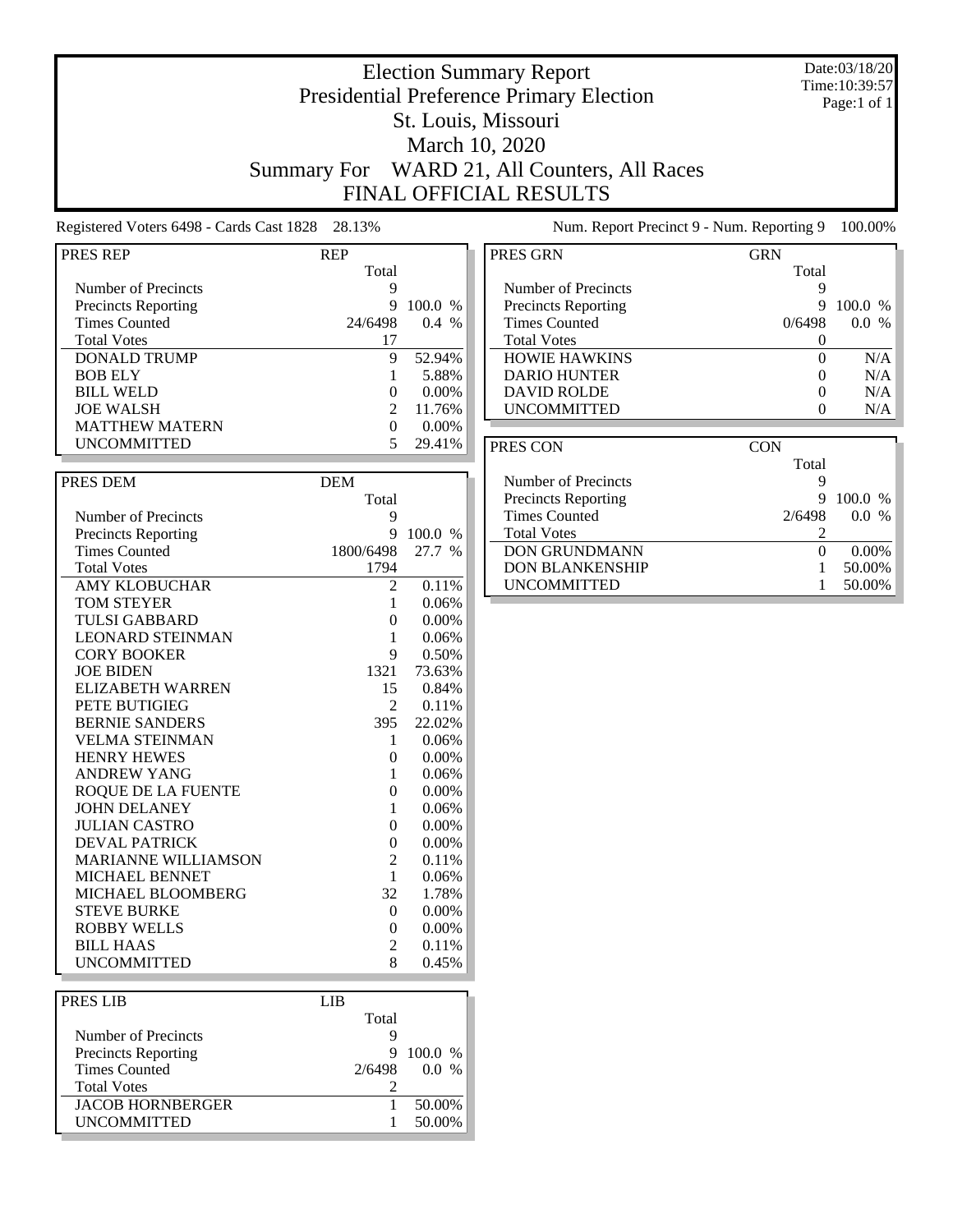### Date:03/18/20 Time:10:40:09 Page:1 of 1

## St. Louis, Missouri March 10, 2020

Election Summary Report Presidential Preference Primary Election

Summary For WARD 22, All Counters, All Races FINAL OFFICIAL RESULTS

Registered Voters 5732 - Cards Cast 1253 21.86% Num. Report Precinct 8 - Num. Reporting 8 100.00%

| PRES REP                   | REP            |          |
|----------------------------|----------------|----------|
|                            | Total          |          |
| <b>Number of Precincts</b> | 8              |          |
| <b>Precincts Reporting</b> | 8              | 100.0 %  |
| <b>Times Counted</b>       | 17/5732        | 0.3 %    |
| <b>Total Votes</b>         | 10             |          |
| <b>DONALD TRUMP</b>        | 6              | 60.00%   |
| <b>BOB ELY</b>             | 0              | $0.00\%$ |
| <b>BILL WELD</b>           | 0              | 0.00%    |
| <b>JOE WALSH</b>           | $\mathbf{1}$   | 10.00%   |
| <b>MATTHEW MATERN</b>      | 0              | $0.00\%$ |
| UNCOMMITTED                | 3              | 30.00%   |
|                            |                |          |
|                            |                |          |
| PRES DEM                   | <b>DEM</b>     |          |
|                            | Total          |          |
| <b>Number of Precincts</b> | 8              |          |
| <b>Precincts Reporting</b> | 8              | 100.0 %  |
| <b>Times Counted</b>       | 1233/5732      | 21.5 %   |
| <b>Total Votes</b>         | 1230           |          |
| <b>AMY KLOBUCHAR</b>       | 3              | 0.24%    |
| <b>TOM STEYER</b>          | 1              | 0.08%    |
| <b>TULSI GABBARD</b>       | $\overline{2}$ | 0.16%    |
| <b>LEONARD STEINMAN</b>    | 1              | 0.08%    |
| <b>CORY BOOKER</b>         | 1              | 0.08%    |
| <b>JOE BIDEN</b>           | 896            | 72.85%   |
| <b>ELIZABETH WARREN</b>    | 8              | 0.65%    |
| PETE BUTIGIEG              | 3              | 0.24%    |
| <b>BERNIE SANDERS</b>      | 264            | 21.46%   |
| <b>VELMA STEINMAN</b>      | 2              | 0.16%    |
| <b>HENRY HEWES</b>         | 0              | 0.00%    |
| <b>ANDREW YANG</b>         | $\overline{2}$ | 0.16%    |
| <b>ROQUE DE LA FUENTE</b>  | $\overline{0}$ | $0.00\%$ |
| <b>JOHN DELANEY</b>        | 1              | 0.08%    |
| <b>JULIAN CASTRO</b>       | 0              | 0.00%    |
| <b>DEVAL PATRICK</b>       | $\theta$       | 0.00%    |
| <b>MARIANNE WILLIAMSON</b> | 1              | 0.08%    |
| MICHAEL BENNET             | $\overline{2}$ | 0.16%    |
| MICHAEL BLOOMBERG          | 36             | 2.93%    |
| <b>STEVE BURKE</b>         | 1              | 0.08%    |
| <b>ROBBY WELLS</b>         | $\theta$       | $0.00\%$ |
| <b>BILL HAAS</b>           | 2              | 0.16%    |
| <b>UNCOMMITTED</b>         | 4              | 0.33%    |
|                            |                |          |
| PRES LIB                   | <b>LIB</b>     |          |
|                            |                |          |

| PRES LIB                   | I IR     |                |
|----------------------------|----------|----------------|
|                            | Total    |                |
| Number of Precincts        |          |                |
| <b>Precincts Reporting</b> | 8        | $100.0\%$      |
| <b>Times Counted</b>       |          | $2/5732$ 0.0 % |
| <b>Total Votes</b>         |          |                |
| <b>JACOB HORNBERGER</b>    |          | 2 100.00%      |
| <b>UNCOMMITTED</b>         | $^{(1)}$ | 0.00%          |
|                            |          |                |

| PRES GRN                   | GRN    |                      |
|----------------------------|--------|----------------------|
|                            | Total  |                      |
| Number of Precincts        | 8      |                      |
| <b>Precincts Reporting</b> | x      | $100.0\%$            |
| <b>Times Counted</b>       | 0/5732 | 0.0<br>$\frac{0}{6}$ |
| <b>Total Votes</b>         |        |                      |
| <b>HOWIE HAWKINS</b>       | 0      | N/A                  |
| <b>DARIO HUNTER</b>        |        | N/A                  |
| <b>DAVID ROLDE</b>         | 0      | N/A                  |
| <b>UNCOMMITTED</b>         |        | N/A                  |

| PRES CON                   | CON                            |  |
|----------------------------|--------------------------------|--|
|                            | Total                          |  |
| Number of Precincts        | 8                              |  |
| <b>Precincts Reporting</b> | 100.0 %<br>8                   |  |
| <b>Times Counted</b>       | 1/5732<br>0.0<br>$\frac{0}{6}$ |  |
| <b>Total Votes</b>         |                                |  |
| <b>DON GRUNDMANN</b>       | $0.00\%$                       |  |
| <b>DON BLANKENSHIP</b>     | 100.00%                        |  |
| <b>UNCOMMITTED</b>         | $0.00\%$                       |  |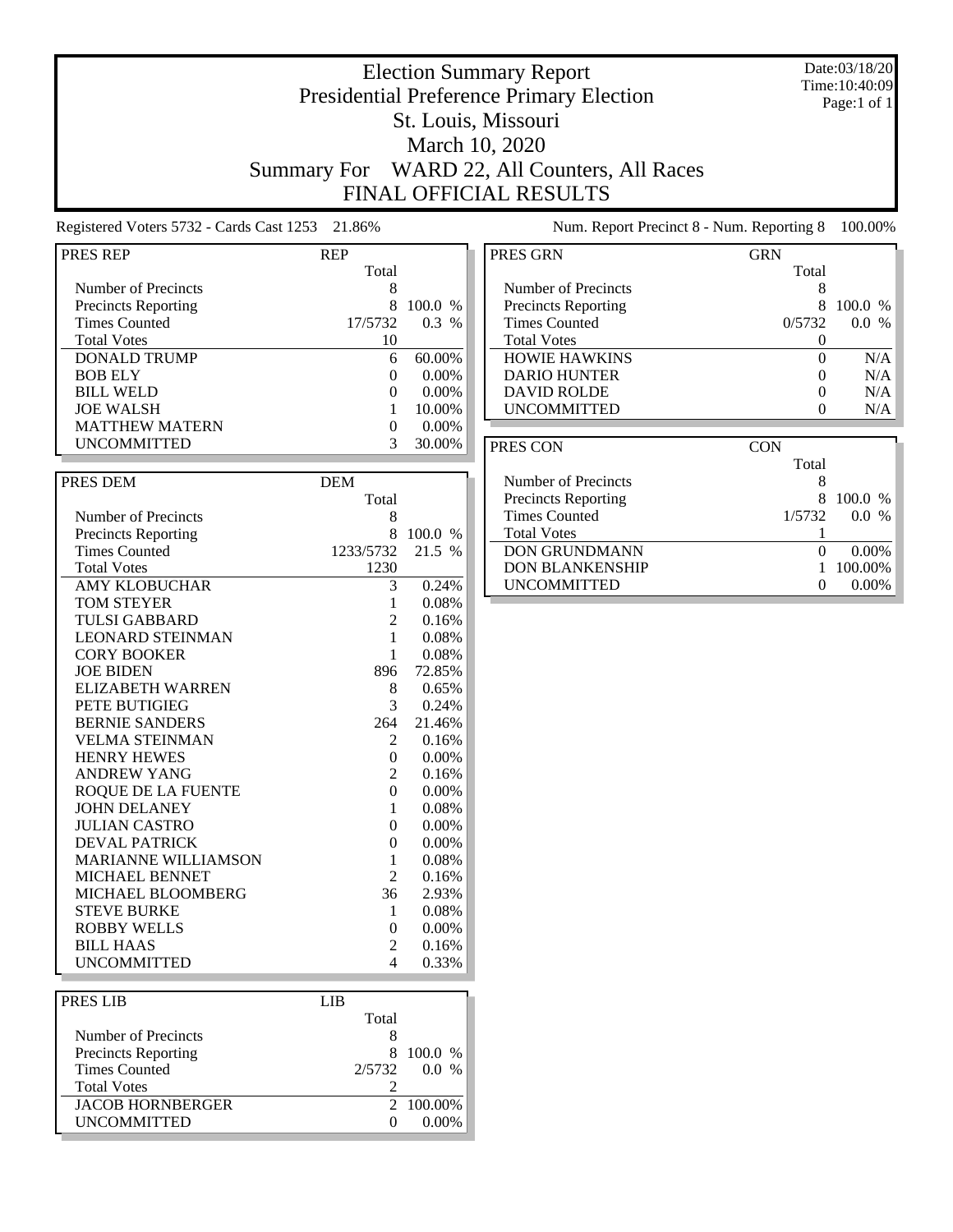### Date:03/18/20 Time:10:40:14 Page:1 of 1

## Presidential Preference Primary Election St. Louis, Missouri March 10, 2020 Summary For WARD 23, All Counters, All Races FINAL OFFICIAL RESULTS

Total

Election Summary Report

Registered Voters 8530 - Cards Cast 3555 41.68%

Number of Precincts<br>
Precincts Reporting<br>
9 100.0 % Precincts Reporting 9 100.0 %<br>Times Counted 9 304/8530 3.6 %

Total Votes<br>
DONALD TRUMP<br>
283 93.40%

BOB ELY 3 0.99% BILL WELD 3 2.31% BILL WELD 7 2.31% <br>
JOE WALSH 4 1.32%

PRES REP REP

Times Counted

DONALD TRUMP

| Num. Report Precinct 9 - Num. Reporting 9 |                   | 100.00%  |
|-------------------------------------------|-------------------|----------|
| PRES GRN                                  | GRN               |          |
|                                           | Total             |          |
| Number of Precincts                       | 9                 |          |
| <b>Precincts Reporting</b>                | 9                 | 100.0 %  |
| <b>Times Counted</b>                      | 1/8530            | $0.0\%$  |
| <b>Total Votes</b>                        |                   |          |
| <b>HOWIE HAWKINS</b>                      |                   | 100.00%  |
| <b>DARIO HUNTER</b>                       | $\mathbf{\Omega}$ | $0.00\%$ |
| <b>DAVID ROLDE</b>                        | $\Omega$          | $0.00\%$ |
| <b>UNCOMMITTED</b>                        |                   | $0.00\%$ |

| <b>JOE WALSH</b>           | 4              | 1.32%    |
|----------------------------|----------------|----------|
| <b>MATTHEW MATERN</b>      | $\theta$       | 0.00%    |
| <b>UNCOMMITTED</b>         | 6              | 1.98%    |
|                            |                |          |
| PRES DEM                   | <b>DEM</b>     |          |
|                            | Total          |          |
| Number of Precincts        | 9              |          |
| <b>Precincts Reporting</b> | 9              | 100.0 %  |
| <b>Times Counted</b>       | 3244/8530      | 38.0 %   |
| <b>Total Votes</b>         | 3244           |          |
| <b>AMY KLOBUCHAR</b>       | 10             | 0.31%    |
| <b>TOM STEYER</b>          | 3              | 0.09%    |
| <b>TULSI GABBARD</b>       | 17             | 0.52%    |
| <b>LEONARD STEINMAN</b>    | 1              | 0.03%    |
| <b>CORY BOOKER</b>         | 3              | 0.09%    |
| <b>JOE BIDEN</b>           | 1696           | 52.28%   |
| ELIZABETH WARREN           | 54             | 1.66%    |
| PETE BUTIGIEG              | 17             | 0.52%    |
| <b>BERNIE SANDERS</b>      | 1391           | 42.88%   |
| <b>VELMA STEINMAN</b>      | 2              | 0.06%    |
| <b>HENRY HEWES</b>         | $\overline{0}$ | $0.00\%$ |
| <b>ANDREW YANG</b>         | $\overline{c}$ | 0.06%    |
| <b>ROQUE DE LA FUENTE</b>  | $\theta$       | 0.00%    |
| <b>JOHN DELANEY</b>        | 1              | 0.03%    |
| <b>JULIAN CASTRO</b>       | $\theta$       | $0.00\%$ |
| <b>DEVAL PATRICK</b>       | $\theta$       | $0.00\%$ |
| <b>MARIANNE WILLIAMSON</b> | $\theta$       | $0.00\%$ |
| <b>MICHAEL BENNET</b>      | $\theta$       | $0.00\%$ |
| MICHAEL BLOOMBERG          | 30             | 0.92%    |
| <b>STEVE BURKE</b>         | $\overline{0}$ | 0.00%    |
| <b>ROBBY WELLS</b>         | $\overline{0}$ | 0.00%    |
| <b>BILL HAAS</b>           | 4              | 0.12%    |
| <b>UNCOMMITTED</b>         | 13             | 0.40%    |
|                            |                |          |

| <b>PRES LIB</b>            | LIB.   |           |
|----------------------------|--------|-----------|
|                            | Total  |           |
| Number of Precincts        |        |           |
| <b>Precincts Reporting</b> |        | 100.0 %   |
| <b>Times Counted</b>       | 6/8530 | 0.1 %     |
| <b>Total Votes</b>         |        |           |
| <b>JACOB HORNBERGER</b>    |        | 6 100.00% |
| <b>UNCOMMITTED</b>         |        | 0.009     |

| PRES CON                   | CON    |                       |
|----------------------------|--------|-----------------------|
|                            | Total  |                       |
| Number of Precincts        |        |                       |
| <b>Precincts Reporting</b> | 9      | 100.0 %               |
| <b>Times Counted</b>       | 0/8530 | $\%$<br>$0.0^{\circ}$ |
| <b>Total Votes</b>         |        |                       |
| <b>DON GRUNDMANN</b>       | 0      | N/A                   |
| <b>DON BLANKENSHIP</b>     |        | N/A                   |
| <b>UNCOMMITTED</b>         |        | N/A                   |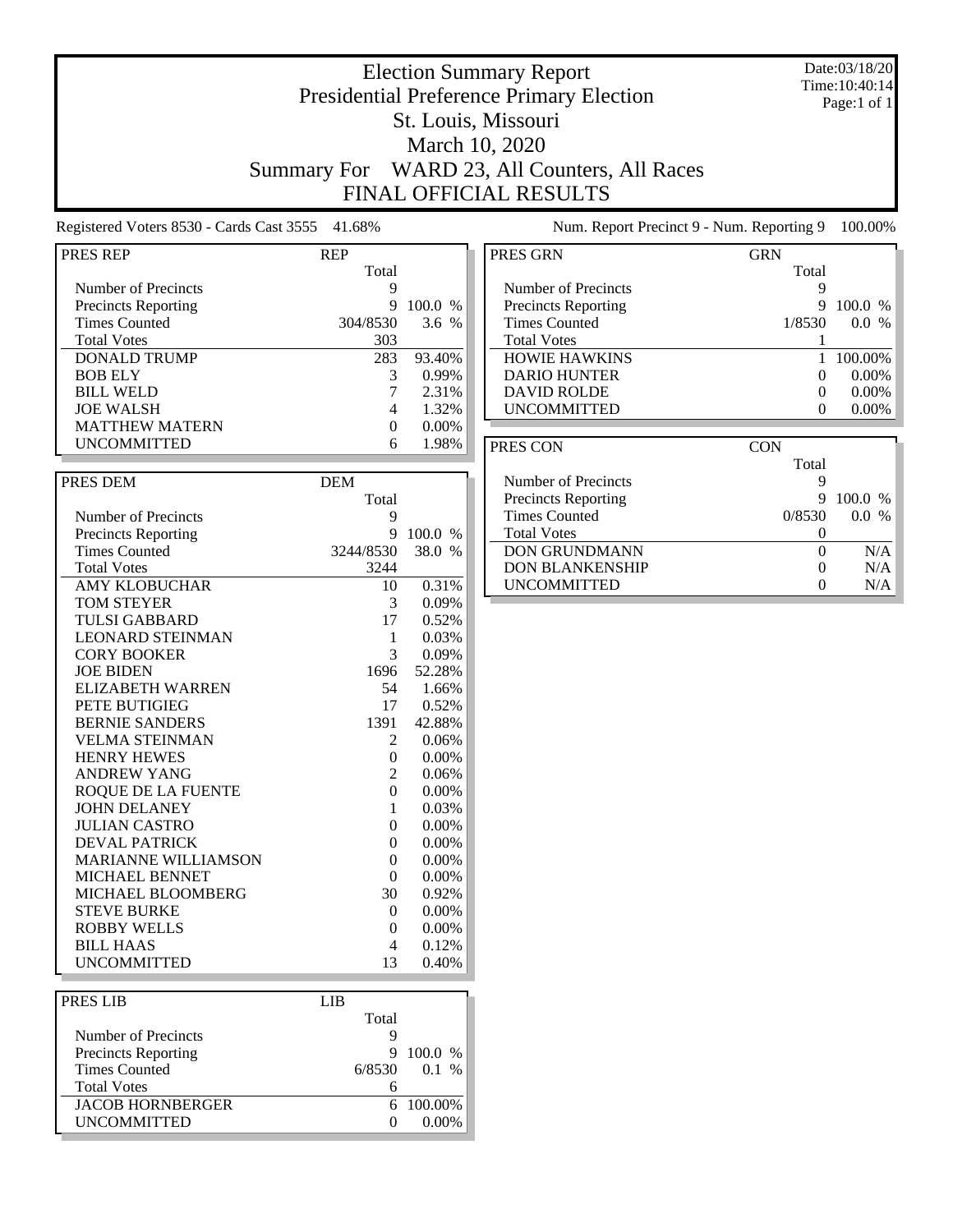### Date:03/18/20 Time:10:40:24 Page:1 of 1

## Presidential Preference Primary Election St. Louis, Missouri March 10, 2020 Summary For WARD 24, All Counters, All Races FINAL OFFICIAL RESULTS

Election Summary Report

Registered Voters 7605 - Cards Cast 3166 41.63% Num. Report Precinct 8 - Num. Reporting 8 100.00%

| <b>PRES REP</b>            | <b>REP</b>     |                 |
|----------------------------|----------------|-----------------|
|                            | Total          |                 |
| Number of Precincts        | 8              |                 |
| <b>Precincts Reporting</b> | 8              | 100.0 %         |
| <b>Times Counted</b>       | 203/7605       | $2.7\%$         |
| <b>Total Votes</b>         | 203            |                 |
| <b>DONALD TRUMP</b>        | 188            | 92.61%          |
| <b>BOB ELY</b>             | $\overline{0}$ | 0.00%           |
| <b>BILL WELD</b>           | $\mathbf{2}$   | 0.99%           |
| <b>JOE WALSH</b>           | 4              | 1.97%           |
| <b>MATTHEW MATERN</b>      | $\overline{c}$ | 0.99%           |
| <b>UNCOMMITTED</b>         | 7              | 3.45%           |
|                            |                |                 |
|                            |                |                 |
| PRES DEM                   | <b>DEM</b>     |                 |
|                            | Total          |                 |
| Number of Precincts        | 8              |                 |
| <b>Precincts Reporting</b> | 8              | 100.0 %         |
| <b>Times Counted</b>       | 2951/7605      | 38.8 %          |
| <b>Total Votes</b>         | 2949           |                 |
| <b>AMY KLOBUCHAR</b>       | 4              | 0.14%           |
| TOM STEYER                 | 1              | 0.03%           |
| <b>TULSI GABBARD</b>       | 21             | 0.71%           |
| <b>LEONARD STEINMAN</b>    | $\mathbf{1}$   | 0.03%           |
| <b>CORY BOOKER</b>         | $\mathbf{1}$   | 0.03%           |
| <b>JOE BIDEN</b>           | 1223           | 41.47%          |
| <b>ELIZABETH WARREN</b>    | 57             | 1.93%           |
| PETE BUTIGIEG              | 9              | 0.31%           |
| <b>BERNIE SANDERS</b>      | 1600           | 54.26%          |
| <b>VELMA STEINMAN</b>      | 0              | $0.00\%$        |
| <b>HENRY HEWES</b>         | $\overline{0}$ | 0.00%           |
| <b>ANDREW YANG</b>         | 2              | 0.07%           |
| <b>ROQUE DE LA FUENTE</b>  | $\overline{0}$ | $0.00\%$        |
| <b>JOHN DELANEY</b>        | 1              | 0.03%           |
| <b>JULIAN CASTRO</b>       | $\overline{0}$ | 0.00%           |
| <b>DEVAL PATRICK</b>       | $\overline{0}$ | 0.00%           |
| <b>MARIANNE WILLIAMSON</b> | $\overline{0}$ | 0.00%           |
| <b>MICHAEL BENNET</b>      | 0              | 0.00%           |
| MICHAEL BLOOMBERG          | 17             | 0.58%           |
| <b>STEVE BURKE</b>         | 0              | 0.00%           |
| <b>ROBBY WELLS</b>         | $\overline{0}$ | 0.00%           |
|                            |                | 0.20%           |
| BILL HAAS                  | 6              |                 |
| <b>UNCOMMITTED</b>         | 6              | 0.20%           |
|                            |                |                 |
| PRES LIB                   | <b>LIB</b>     |                 |
|                            | Total          |                 |
| Number of Precincts        | 8              |                 |
| <b>Precincts Reporting</b> | 8              | 100.0 %         |
| <b>Times Counted</b>       | 8/7605         | $0.1\,$<br>$\%$ |

**UNCOMMITTED** 

Total Votes 7

JACOB HORNBERGER 5 71.43% UNCOMMITTED 2 28.57%

| PRES GRN                   | <b>GRN</b> |           |
|----------------------------|------------|-----------|
|                            | Total      |           |
| Number of Precincts        | 8          |           |
| <b>Precincts Reporting</b> | x          | $100.0\%$ |
| <b>Times Counted</b>       | 1/7605     | $0.0\%$   |
| <b>Total Votes</b>         |            |           |
| <b>HOWIE HAWKINS</b>       |            | 100.00%   |
| <b>DARIO HUNTER</b>        | $\Omega$   | $0.00\%$  |
| <b>DAVID ROLDE</b>         | $\Omega$   | $0.00\%$  |
| <b>UNCOMMITTED</b>         |            | $0.00\%$  |
|                            |            |           |

| PRES CON                   | CON    |                      |
|----------------------------|--------|----------------------|
|                            | Total  |                      |
| Number of Precincts        | 8      |                      |
| <b>Precincts Reporting</b> |        | 100.0 %              |
| Times Counted              | 3/7605 | 0.0<br>$\frac{0}{0}$ |
| <b>Total Votes</b>         |        |                      |
| <b>DON GRUNDMANN</b>       |        | 0.00%                |
| <b>DON BLANKENSHIP</b>     |        | 33.33%               |
| <b>UNCOMMITTED</b>         |        | 66.67%               |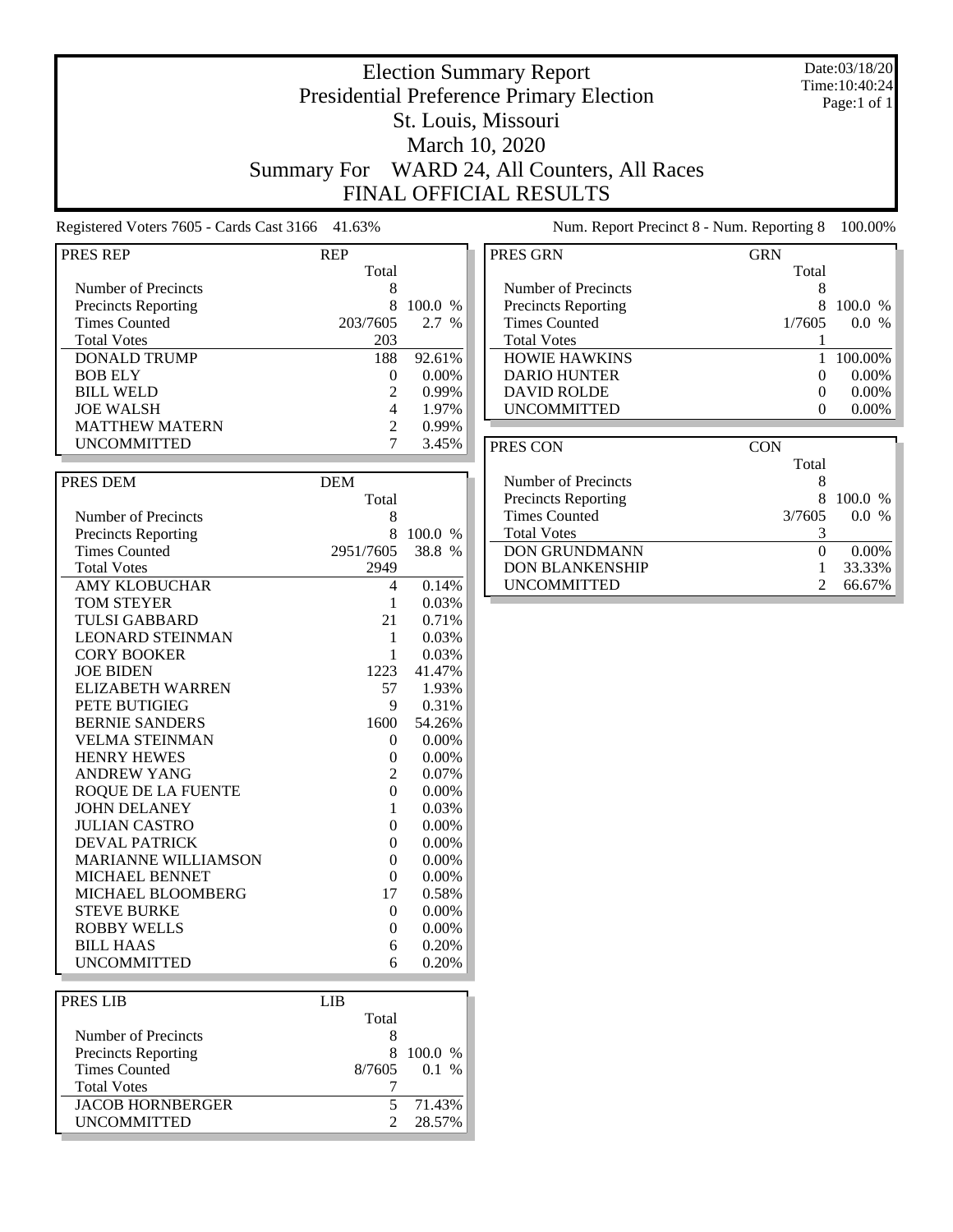### Date:03/18/20 Time:10:40:29 Page:1 of 1

## Presidential Preference Primary Election St. Louis, Missouri March 10, 2020 Summary For WARD 25, All Counters, All Races FINAL OFFICIAL RESULTS

Election Summary Report

Registered Voters 5327 - Cards Cast 1414 26.54% Num. Report Precinct 6 - Num. Reporting 6 100.00%

| PRES REP                   | <b>REP</b>     |          |
|----------------------------|----------------|----------|
|                            | Total          |          |
| Number of Precincts        | 6              |          |
| <b>Precincts Reporting</b> | 6              | 100.0 %  |
| <b>Times Counted</b>       | 85/5327        | $1.6\%$  |
| <b>Total Votes</b>         | 85             |          |
| <b>DONALD TRUMP</b>        | 82             | 96.47%   |
| <b>BOB ELY</b>             | $\overline{0}$ | 0.00%    |
| <b>BILL WELD</b>           | $\theta$       | $0.00\%$ |
| <b>JOE WALSH</b>           | $\overline{0}$ | 0.00%    |
| <b>MATTHEW MATERN</b>      | $\theta$       | $0.00\%$ |
| <b>UNCOMMITTED</b>         | 3              | 3.53%    |
|                            |                |          |
| PRES DEM                   | <b>DEM</b>     |          |
|                            | Total          |          |
|                            |                |          |
| Number of Precincts        | 6<br>6         |          |
| <b>Precincts Reporting</b> |                | 100.0 %  |
| <b>Times Counted</b>       | 1327/5327      | 24.9 %   |
| <b>Total Votes</b>         | 1324           |          |
| <b>AMY KLOBUCHAR</b>       | 4              | 0.30%    |
| <b>TOM STEYER</b>          | 1              | 0.08%    |
| <b>TULSI GABBARD</b>       | 3              | 0.23%    |
| <b>LEONARD STEINMAN</b>    | $\overline{2}$ | 0.15%    |
| <b>CORY BOOKER</b>         | $\mathfrak{D}$ | 0.15%    |
| <b>JOE BIDEN</b>           | 618            | 46.68%   |
| <b>ELIZABETH WARREN</b>    | 24             | 1.81%    |
| PETE BUTIGIEG              | 5              | 0.38%    |
| <b>BERNIE SANDERS</b>      | 643            | 48.56%   |
| <b>VELMA STEINMAN</b>      | 1              | 0.08%    |
| <b>HENRY HEWES</b>         | $\theta$       | $0.00\%$ |
| <b>ANDREW YANG</b>         | 1              | 0.08%    |
| <b>ROQUE DE LA FUENTE</b>  | $\overline{0}$ | $0.00\%$ |
| <b>JOHN DELANEY</b>        | 1              | 0.08%    |
| <b>JULIAN CASTRO</b>       | $\overline{0}$ | $0.00\%$ |
| <b>DEVAL PATRICK</b>       | $\theta$       | $0.00\%$ |
| <b>MARIANNE WILLIAMSON</b> | 1              | 0.08%    |
| <b>MICHAEL BENNET</b>      | 3              | 0.23%    |
| MICHAEL BLOOMBERG          | 8              | 0.60%    |
| <b>STEVE BURKE</b>         | $\overline{0}$ | 0.00%    |
| <b>ROBBY WELLS</b>         | $\theta$       | $0.00\%$ |
| <b>BILL HAAS</b>           | 3              | 0.23%    |
| <b>UNCOMMITTED</b>         | 4              | 0.30%    |
|                            |                |          |
| PRES LIB                   | <b>LIB</b>     |          |
|                            | Total          |          |

| PRES LIB                   |                   |                      |
|----------------------------|-------------------|----------------------|
|                            | Total             |                      |
| Number of Precincts        |                   |                      |
| <b>Precincts Reporting</b> |                   | 6 100.0 %            |
| <b>Times Counted</b>       | 1/5327            | 0.0<br>$\frac{0}{0}$ |
| <b>Total Votes</b>         |                   |                      |
| <b>JACOB HORNBERGER</b>    |                   | 100.00%              |
| <b>UNCOMMITTED</b>         | $\mathbf{\Omega}$ | 0.00%                |
|                            |                   |                      |

| PRES GRN                   | <b>GRN</b> |                      |
|----------------------------|------------|----------------------|
|                            | Total      |                      |
| Number of Precincts        | 6          |                      |
| <b>Precincts Reporting</b> | 6          | 100.0 %              |
| <b>Times Counted</b>       | 0/5327     | $\frac{0}{0}$<br>0.0 |
| <b>Total Votes</b>         |            |                      |
| <b>HOWIE HAWKINS</b>       | 0          | N/A                  |
| <b>DARIO HUNTER</b>        |            | N/A                  |
| <b>DAVID ROLDE</b>         |            | N/A                  |
| <b>UNCOMMITTED</b>         |            | N/A                  |

| PRES CON                   | CON          |             |
|----------------------------|--------------|-------------|
|                            | Total        |             |
| Number of Precincts        | 6            |             |
| <b>Precincts Reporting</b> |              | 6 100.0 $%$ |
| <b>Times Counted</b>       | 1/5327       | 00<br>$\%$  |
| <b>Total Votes</b>         |              |             |
| <b>DON GRUNDMANN</b>       | $\mathbf{0}$ | $0.00\%$    |
| <b>DON BLANKENSHIP</b>     |              | 100.00%     |
| <b>UNCOMMITTED</b>         | 0            |             |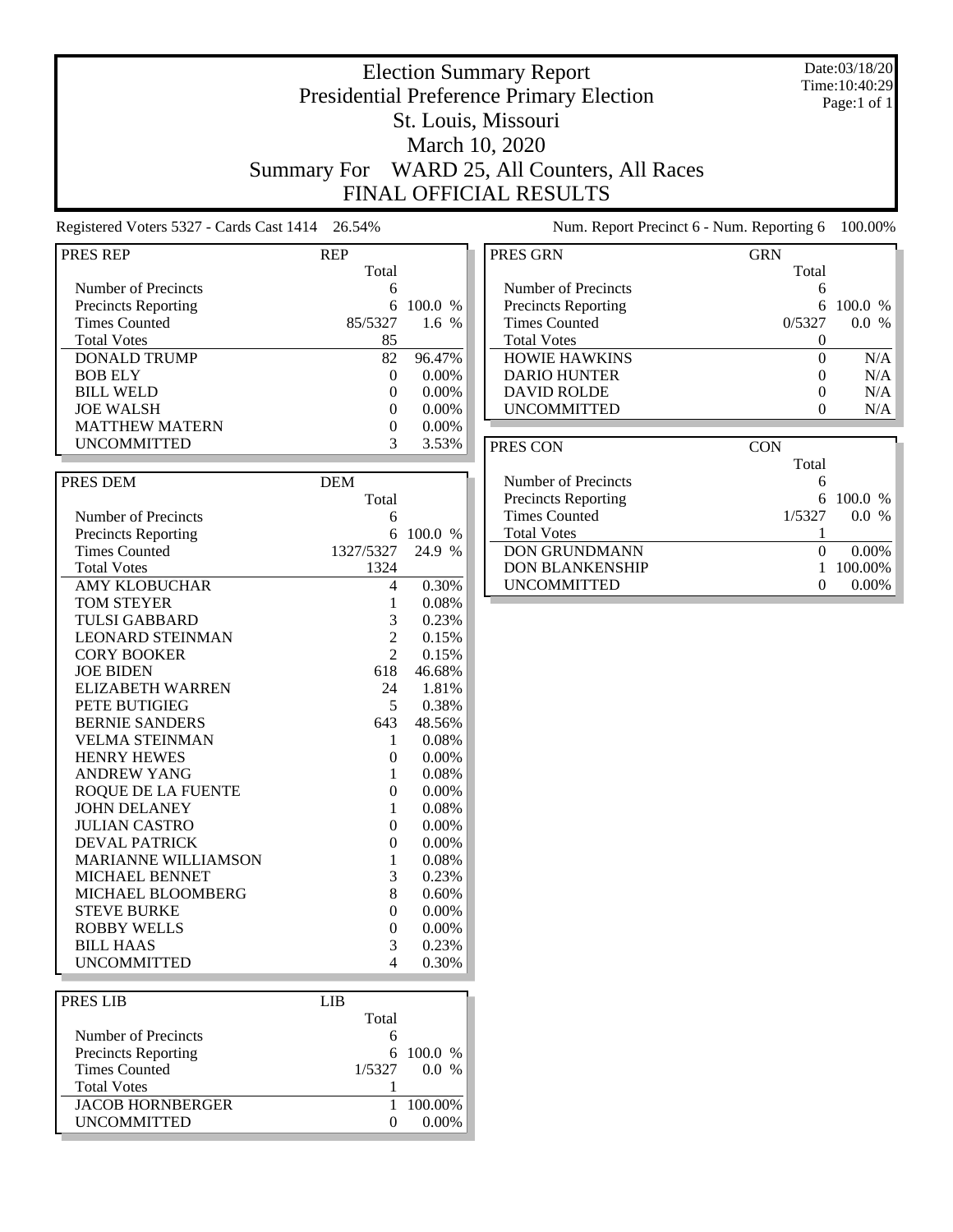### Date:03/18/20 Time:10:40:34 Page:1 of 1

Total

## Presidential Preference Primary Election St. Louis, Missouri March 10, 2020 Summary For WARD 26, All Counters, All Races FINAL OFFICIAL RESULTS

Election Summary Report

Registered Voters 6790 - Cards Cast 2335 34.39% Num. Report Precinct 6 Num. Report Precinct 6 100.000 Num. Report Precinct 6 100.000 Num. Report 8 100.000 Num. Report 6 100.000 Num. Report 6 100.000 Num. Report 6 100.000 N

|  |  |  |  |  | um. Report Precinct 6 - Num. Reporting 6 100.00% |  |  |
|--|--|--|--|--|--------------------------------------------------|--|--|
|--|--|--|--|--|--------------------------------------------------|--|--|

| PRES REP                                           | <b>REP</b>     |          |
|----------------------------------------------------|----------------|----------|
|                                                    | Total          |          |
| Number of Precincts                                | 6              |          |
| <b>Precincts Reporting</b>                         | 6              | 100.0 %  |
| <b>Times Counted</b>                               | 40/6790        | 0.6 %    |
| <b>Total Votes</b>                                 | 30             |          |
| <b>DONALD TRUMP</b>                                | 22             | 73.33%   |
| <b>BOB ELY</b>                                     | $\theta$       | 0.00%    |
| <b>BILL WELD</b>                                   | 1              | 3.33%    |
| <b>JOE WALSH</b>                                   | $\theta$       | 0.00%    |
| <b>MATTHEW MATERN</b>                              | $\mathbf{1}$   | 3.33%    |
| <b>UNCOMMITTED</b>                                 | 6              | 20.00%   |
|                                                    |                |          |
| PRES DEM                                           | <b>DEM</b>     |          |
|                                                    | Total          |          |
| Number of Precincts                                |                |          |
|                                                    | 6<br>6         | 100.0 %  |
| <b>Precincts Reporting</b><br><b>Times Counted</b> | 2292/6790      | 33.8 %   |
|                                                    |                |          |
| <b>Total Votes</b>                                 | 2292           |          |
| <b>AMY KLOBUCHAR</b>                               | 1              | 0.04%    |
| <b>TOM STEYER</b>                                  | 5              | 0.22%    |
| <b>TULSI GABBARD</b>                               | 8              | 0.35%    |
| <b>LEONARD STEINMAN</b>                            | 1              | 0.04%    |
| <b>CORY BOOKER</b>                                 | 8              | 0.35%    |
| <b>JOE BIDEN</b>                                   | 1346           | 58.73%   |
| <b>ELIZABETH WARREN</b>                            | 31             | 1.35%    |
| PETE BUTIGIEG                                      | 5              | 0.22%    |
| <b>BERNIE SANDERS</b>                              | 817            | 35.65%   |
| <b>VELMA STEINMAN</b>                              | 2              | $0.09\%$ |
| <b>HENRY HEWES</b>                                 | $\theta$       | 0.00%    |
| <b>ANDREW YANG</b>                                 | 5              | 0.22%    |
| <b>ROOUE DE LA FUENTE</b>                          | $\theta$       | $0.00\%$ |
| <b>JOHN DELANEY</b>                                | 1              | 0.04%    |
| <b>JULIAN CASTRO</b>                               | $\mathbf{1}$   | 0.04%    |
| <b>DEVAL PATRICK</b>                               | $\overline{0}$ | 0.00%    |
| <b>MARIANNE WILLIAMSON</b>                         | $\overline{2}$ | 0.09%    |
| MICHAEL BENNET                                     | 1              | 0.04%    |
| MICHAEL BLOOMBERG                                  | 49             | 2.14%    |
| <b>STEVE BURKE</b>                                 | 1              | 0.04%    |
| <b>ROBBY WELLS</b>                                 | 1              | 0.04%    |
| <b>BILL HAAS</b>                                   | $\overline{0}$ | 0.00%    |
| <b>UNCOMMITTED</b>                                 | 7              | 0.31%    |
|                                                    |                |          |
| <b>PRES LIB</b>                                    | <b>LIB</b>     |          |
|                                                    | Total          |          |

| PRES LIB                   | LIB    |                      |
|----------------------------|--------|----------------------|
|                            | Total  |                      |
| Number of Precincts        |        |                      |
| <b>Precincts Reporting</b> |        | 6 100.0 %            |
| <b>Times Counted</b>       | 2/6790 | $\frac{0}{6}$<br>0.0 |
| <b>Total Votes</b>         |        |                      |
| <b>JACOB HORNBERGER</b>    |        | 50.00%               |
| <b>UNCOMMITTED</b>         |        | 50.00%               |
|                            |        |                      |

| <b>Precincts Reporting</b> | 6          | 100.0 %  |
|----------------------------|------------|----------|
| <b>Times Counted</b>       | 0/6790     | $0.0\%$  |
| <b>Total Votes</b>         | 0          |          |
| <b>HOWIE HAWKINS</b>       | 0          | N/A      |
| <b>DARIO HUNTER</b>        | 0          | N/A      |
| <b>DAVID ROLDE</b>         | 0          | N/A      |
| <b>UNCOMMITTED</b>         | 0          | N/A      |
|                            |            |          |
|                            |            |          |
| PRES CON                   | <b>CON</b> |          |
|                            | Total      |          |
| Number of Precincts        | 6          |          |
| <b>Precincts Reporting</b> | 6          | 100.0 %  |
| <b>Times Counted</b>       | 1/6790     | $0.0\%$  |
| <b>Total Votes</b>         |            |          |
| <b>DON GRUNDMANN</b>       | 0          | $0.00\%$ |
| <b>DON BLANKENSHIP</b>     | 0          | $0.00\%$ |

Number of Precincts<br>
Precincts Reporting<br>
6 100.0 %

PRES GRN GRN GRN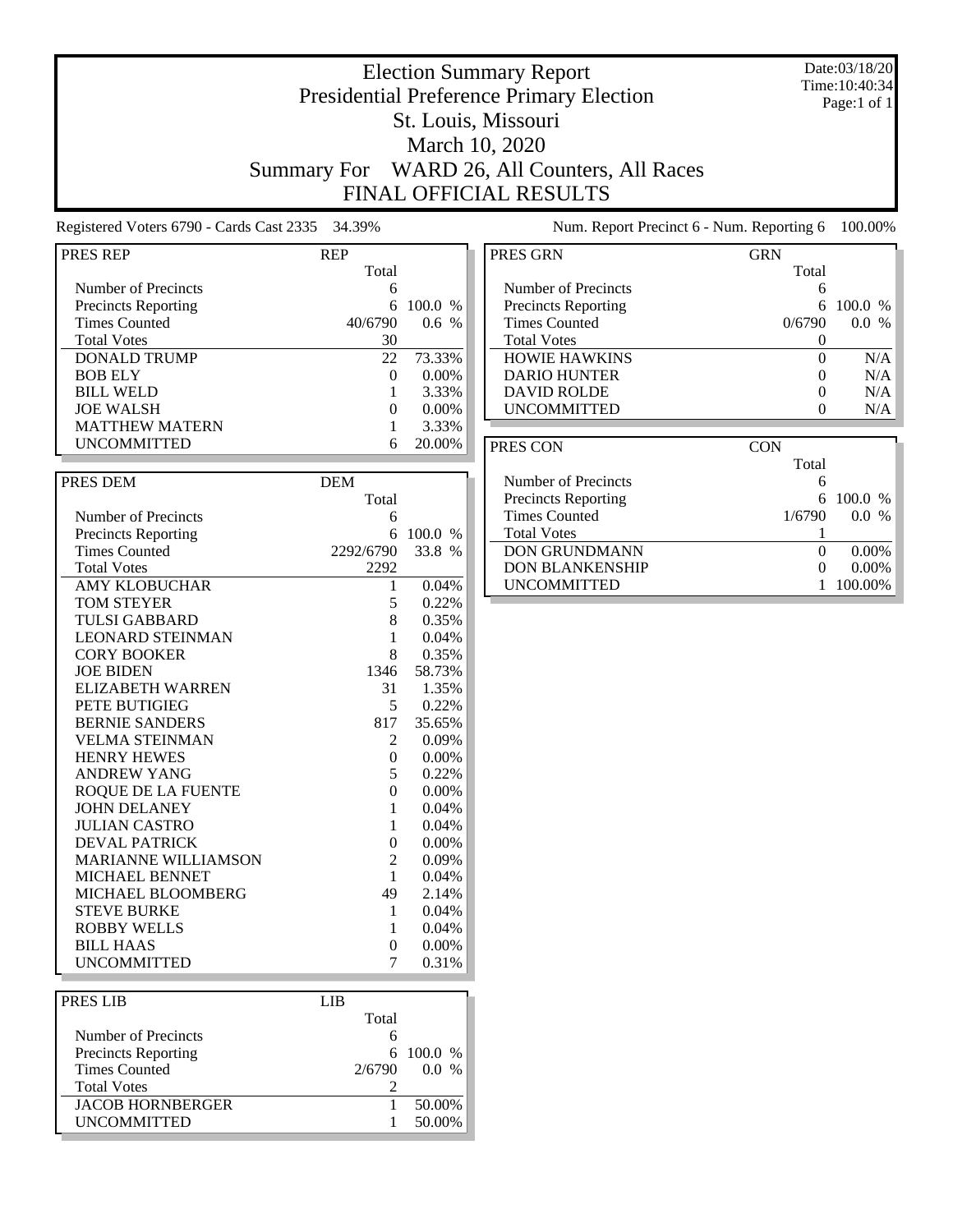### Date:03/18/20 Time:10:40:38 Page:1 of 1

# Presidential Preference Primary Election St. Louis, Missouri March 10, 2020 Summary For WARD 27, All Counters, All Races

Election Summary Report

FINAL OFFICIAL RESULTS

Registered Voters 6877 - Cards Cast 1766 25.68% Num. Report Precinct 8 - Num. Reporting 8 100.00%

| PRES REP                   | REP            |          |
|----------------------------|----------------|----------|
|                            | Total          |          |
| Number of Precincts        | 8              |          |
| <b>Precincts Reporting</b> | 8              | 100.0 %  |
| <b>Times Counted</b>       | 20/6877        | 0.3 %    |
| <b>Total Votes</b>         | 17             |          |
| <b>DONALD TRUMP</b>        | 15             | 88.24%   |
| <b>BOB ELY</b>             | 0              | 0.00%    |
| <b>BILL WELD</b>           | $\theta$       | $0.00\%$ |
| <b>JOE WALSH</b>           | 1              | 5.88%    |
| <b>MATTHEW MATERN</b>      | 1              | 5.88%    |
| <b>UNCOMMITTED</b>         | $\theta$       | $0.00\%$ |
|                            |                |          |
| PRES DEM                   | <b>DEM</b>     |          |
|                            | Total          |          |
| Number of Precincts        | 8              |          |
| <b>Precincts Reporting</b> | 8              | 100.0 %  |
| <b>Times Counted</b>       | 1746/6877      | 25.4 %   |
| <b>Total Votes</b>         | 1739           |          |
| <b>AMY KLOBUCHAR</b>       | 3              | 0.17%    |
| <b>TOM STEYER</b>          | 3              | 0.17%    |
| <b>TULSI GABBARD</b>       | 0              | $0.00\%$ |
| <b>LEONARD STEINMAN</b>    |                |          |
|                            | $\theta$       | 0.00%    |
| <b>CORY BOOKER</b>         | 2              | 0.12%    |
| <b>JOE BIDEN</b>           | 1326           | 76.25%   |
| <b>ELIZABETH WARREN</b>    | 9              | 0.52%    |
| PETE BUTIGIEG              | 2              | 0.12%    |
| <b>BERNIE SANDERS</b>      | 330            | 18.98%   |
| <b>VELMA STEINMAN</b>      | 2              | 0.12%    |
| <b>HENRY HEWES</b>         | $\overline{0}$ | 0.00%    |
| <b>ANDREW YANG</b>         | 0              | $0.00\%$ |
| <b>ROQUE DE LA FUENTE</b>  | $\overline{0}$ | 0.00%    |
| <b>JOHN DELANEY</b>        | 0              | 0.00%    |
| <b>JULIAN CASTRO</b>       | 0              | 0.00%    |
| <b>DEVAL PATRICK</b>       | $\theta$       | $0.00\%$ |
| <b>MARIANNE WILLIAMSON</b> | $\overline{0}$ | 0.00%    |
| MICHAEL BENNET             | 1              | 0.06%    |
| MICHAEL BLOOMBERG          | 41             | 2.36%    |
| <b>STEVE BURKE</b>         | 0              | 0.00%    |
| <b>ROBBY WELLS</b>         | 0              | 0.00%    |
| <b>BILL HAAS</b>           | 3              | 0.17%    |
| UNCOMMITTED                | 17             | 0.98%    |
|                            |                |          |
| DDDG I ID                  | <b>T</b> TD    |          |

| PRES LIB                   | LIB.   |            |
|----------------------------|--------|------------|
|                            | Total  |            |
| Number of Precincts        |        |            |
| <b>Precincts Reporting</b> | 8.     | 100.0 %    |
| <b>Times Counted</b>       | 0/6877 | 00<br>$\%$ |
| <b>Total Votes</b>         |        |            |
| <b>JACOB HORNBERGER</b>    |        | N/A        |
| <b>UNCOMMITTED</b>         |        | N/A        |
|                            |        |            |

| PRES GRN                   | <b>GRN</b> |                      |
|----------------------------|------------|----------------------|
|                            | Total      |                      |
| Number of Precincts        | 8          |                      |
| <b>Precincts Reporting</b> | 8          | $100.0\%$            |
| <b>Times Counted</b>       | 0/6877     | $\frac{0}{6}$<br>0.0 |
| <b>Total Votes</b>         |            |                      |
| <b>HOWIE HAWKINS</b>       | 0          | N/A                  |
| <b>DARIO HUNTER</b>        |            | N/A                  |
| <b>DAVID ROLDE</b>         |            | N/A                  |
| <b>UNCOMMITTED</b>         |            | N/A                  |

| PRES CON                   | <b>CON</b> |             |
|----------------------------|------------|-------------|
|                            | Total      |             |
| Number of Precincts        | 8          |             |
| <b>Precincts Reporting</b> | 8          | 100.0 %     |
| Times Counted              | 0/6877     | 0.0<br>$\%$ |
| <b>Total Votes</b>         |            |             |
| <b>DON GRUNDMANN</b>       |            | N/A         |
| <b>DON BLANKENSHIP</b>     |            | N/A         |
| <b>UNCOMMITTED</b>         |            | N/A         |